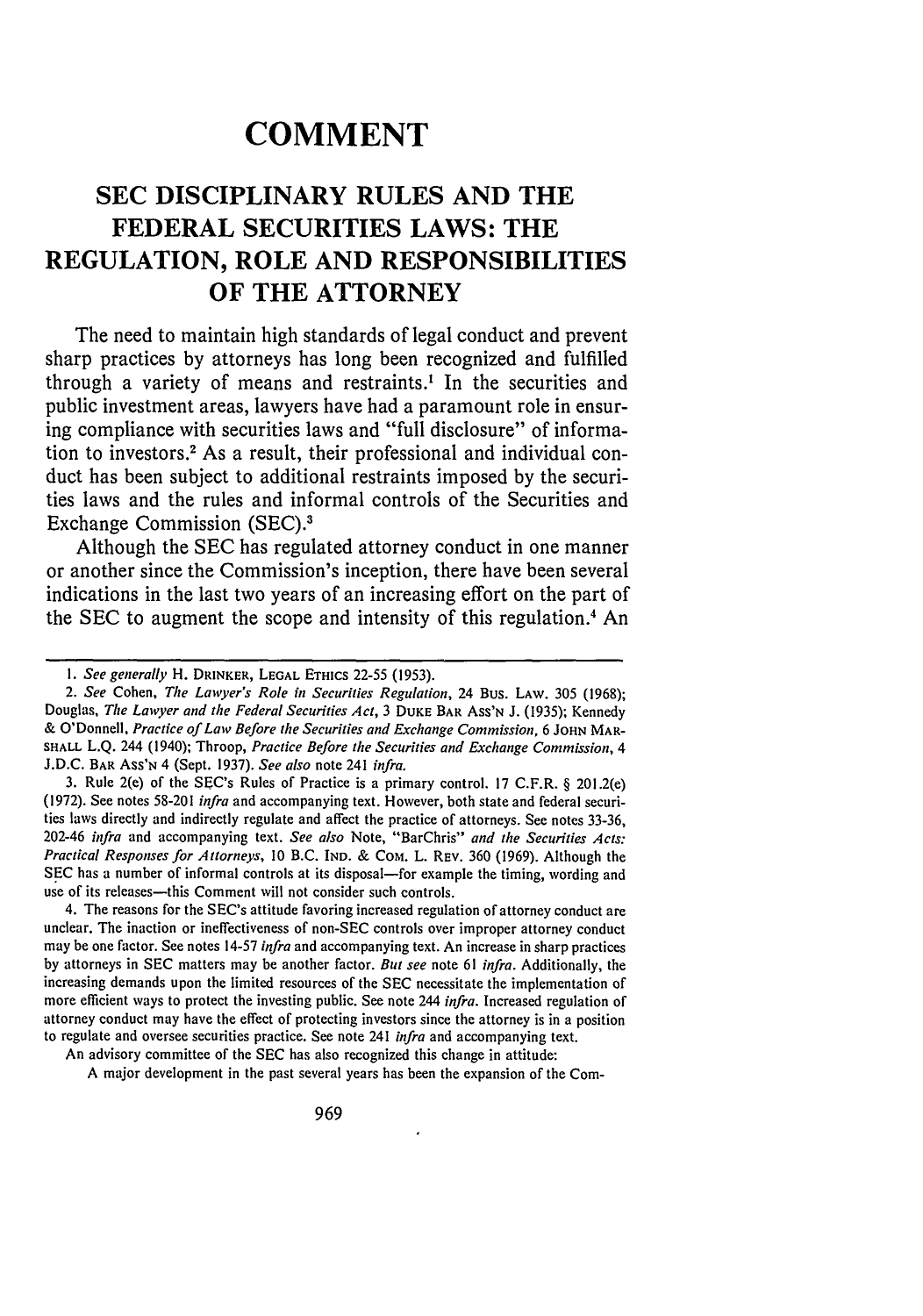accelerated level of SEC control over attorney conduct has presented itself in two major forms. First, the Commission has recently buttressed its personal arsenal of direct regulatory controls over attorney conduct. It has accomplished this **by** promulgating comprehensive and stringent amendments to its attorney disciplinary rules and **by** increasing the frequency with which attorney disciplinary proceedings are prosecuted.<sup>5</sup> Furthermore, the Commission has intensified its use of the federal securities laws as a tool for restraining attorney misconduct. Specifically, the **SEC** is attempting to revitalize the specter of civil liability of attorneys for securities laws violations.' In recent litigation, for example, the **SEC** has sought to impose on attorneys new, implied duties of disclosure owed to the **SEC** and the investing public under the federal securities laws-duties which would expose an attorney to a new threat of civil liability based on the attorney's own securities malpractice or the active securities laws violations of his client.<sup>7</sup> It is the thesis of this Comment that these recent developments are indicative of a new policy on the part of the **SEC** to impose on the legal profession an unparalleled level of strict and aggressive disciplinary regulation.

The increasing demands and responsibilities imposed upon attor-

Rule 2(e), under which the SEC can discipline attorneys, was originally promulgated in 1935 as Rule 11(k). **I** Fed. Reg. 1753 (1936).

5. For a discussion of the 1970 and 1971 amendments of Rule 2(e), see notes **51-57,** 107- 110 *infra* and accompanying text. For a discussion of the frequency of SEC enforcement of Rule 2(e), see notes 58-77 infra and accompanying text.

6. Wrongful securities conduct by an attorney has increasingly become a basis for civil relief and liability. *E.g.,* SEC v. Frank, 388 F.2d 486 (2d Cir. 1968). *See also* notes 212-39 *infra* and accompanying text. *See generally* Knauss, *Disclosure Requirements-Changing Concepts of Liability,* 24 Bus. LAW. 43 (1968); Note, "BarChris" *and the Securities Acts, supra* note 3.

7. SEC v. National Student Marketing Corp., Civil Action No. 225-72 (D.D.C., filed Feb. 3, 1972). Such an extension of civil liability has caused an uproar among securities practitioners in particular. *See* Green, Irate Attorneys: *A Bid to Hold Lawyers Accountable to Public Stuns, Angers Firms,* Wall St. **J.,** Feb. **15, 1972,** at **1,** col. **I;** *Lawyers: The Confidence Game,* NEWSWEEK, March 6, 1972, at 60; *S.E.C. Alleges Fraud in Stock Transaction,* N.Y. Times, Feb. 4, 1972, Business-Finance section, at 39, col. 6. *See also* notes 230-34 *infra* and accompanying text.

mission's oversight over the activities of lawyers . **. .** . In a number of court actions and administrative proceedings the Commission has taken the position that these professionals in certain circumstances are accountable under the securities laws for actions undertaken in their professional capacities. The position adopted by the Commission in these cases has been controversial and is compelling a rethinking of traditional professional-client relationships and obligations. The process of articulating appropriate standards of conduct and reconciling fiduciary and public responsibilities, however, has only begun. SEC, REPORT OF THE ADVISORY COMMITTEE **ON ENFORCEMENT POLICIES AND** PRACTICES 9 (June **I,** 1972).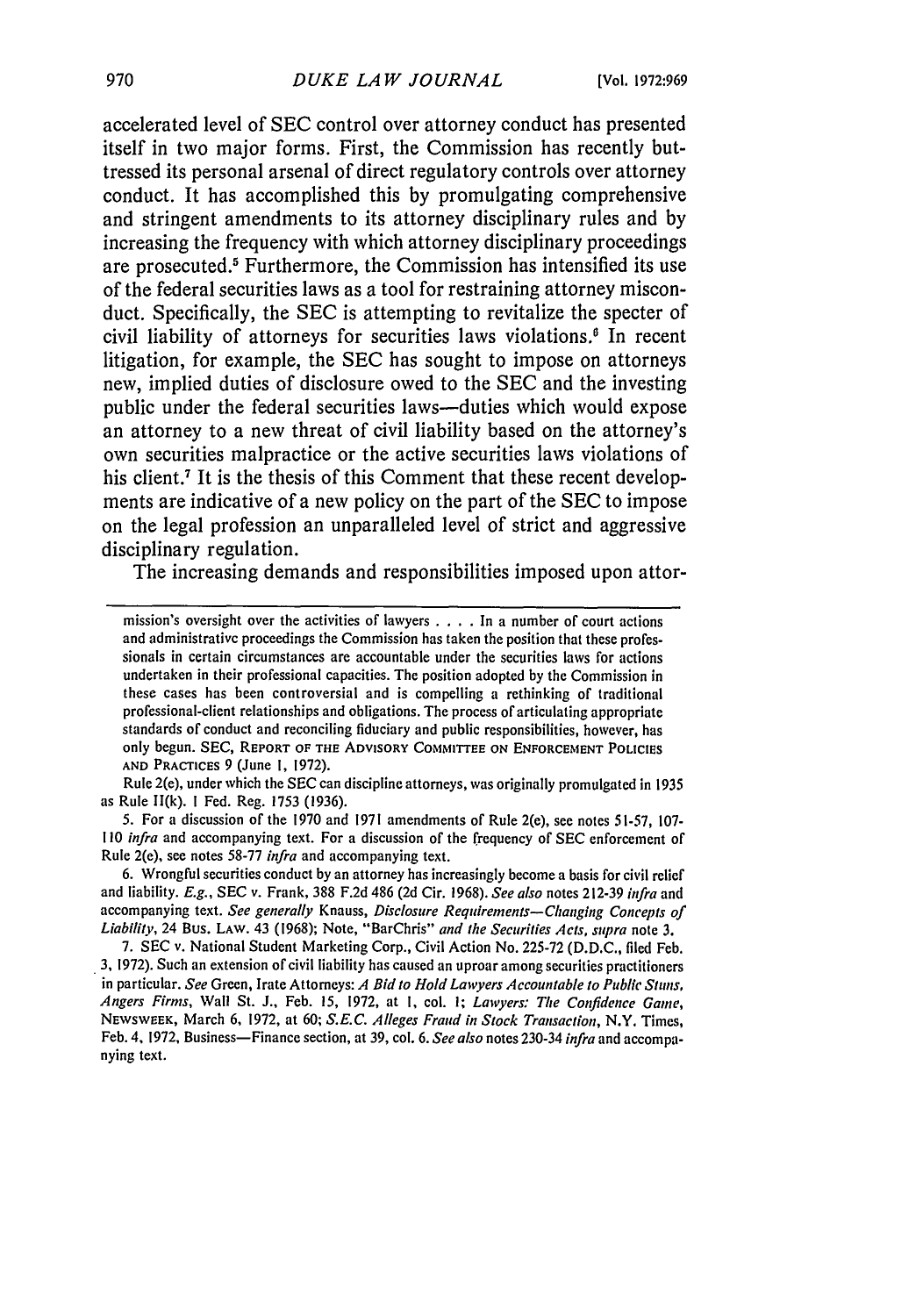neys by the SEC and the federal securities laws presumably are designed to promote the underlying policy of the securities laws—protection of the investing public.<sup> $\hat{s}$ </sup> A more profound analysis of the propriety of these augmented controls, however, must be predicated upon an examination of several additional factors. First, any stepped-up regulation of attorney conduct can be justified only if it is clear that additional protection to investors is in fact warranted. Even if the additional protection is needed, a second question arises as to whether the *attorney* is a proper subject upon which to impose the extra regulation needed to obtain the additional investor protection. Finally, if the attorney is to bear the burden of providing the extra protection, one must then determine the proper way to make him fulfill this new role.

In attempting to answer the above questions and thereby examine the propriety of any increased level of regulation of attorney conduct by the SEC and the federal securities laws, this Comment will first present a basic model for the regulation of attorney conduct. The model will serve as an analytical tool in the discussion of the actual role which the SEC and securities laws have in regulating attorney conduct. Second, since increased pressure from the SEC presumably will be appropriate only if alternative modes of disciplining attorney conduct are failing or impotent, the utility and effectiveness of traditional non-SEC and non-securities laws controls will be considered. Third, the mechanics and scope of the formal SEC disciplinary proceedings against attorneys will be reviewed. Finally, attorney duties and responsibilities under the federal securities laws will be discussed and evaluated.

### A BASIC MODEL FOR REGULATING ATTORNEY **CONDUCT**

In formulating a basic model of what the role of the SEC and securities laws *should* be in regulating attorney conduct, a number of fundamental principles must be accommodated. A threshold principle is that some aspects of a securities lawyer's conduct and practice should be left untouched by the SEC and securities laws.<sup>9</sup> Similarly, due to its limited resources, the Commission by itself will not, as a

**<sup>8.</sup>** See Cohen, **supra** note 2. *See generally* Ruder, *Corporate Disclosures Required by the* Federal Securities Laws: The *Codification Implications* of Texas Gulf Sulphur, 61 Nw. U.L. REv. 872 (1967); Knauss, supra note 6.

<sup>9.</sup> For example, certain practices of lawyers, such as advertising, are a more proper concern **for** the bar association than the SEC.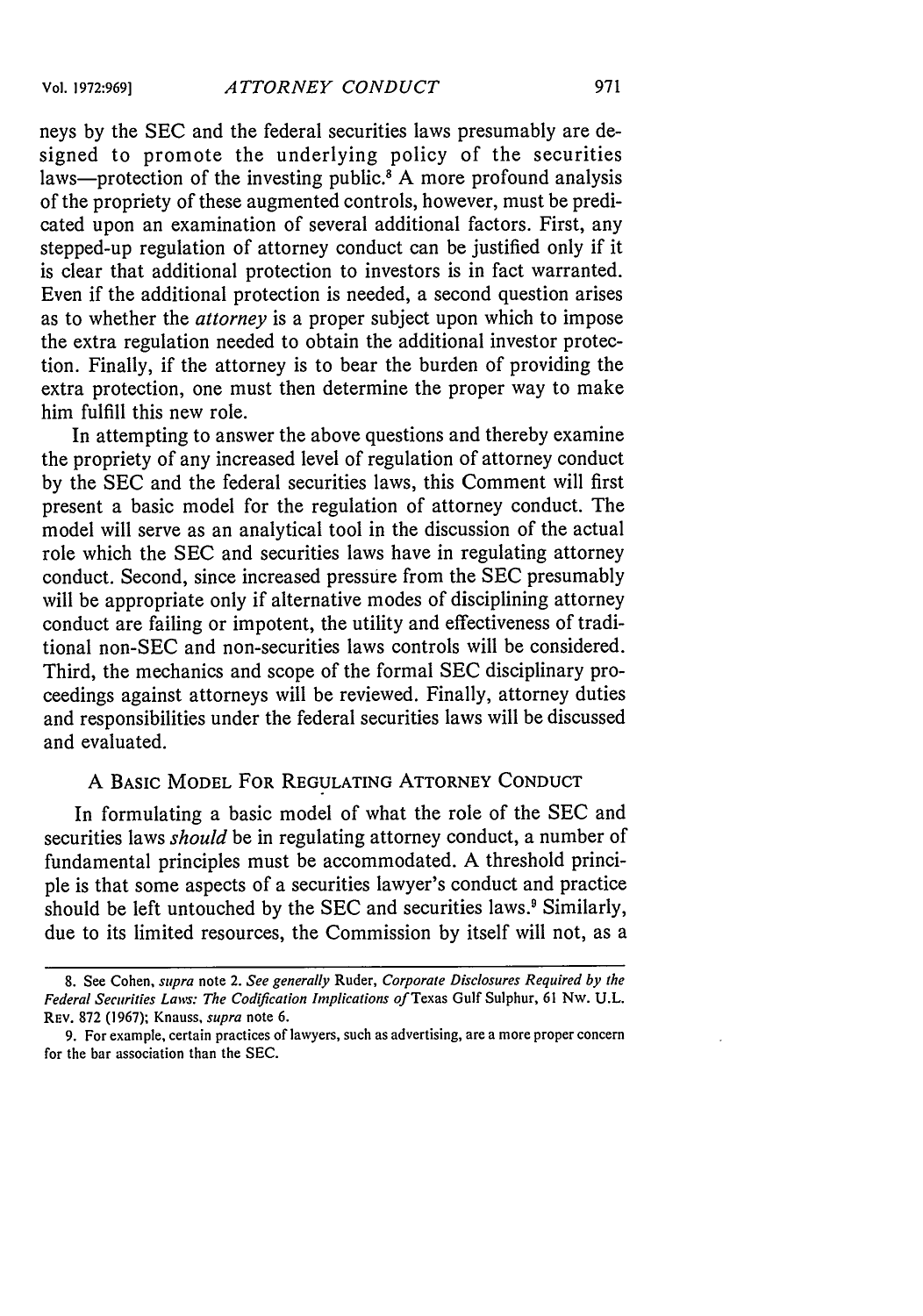practical matter, be able to regulate all relevant attorney conduct.<sup>10</sup> Consequently, there will always be some reliance upon non-SEC and non-securities laws controls to regulate attorney conduct.

Another basic principle which must be incorporated into any viable model for SEC attorney-conduct regulation dictates that, although there are various types of conduct which will be regulated by the SEC and the federal securities laws, discriminations between the different types of conduct must be made in determining the proper controls to employ in the regulatory system. Therefore, any resulting disciplinary system must be designed so that each sanction and procedure used is tailored to fit the particular type of attorney conduct sought to be regulated. In determining whether the requisite harmony between controls and classes of conduct is present in any given system of SEC regulation of attorney conduct, at least four factors must be considered and balanced.

A proper correlation between the degree of regulation and the type of conduct regulated will depend, first, on the existence and extent of any nexus between the lawyer's conduct and the SEC or securities law practice. Attorney conduct directly before or related to the SEC or securities practice, which can be classified as "core conduct," should be subject to the greatest scrutiny and regulation by the SEC and the federal securities laws. The SEC justifiably has a strong interest in controlling core conduct activities such as the preparation and filing of registration statements, representation of witnesses or respondents testifying in the course of SEC investigations or appearing in SEC proceedings, and the consultation with, and solicitation of advice from, the SEC staff." In contrast to core conduct are

See also note 36 infra.

<sup>10.</sup> For a discussion of the Commission's limited financial and manpower resources and the increasing new demands and problems facing the SEC, see note 244 *infra. See generally* **ENFORCEMENT POLICIES AND** PRACTICES, supra note 4, at **9.** Because non-SEC enforcement is financed by the private sector, it will reduce the cost of securities regulation to taxpayers, *Id.* at 8; thus, there is a public policy justification for the Commission's reliance on non-SEC controls. Lastly, the SEC is concerned with its inadequacy of resources, since it detracts from the Commission's development of appropriate responses to emerging problems and impedes long range planning. *Id.* at 10.

II. Throop, supra note 2, at 7-9.

Under its Rules of Practice, the SEC has given its own definition of practice:

Practice defined. For the purposes of this rule, practicing before the Commission shall include, but shall not be limited to **(1)** transacting any business with the Commission; and (2) the preparation of any statement, opinion or other paper by any attorney **.. .** filed with the Commission in any registration statement, notification, application, report or other document with the consent of such attorney. . **.** . 17 C.F.R. § 201.2(g) (1972).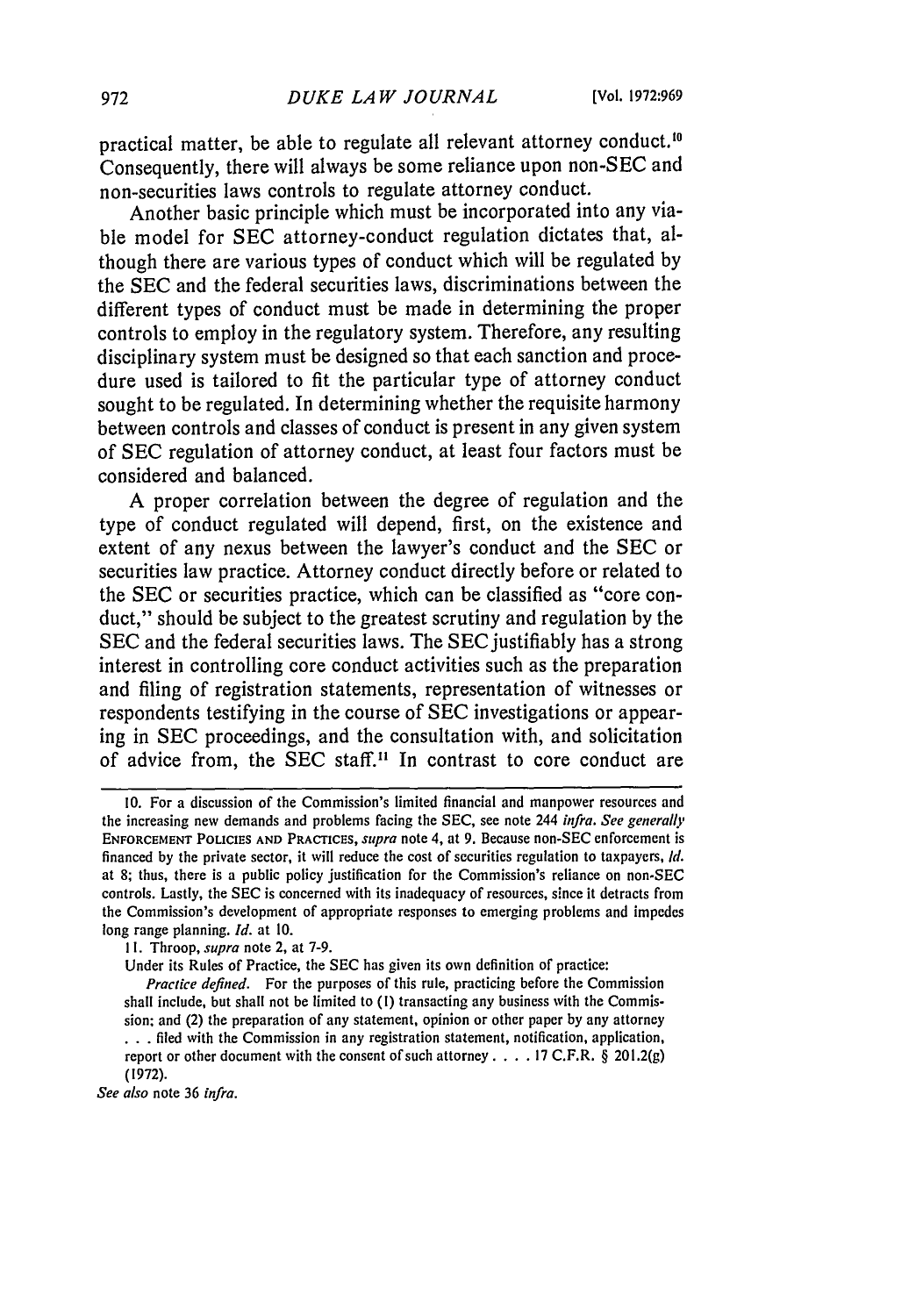peripherally-related securities conduct and non-securities conduct, both of which demand less SEC and securities law control.<sup>12</sup>

Another factor which should affect the intensity of the regulation employed in any attorney-conduct disciplinary system is the degree of scienter or specific intent. Securities laws violations which are intentionally committed, as compared to negligent violations, demand greater sanctions and restraint.<sup>13</sup> For example, a misrepresentation in a registration statement should be accorded harsher treatment when it results from a deliberate intent to mislead the investor rather than mere careless preparation.

The propriety of the controls used in any scheme of SEC attorney-conduct regulation will also depend upon a balancing of two final factors—the interests sought to be protected by the regulatory system, and the rights of the attorney being regulated. The greater the risk of attorney misbehavior to the investing public, the more restraints which should be imposed upon attorney conduct. However, where the attorney is more adversely affected and his rights are more fundamental, the restraints upon him must become more circumscribed. Furthermore, in the event action taken against the lawyer is wrongful or unfounded, remedial devices should be accorded to him.

The above principles and factors should be considered in discussing and evaluating any restraint or sanction imposed upon an attorney by the SEC or under the federal securities laws. Each case will involve a balancing process, and the outcome will vary depending upon the weight ascribed to each of the four factors. In this manner, the investing public will be adequately protected, and the individual attorney will receive fair treatment.

### **ADEQUACY OF NON-SEC CONTROLS IN REGULATING ATTORNEY CONDUCT**

The availability and effectiveness of non-SEC and non-securities laws controls upon attorney conduct will invariably affect the fre-

<sup>12.</sup> The Commission has also recognized this distinction. *See In re* Murray **A.** Kivitz, **SEC** Securities Act Release No. 5163 (June **29,** 1971), *on appeal,* No. 71-1602 **(D.C.** Cir. **1971),** *reprinted in* **29 AD.** L.2D **361 (1971).**

**<sup>13.</sup>** While the public interest often may require that a formal proceeding be commenced and that it be publicly announced, we recommend that the Commission give due consideration in cases which appear to involve honest mistake or good faith efforts at compliance to exercising its discretion against bringing a formal proceeding notwithstanding the appearance of a violation. **ENFORCEMENT** POLICIES **AND** PRACTICES, *supra* note 4. at 30.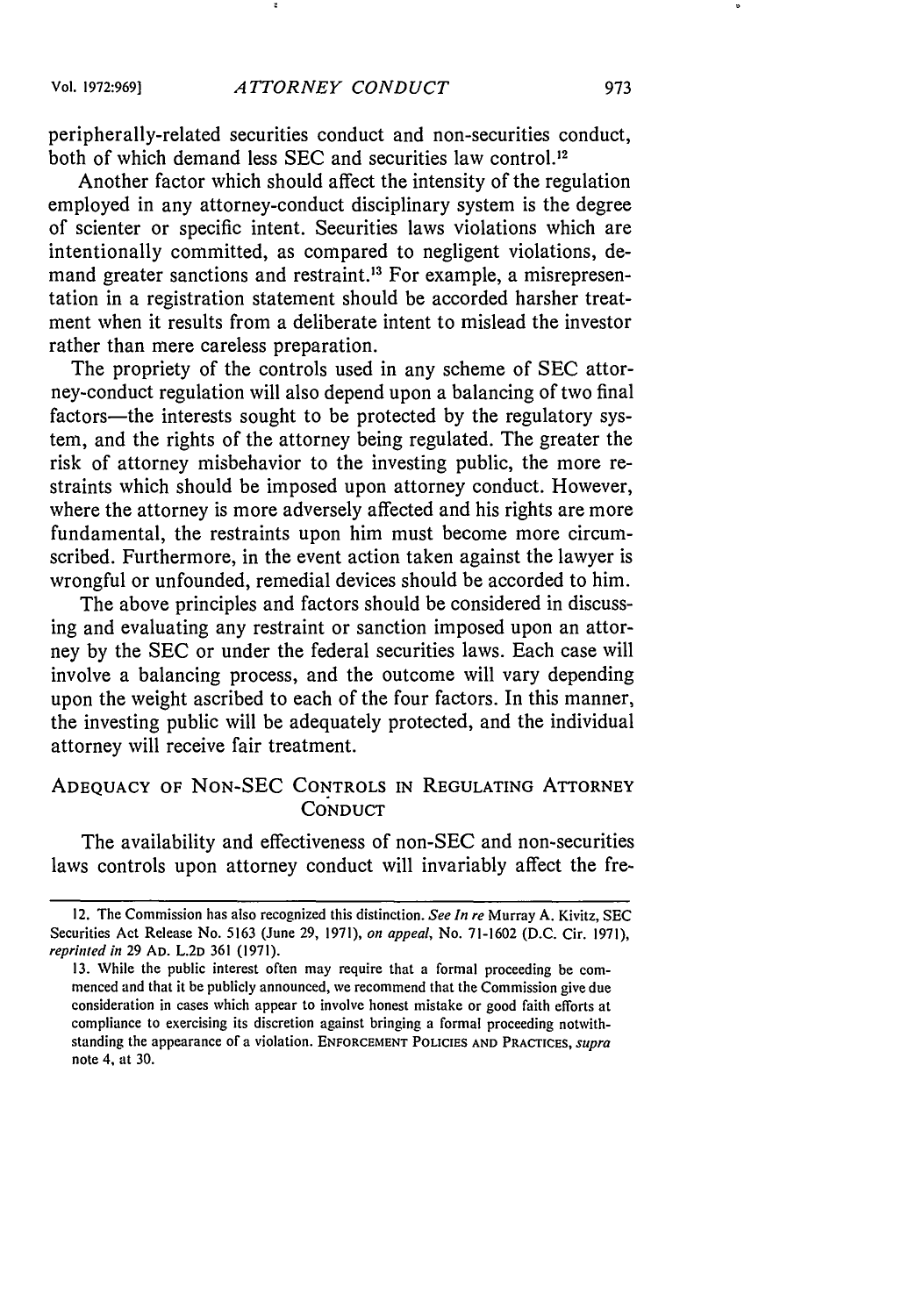quency and vigor with which the Commission will regulate attorney conduct by means of the prosecution of its own disciplinary proceedings and the enforcement of the federal securities laws against attorneys. Where non-SEC controls are minimal and of no consequence, there is greater pressure on the SEC to implement more controls of its own, whether a particular act of securities misconduct is intentional or negligent. 14 Furthermore, to the extent that the controls are ineffective, there will be greater reliance upon federal securities laws to restrain wrongful attorney conduct. Similarly, to the extent that the SEC has limited financial and human resources available, one would expect greater pressure on the Commission to rely on and incorporate other controls to regulate attorney conduct in the sphere of public investment.

It seems clear, therefore, that one must analyze the viability of the traditional non-SEC, non-securities laws controls in order to understand and evaluate the present role of the SEC and the federal securities laws in regulating attorney conduct. Accordingly, the utility of alternative controls such as local disciplinary proceedings, codes of ethics, blue sky laws, and the sanctions of other federal agencies will be examined in this Comment. To the extent that any non-SEC controls are determined to be adequate or at least helpful to the SEC, the efficacy of this alternate source of regulation will depend in turn on whether the SEC can rely on these non-SEC controls to function independently, or whether the Commission must expressly incorporate them into its own rules and regulations in order to derive any benefits from their operation.<sup>15</sup>

### *Local Disciplinary Proceedings*

The most direct control upon attorney conduct is a local disciplinary proceeding, with its surrounding adverse publicity and threat of disbarment.<sup>16</sup> An action for disbarment may be based on any of a number of offenses<sup>17</sup> and is generally initiated by the attorney's bar

<sup>14.</sup> The SEC has expressly recognized that this pressure exists. See 35 Fed. Reg. 15440 (1970).

**<sup>15.</sup>** For a discussion of the **1970** and **1971** amendments' incorporation of the SEC attorney disciplinary rules, see notes **51-57, 107-10** infra and accompanying text.

**<sup>16.</sup>** For a general discussion of attorney disciplinary proceedings, see H. **DRINKER,** supra note **1,** at **33-35.**

**<sup>17.</sup>** Offenses culminating in disbarment generally involve two distinct characteristics: **(I)** the attorney is unfit to advise others; or (2) he is impugning the dignity of the court and the reputation of the profession, and therefore is unworthy to continue in the legal profession. *Id.* at 42-46.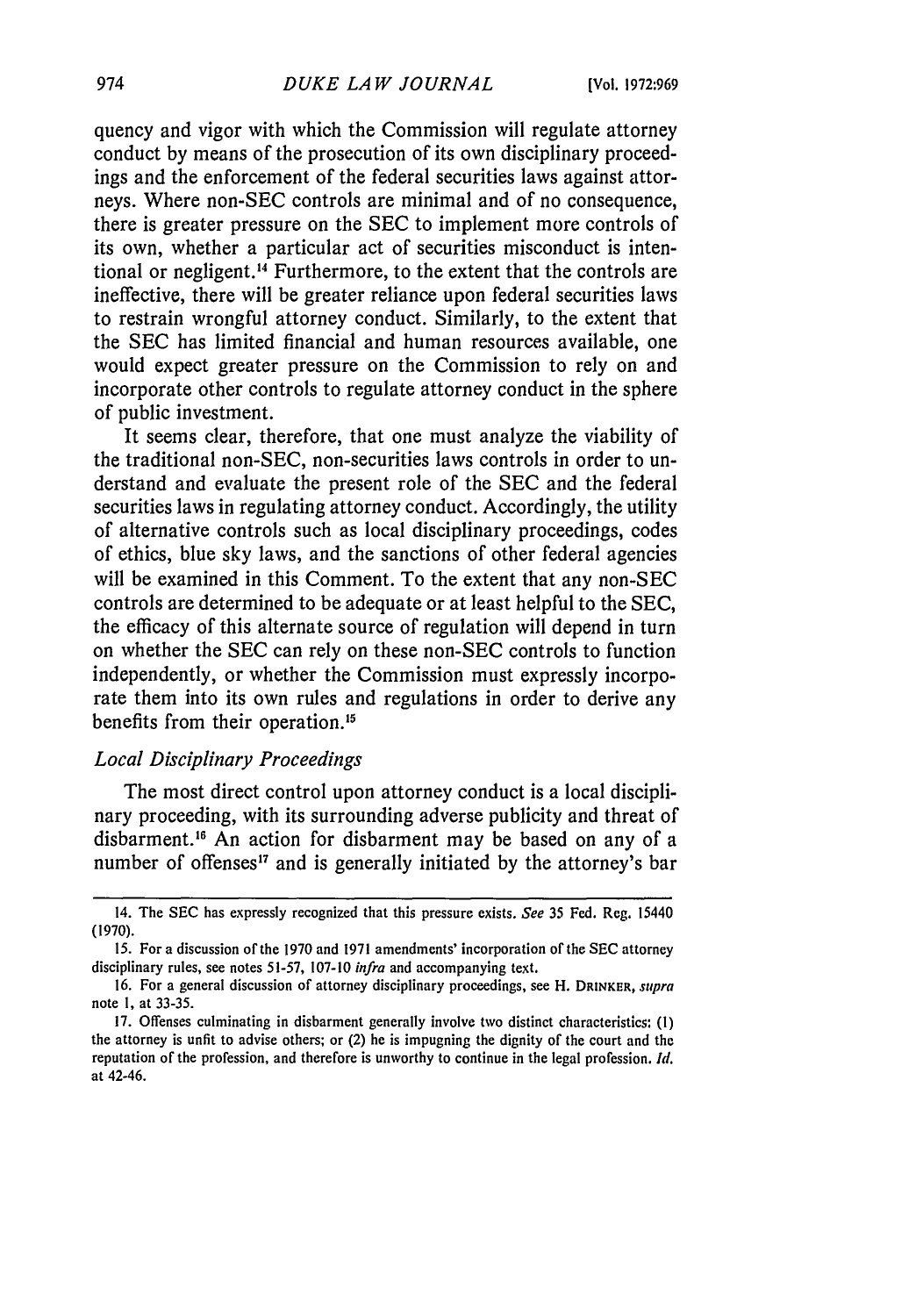association or a local court.<sup>18</sup> Despite their influence on attorney behavior in general, local disciplinary proceedings for several reasons are an inadequate means of controlling attorney misconduct for securities regulation purposes. First, there are deficiencies in enforcement. Many attorney offenses either go unreported, or if reported, are never disciplined.<sup>19</sup> Second, the distance between the location where the improper conduct occurs and the location of the disciplining body is often substantial and therefore creates serious barriers to the initiation of local disciplinary proceedings."0 For example, a core securities conduct offense may occur in Washington, **D.C.,** whereas the attorney's general law practice and the disciplinary body may be located in his state of residence. Furthermore, assuming that the geographical and other barriers can be overcome and local proceedings are brought, it is certain that there will be a long delay between the occurrence of the violation and the disbarment of the attorney. Yet, if the violator is a risk to the investing public, he remains a threat to its safety during this interim period.

In addition to these often-cited inadequacies of local regulation, an equally important drawback to local disciplinary proceedings is that some offenses, although representing a substantial harm to the investing public for securities regulation purposes, are not grounds

20. There is another similar problem of distance between the disciplining body and the lawyer. Thus,

there is need for administrative regulations and enforcement of ethical standards. Because so many Washington lawyers are not members of the local bar, the only Grievance Committee to which they are amenable is that of their own bar, which may be remote, uninformed and even uninterested. C. HORSKY, THE **WASHINGTON** LAWYER 154 (1952).

21. *See, e.g., In re* Paul M. Kaufman, SEC Securities Exchange Act Release No. 8925 (July 2, 1970). See notes 46-57 *infra* and accompanying text for a discussion of the SEC's response to the *Kaufman* problem. A subtle aspect of the "time delay" problem is the period of time between an initial determination and the final decision after all appeals. *Kaufman* also involved this drawback, but the SEC effectively curtailed this limitation in its 1970 amendments. See note 56 *infra.*

22. The SEC has been particularly concerned with this problem:

The need for . . . revision . . . is apparent from a recent situation in which the attorney, who had been convicted of violating certain provisions of the federal securities laws, was able to file numerous documents with the Commission during the approximately 11 months between the conviction and his disqualification by the Commission. 35 Fed. Reg. 15440, 15441 (1970).

*<sup>18.</sup> Id.* at 35, 41-42.

<sup>19.</sup> Attorneys are not prone to report the violations of fellow practitioners. There is also an inherent discretion in the bar association not to bring a proceeding against its own members. *See* Note, Disbarment: **A** *Case for Reform,* 17 N.Y. L.F. 792, 800 (1971). For a general criticism of attorney disciplinary proceedings, *see* Comment, *Controlling Lawyers by Bar Associations and Courts, 5* **HARV.** CIVIL RTs. L. REV. 301 (1970).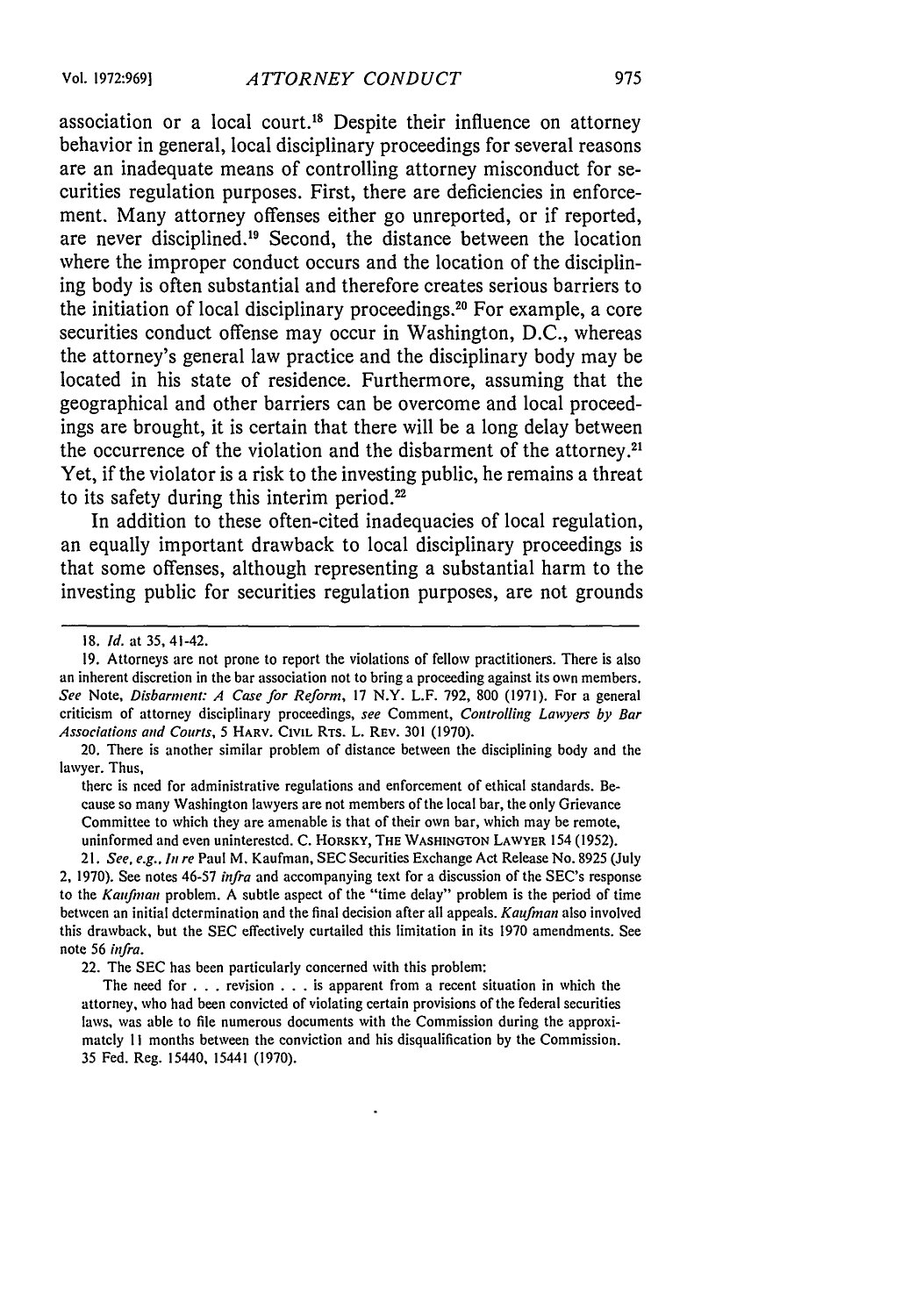for local disbarment. For example, it is possible for an attorney to violate the federal or state securities laws without suffering disbarment.23 In this type of situation, there can be intense pressure on the SEC to implement its own controls and sanctions.

Even if all of the obstacles and weaknesses could be overcome and the local disciplinary proceedings were made to function efficiently, there would still remain an inherent drawback to the SEC's reliance on local disciplinary proceedings as an adequate and *independent* control of attorney conduct for securities regulation purposes. Absent an express incorporation of these controls into Rule  $2(e)^{24}$  in a manner which would enable them to take effect automatically for SEC purposes, the burden of affirmative action would remain with the SEC to prevent the attorney from continuing his practice before the Commission. Until the recent promulgation of amendments to Rule 2(e), for example, even if an attorney was disciplined locally he could still practice before the SEC until the Commission initiated a Rule  $2(e)$  disciplinary proceeding.<sup>25</sup> Consequently, there would remain a continuing risk to the investing public during this interim period. Furthermore, since the SEC might waive marginal disciplinary cases to preserve its limited resources for more effective utilization elsewhere,<sup>26</sup> there is a possibility that the locally disciplined attorney might never be restrained for securities regulation purposes. The recent express incorporation into Rule 2(e) of the outcome of local disciplinary proceedings might ameliorate some of these problems arising from the SEC's burden of affirmative action,<sup>27</sup> but it may not be a satisfactory solution in view of the many remaining disadvantages inherent in the alternate controls themselves.

### *Professional Codes of Conduct*

Codes of conduct, which have been in existence since 1887, remain

<sup>23.</sup> *Eg., In* re Richardson, 15 Cal. 2d 536, 102 P.2d 1076 (1940), order to show cause *discharged,* 20 Cal. 2d 894, 123 P.2d 11 (1942) (federal securities law violations, but on the face of record no moral turpitude shown); *cf.* Schaeffer v. State Bar Ass'n, 26 Cal. 2d 739, 160 P.2d 825 (1945).

<sup>24. 17</sup> C.F.R. § 201.2(e).

<sup>25.</sup> *See, e.g., In re* Paul M. Kaufman, SEC Securities Exchange Act Release No. 8925 (July 2, 1970). *But see* note 107 *infra* where through express amendments to Rule 2(e) in 1970, the burden of affirmative action was removed for particular offenses by providing for automatic suspensions-that is, no SEC hearing is required.

**<sup>26.</sup>** *See* **ENFORCEMENT POLICIES AND** PRACTICES, *supra* note 4, at **10.**

**<sup>27.</sup>** See notes **107-10** *infra* and accompanying text for instances where the SEC has done  $SO<sub>2</sub>$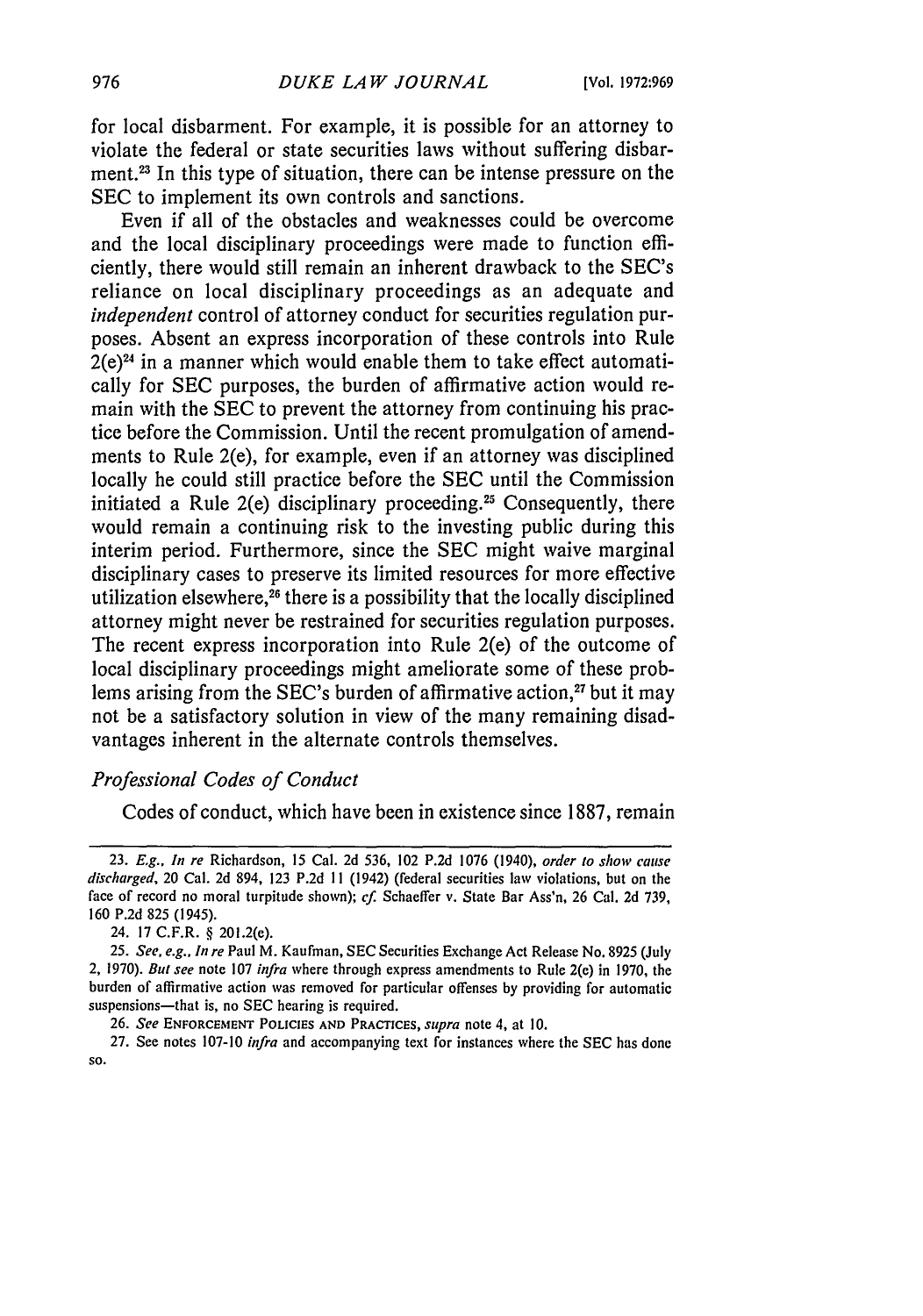the primary guidelines **by** which an attorney may fashion his professional conduct.<sup>28</sup> They were originally promulgated in order to standardize what was felt to be proper attorney conduct, $29$  but have been severely criticized as inadequate for providing the proper guidance and regulation for attorney conduct in general.<sup>30</sup> Securities-related conduct is not expressly treated **by** the codes of conduct, nor can ethical standards be adequately relied on to control peripherallyrelated and non-securities conduct in that the codes of conduct are vague, ambiguous and amorphous-offering little help to the lawyer in conducting himself within the confines of proper professional behavior." Nevertheless, despite these drawbacks, the **SEC** often relies on canons of ethics in its attorney disciplinary proceedings as benchmarks for proper legal conduct.<sup>32</sup>

### *State Securities Laws*

Blue sky laws are directed at the mechanics of securities transactions and do not expressly consider attorney conduct or enunciate

The canons of ethics of the various codes are considered to have no statutory force, but they are regarded as standards of conduct. Thus, it was stated that

[c]odes of ethics adopted by bar associations, of course, have no statutory force. They are indicative, however, of and reflect the attitude of the profession as a whole upon those courses of action which they frown upon and interdict, and they are commonly regarded by the bench and bar alike as wholesome standards of professional ethics. Herman v. Acheson, 108 F. Supp. 723, 726 (D.D.C. 1952).

*But ef* E. F. Hutton & Co. v. Brown, 305 F. Supp. 371, 377 n.7 (S.D. Tex. 1969) (suggesting that the codes have quasi-statutory force).

29. See Note, *Disbarment. A Case for Reform, supra* note 19, at 795. The Code of Professional Responsibility succeeded the Canons of Ethics because substantive revision, treatment of omitted areas of attorney conduct, practical improvement, and adaptation to changing legal conditions were needed. ABA, **CODE** OF PROFESSIONAL RESPONSIBILITY i (1969).

30. See Note, *Disbarment: A Case for Reform, supra* note 19, at 795-97. See also Comment, *supra* note 19. One problem has been the failure of the legal profession to provide standards for lawyers in their roles in the administrative process. L. PATTERSON & E. CHEA-THAM, THE PROFESSION OF LAW 173 (1971). This failure may have the result that in the administrative process, lawyers will adhere to ethical standards which are really more appropriate for judicial proceedings. *Id.* at 174. In the *National Student Marketing* case, this dilemma is quite apparent. See notes 227-39 *infra* and accompanying text.

31. See Note, *Disbarment: A Case for Reform, supra* note 19, at 796-97.

32. The SEC has used a number of ethical canons in disciplining a lawyer. *E.g., In re* Murray M. Kivitz, SEC Securities Act Release No. 5163 (June 29, 1971) (Canons 34 and 35); *In re* Irwin L. Germaise and Thomas F. Quinn, SEC Securities Act Release No. 5216 (Dec. 7, 1971) (Canon 6); *In re* Erwin Pincus and Pace Reich, SEC Securities Act Release No. 4619 (June 27, 1963).

<sup>28.</sup> *See, e.g.,* Code of Ethics, Alabama State Bar Association (1887), *reprinted in H.* DRINKER, *supra* note **I,** at 352-66. *See* Note, *Disbarment: A Case for Reform, supra* note 19, at 795.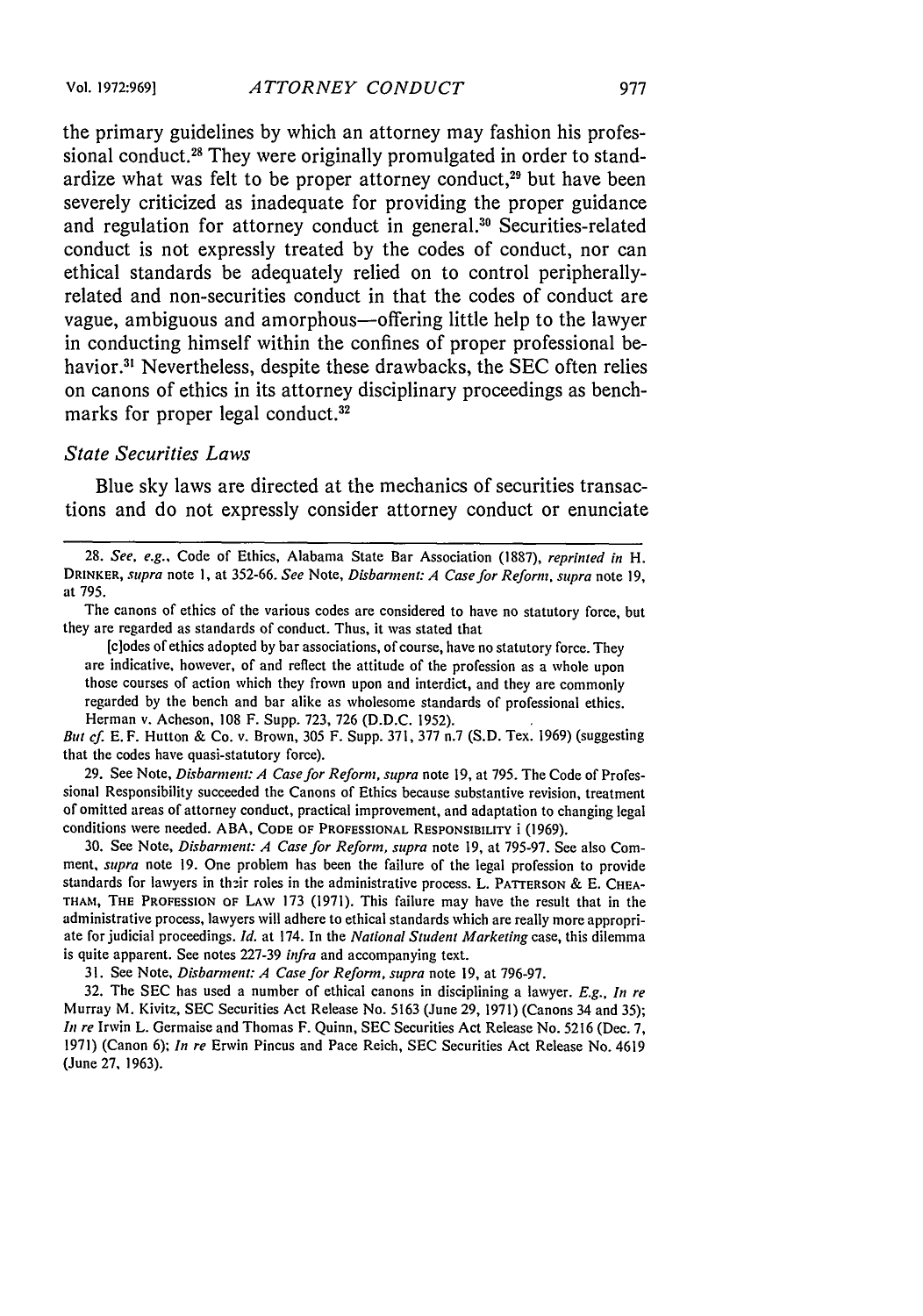ethical guidelines for the legal profession. Consequently, the state securities laws are not designed to control the peripherally-related securities conduct and the non-securities conduct of the practicing attorney. These blue sky laws, however, do serve as a non-SEC control upon core securities conduct, since a violation may be grounds for initiating a local disciplinary proceeding.<sup>33</sup>

The adequacy of state securities laws as a restraint even on improper core securities conduct is, for SEC purposes, limited. First, since the use of blue sky laws as a control on attorney conduct depends on the adequacy of local disciplinary proceedings, any effective reliance on state securities laws to regulate attorneys for SEC purposes will be limited by the problems which are inherent in local disciplinary proceedings.34 Furthermore, unless the violation of a state security law is considered a felony or a crime of moral turpitude, the lawyer will not necessarily be disbarred.35 Since this is not always the case, the state securities laws cannot always be relied on to trigger SEC attorney disciplinary controls. Finally, even if the lawyer is disciplined for a blue sky law violation, he may still become involved in core or peripherally-related securities conduct.<sup>36</sup> Thus, the attorney may remain a continuing risk to the investing public until the SEC bars him from activities related to federal securities practice.

### *Federal Administrative Agencies*

Under the present system each separate federal agency must be relied upon to restrain improper attorney conduct relating to the practice of law before that particular agency. Although most agencies have provided for disciplinary measures over attorneys appearing before them, 37 the disciplinary proceedings of *other* agencies have

<sup>33.</sup> The general rule is that the violation of a state or federal securities law constitutes a ground for local disciplinary action against an attorney. *See, e.g., In re* Langford, 64 Cal. 2d 489, 413 P.2d 437, 50 Cal. Rptr. 661 (1966); *In re* Greenhill, 21 App. Div. 2d 79, 248 N.Y.S.2d 452 (1964). Cincinnati Bar Ass'n v. Shott, 10 Ohio St. 2d 117, 226 N.E.2d 724 (1967); State v. Kelly, 39 Wis. 2d 171, 158 N.W.2d 554 (1968); State v. Rogers, 226 Wis. 39, 275 N.W. 910 (1937). *See also* Attorneys-Discipline-Securities, 18 A.L.R.3d 1408 (1968).

<sup>34.</sup> See notes 16-32 *supra* and accompanying text.

*<sup>35.</sup> E.g., In re* Richardson, 15 Cal. 2d 536, 102 P.2d 1076 (1940), *affd iner.,* 20 Cal. 2d 894, 123 P.2d 11 (1940).

<sup>36.</sup> If the attorney is disbarred, he can no longer practice law. However, since securities practice is not limited to the practice of law, the attorney who is disbarred may still "practice" before the SEC. See note **I** *I supra.* For a discussion of the broad scope of "securities practice," see note 148 *infra.*

<sup>37.</sup> Commodity Exchange Authority, 17 C.F.R. **§§** 0.11(c)(1), .61(c)(1) (1972); Federal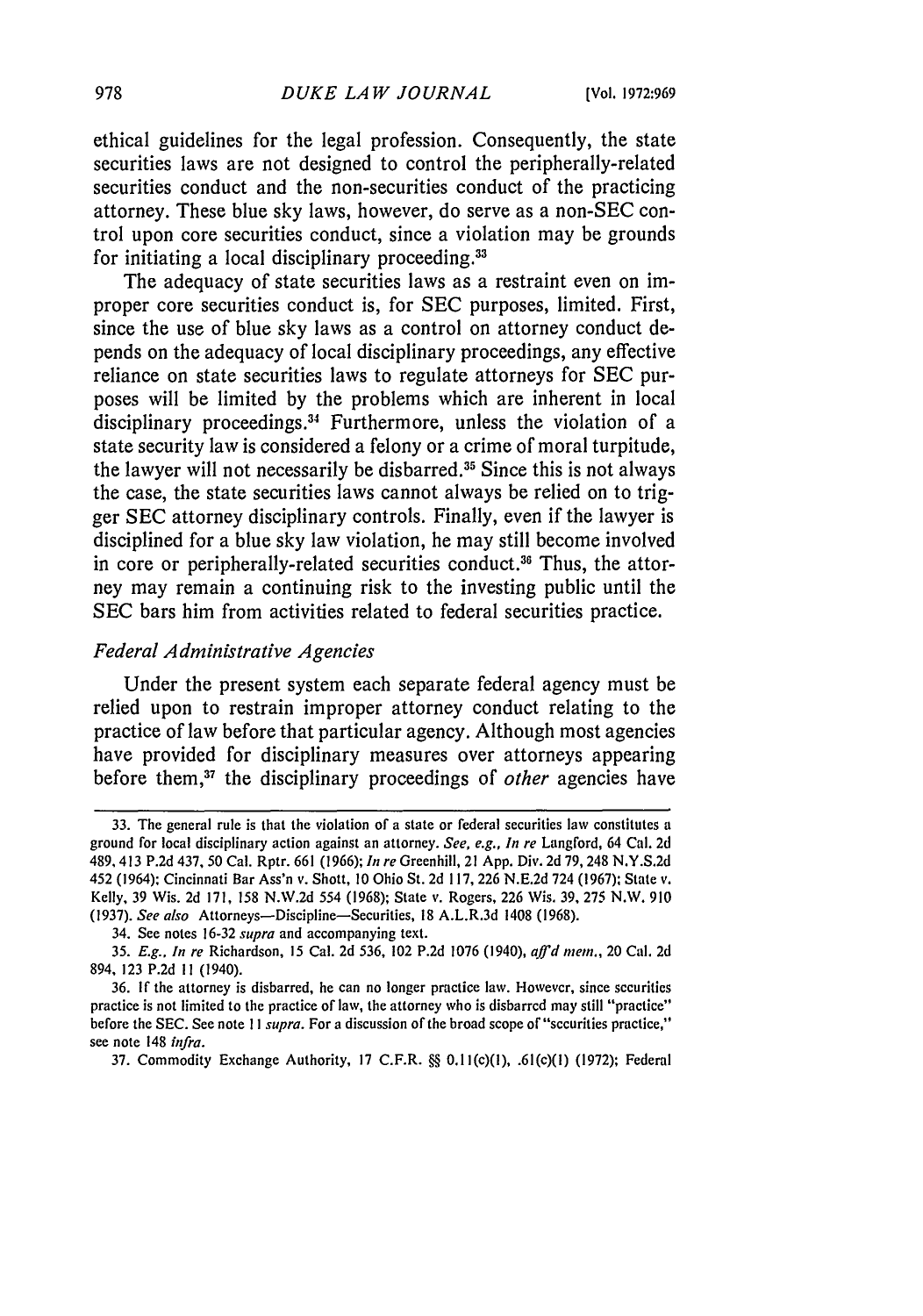limited utility for **SEC** purposes. The ability of the **SEC** to rely on the disciplinary measures of other agencies to restrain improper securities-related conduct is limited inherently to situations in which the attorney is practicing before *both* the **SEC** *and* the other agency.<sup>38</sup> Moreover, since there is no formal inter-agency reciprocity of sanctions, disciplinary action over an attorney **by** another agency will not necessarily prevent the attorney from appearing before the SEC.<sup>39</sup> Consequently, as is the case with most non-SEC, attorneyconduct regulatory controls, the burden remains with the Commission to take affirmative action to restrain the attorney for securities law purposes.

**A** "federal administrative bar," which would control the practice and conduct of attorneys appearing and practicing before all federal agencies, might serve as a viable non-SEC control over improper attorney conduct.<sup>40</sup> Although the need for such a regulatory body has been pointed out<sup>41</sup> and legislation proposing such a body has been

38. See note 37 *supra* for examples of other agencies which discipline attorneys. However, even in this instance there is another drawback, since administrative disciplinary proceedings are rarely initiated. *See* Henley, *supra* note 37, at 401.

39. Rule 2(e), as originally promulgated, did not provide for interagency reciprocity of attorney disbarments or suspensions. The 1970 amendments, in adding subsection 2, did provide for automatic suspension from SEC practice where an attorney had been disbarred by a court, but made no express provision for such reciprocity in the event of a disbarment by another federal agency. Rule 2(e)(2) does mention "convicting agency," but only for the purpose of determining when a non-SEC disbarment "shall be deemed to have occurred." 17 C.F.R. § 201.2(e)(2). However, and more importantly, Rule 2(e)(2) does not use the word "agency" in stating the general rule for imposing the automatic suspension from SEC practice. *Id.*

41. A federal administrative agency "practitioners bar" was proposed at a very early date. The time is perhaps approaching for a general coordination of the functions, rules,

and practices of these [federal] agencies. **...**

By this proposal a uniform method of rules of practice and procedure would exist before all the various departments of the administrative tribunal. In addition, it would no doubt mean the beginning of a new practitioners bar. Robinson, *supra* note 37, at 280 (footnote omitted).

Communications Commission, 47 C.F.R. § 1.24(a) (1972); Federal Power Commission, 18 C.F.R. § 1.4(b)(1) (1972), Federal Trade Commission, 16 C.F.R. § 4.1(d)(2) (1972); Immigration and Naturalization Service, 8 C.F.R. § 292.3 (1972); Internal Revenue Service, 31 C.F.R. § 10.50 (1972); Interstate Commerce Commission, 49 C.F.R. § 1100.13 (1972); Patent Office, 37 C.F.R. § 1.348 (1972). *See also* Cheatham, *The Reach of Federal Action Over the Profession of Law,* 18 STAN. L. REV. 1288 (1966); Henley, *Admission To and Control of Practice Before Federal Administrative Agencies,* 19 OHIo **ST.** L.J. 400 (1958); Robinson, *Lawyers and Practitioners: A Study in Contrasts,* 21 A.B.A.J. 277 (1935); Waterman, *Federal Administrative Bars: Admission and Disbarment,* 3 U. **CHI.** L. REv. 261 (1936); Note, *Admission to Practice Before and Disbarment From Federal Administrative Agencies,* 12 SYRACUSE L. REV. 477 (1961).

<sup>40.</sup> *See generally* Robinson, *supra* note 37; Waterman, *supra* note 37.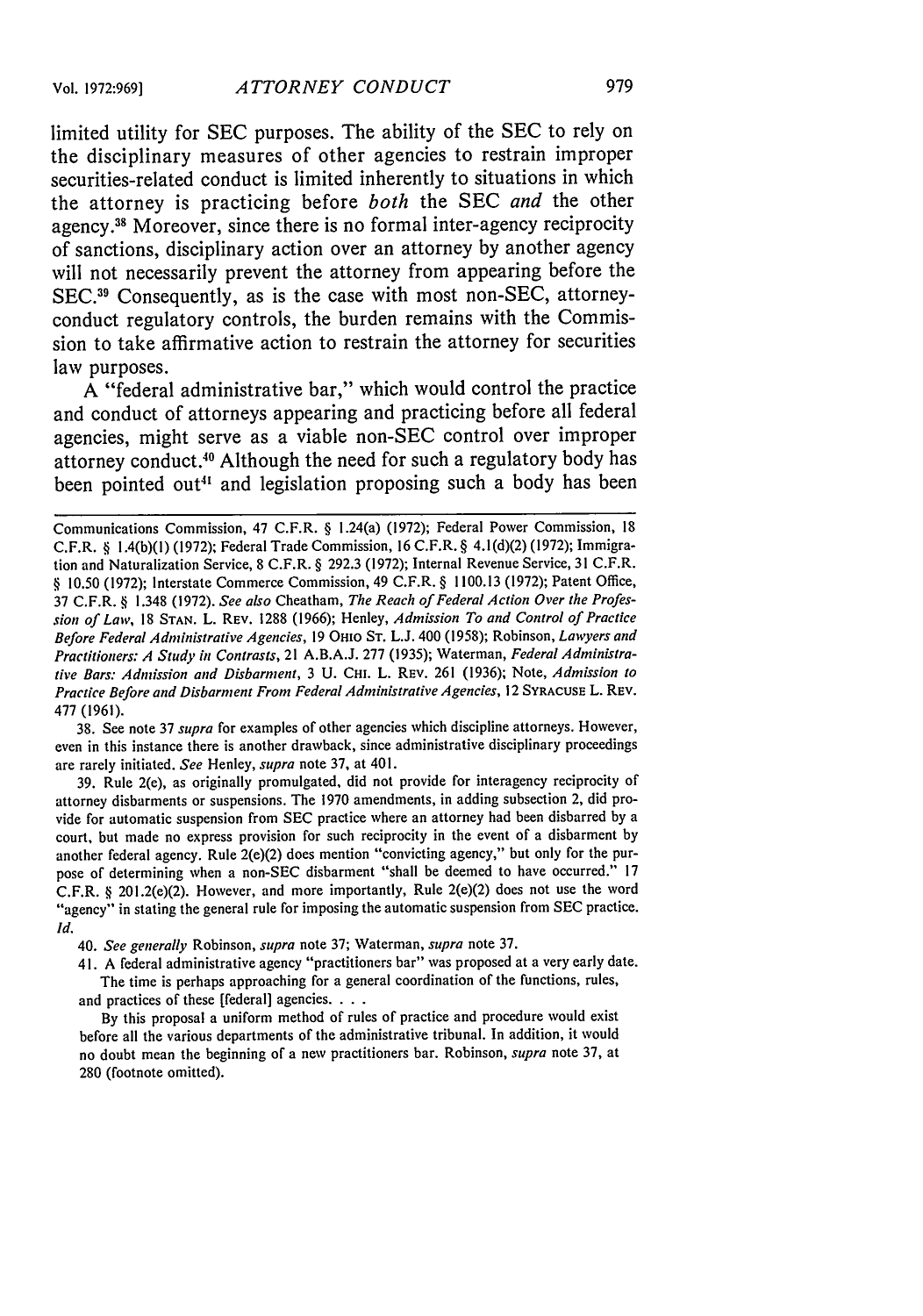introduced,42 a federal practitioners' bar has not yet been established. In addition to a federal administrative bar, a number of other similar alternatives—including a separate federal agency overseeing federal practitioners and a uniform code of federal administrative practice—have been suggested and rejected.<sup>43</sup> Consequently, the general rule remains that each agency controls the practice of attorneys who appear before **it.44** However, in the event that uniformity of federal administrative practice is achieved, it is not clear whether any of the various suggested alternatives would be desirable from a securities law point of view.<sup>45</sup>

### *Need for Affirmative SEC Controls*

Although non-SEC controls are available to guide and regulate attorney conduct, their effectiveness for SEC and securities laws purposes has not been satisfactory. To the extent that harmful and unethical practices are not reported, not covered, or not disciplined, there is great pressure on the SEC to implement a regulatory system of its own in order to achieve maximum protection for the investing public. As will be discussed more fully in subsequent sections of this Comment, the SEC has responded, at least partially, by means of its Rules of Practice and recent amendments thereto.

The general ineffectiveness of alternative regulatory systems for SEC purposes is illustrated by a recent disciplinary proceeding, *In re Paul M. Kaufman.46* In the *Kaufman* proceeding, the SEC was confronted with a situation in which a lawyer had been convicted of willfully violating a federal securities law but had not yet been disbarred from the practice of law by any local disciplinary body.<sup>47</sup>

46. SEC Securities Exchange Act Release No. 8925 (July 2, 1970).

47. *Id.* at 2 n.3. *See also* 35 Fed. Reg. 15440, 15441 (1970), the text of which appears in note 22 *supra.*

*See also* Waterman, *supra* note 37.

<sup>42.</sup> *See, e.g.,* S. 932, 85th Cong., Ist Sess. *(1958). See also* HOOVER **COMMISSION,** TASK FORCE REPORT **(1955).**

<sup>43.</sup> *See. e.g., Hearings on H.R. 2657 Before Subcomm. on Practice Before Gov't Agencies of the House Comm. on the Judiciary,* 80th Cong., **Ist** & 2d Sess. (1948). *See also* S. 318 & **S.** 1466, 88th Cong., Ist Sess. (1963); S. 17, 83d Cong., Ist Sess. **(1953).**

<sup>44.</sup> See note 37 *supra.* However, each agency does *not* control the admission of attorneys to its practice. See note 95 *infra* and accompanying text. *But see* note 96.

<sup>45.</sup> For example, a drawback to a uniform code of federal administrative practice and a separate agency overseeing federal practitioners is that the special needs of the SEC in controlling certain practices may be sacrificed by treating all agencies uniformly, Furthermore, the SEC, by regulating harmful attorney conduct itself, can better integrate the sanctions for the attorney vis-a-vis the federal securities laws.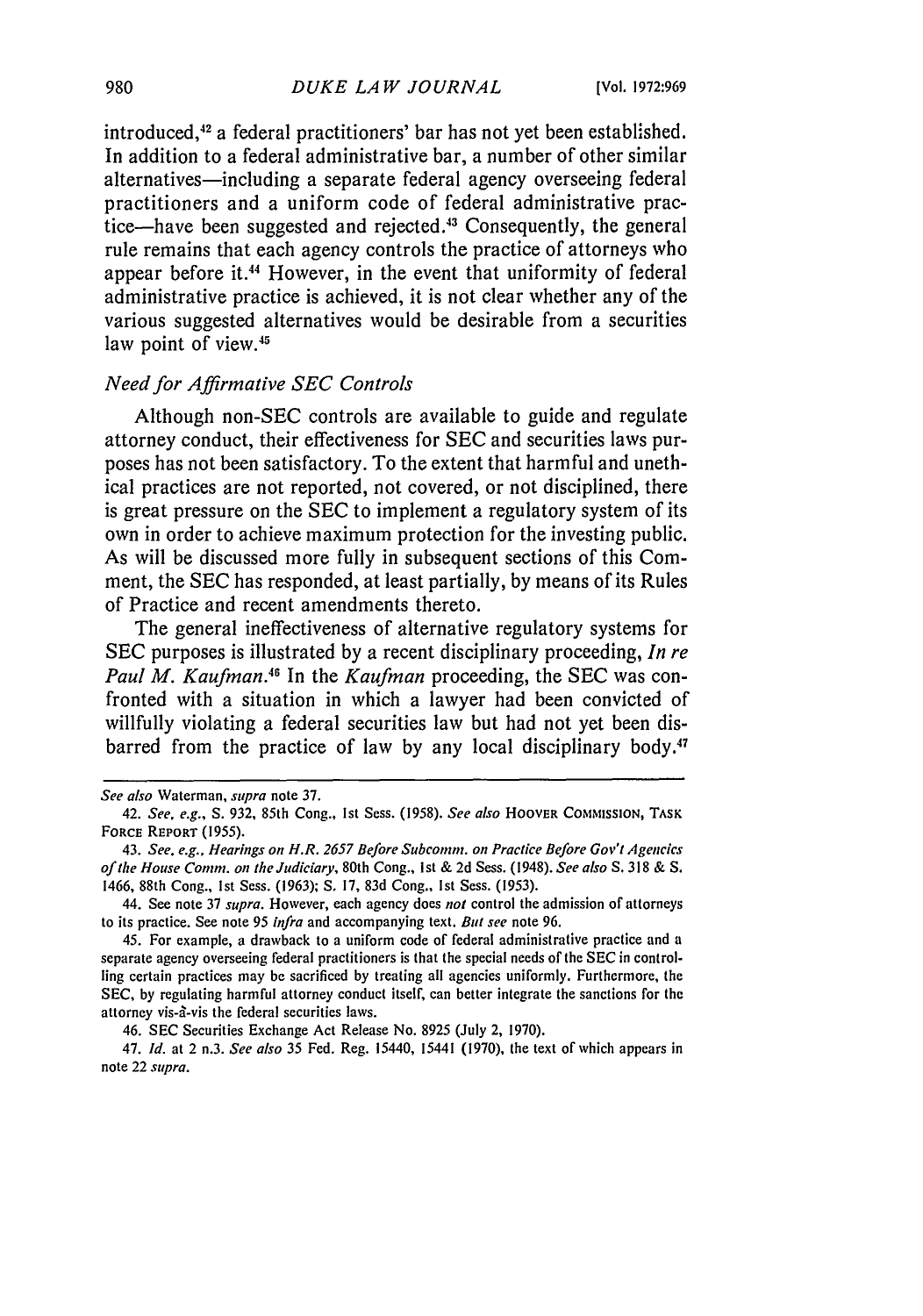During the interim period between conviction and possible disbarment, the attorney practiced before the Commission.and continued to handle securities work. Although the SEC had no express power under its disciplinary Rule 2(e) to disbar an attorney from SEC practice for violation of a federal securities law,<sup>48</sup> the Commission did have authority under that rule to deny the right to practice before the SEC to any attorney whom the Commission found, after a hearing, "not to possess the requisite qualifications to represent others," to be lacking in character or integrity, or "to have engaged in unethical or improper professional conduct."<sup>49</sup> Consequently, the SEC, using its broad powers under Rule 2(e), brought its own disbarment proceedings and finally suspended Kaufman from further securities practice on the basic ground that he was "unqualified" to practice before the **SEC."** Although the local disciplinary control had failed altogether for SEC purposes in *Kaufman,* the SEC took affirmative action and found the necessary flexibility and protection within its own disciplinary rule in order to remove the wrongdoer from securities practice.

In 1970, immediately after *Kaufman,* the SEC expressly amended Rule 2(e) to remedy some of the problems associated with the Commission's burden of taking affirmative action in order to discipline an attorney who had violated provisions of the federal securities laws or certain other types of statutes.<sup>51</sup> After the 1970 amendments, the willful violation of a securities law became a specific ground for initiating a Rule 2(e) disqualification hearing.52 More importantly, the Commission is now, on the basis of other 1970 amendments to Rule 2(e), empowered to suspend automatically from SEC practice, without any burden of affirmative action on its part, any attorney who has been suspended or disbarred by local proceedings or convicted of a felony or misdemeanor involving moral turpitude.<sup>53</sup> The 1971 amendments to Rule 2(e) reduce the SEC's burden of affirmative action even further by providing for automatic temporary suspension from SEC practice where a lawyer has been convicted of a

- **51.** *See generally* 35 Fed. Reg. 15440 (1970).
- 52. 17 C.F.R. § 201.2(e)(I)(iii) (1972).
- 53. *Id. §* 201.2(e)(2). The text of this amendment is provided in note 107 *infra.*

<sup>48.</sup> See 17 C.F.R. **.§** 201.2(e)(l)(i), (ii) (1972), which was the original disciplinary rule. See also *In re* Paul M. Kaufman, SEC Securities Exchange Act Release No. 8925, at 2-3 (July 2, 1970). **Cf.** 35 Fed. Reg. 15440 (1970), where the SEC stated that in view of *Kaufman, a* clarification of Rule 2(e) was needed.

<sup>49. 17</sup> C.F.R. *§§* 201.2(e)(l)(i), (ii) (1972).

<sup>50.</sup> SEC Securities Exchange Act Release No. 8925, at 4 (July 2, 1970).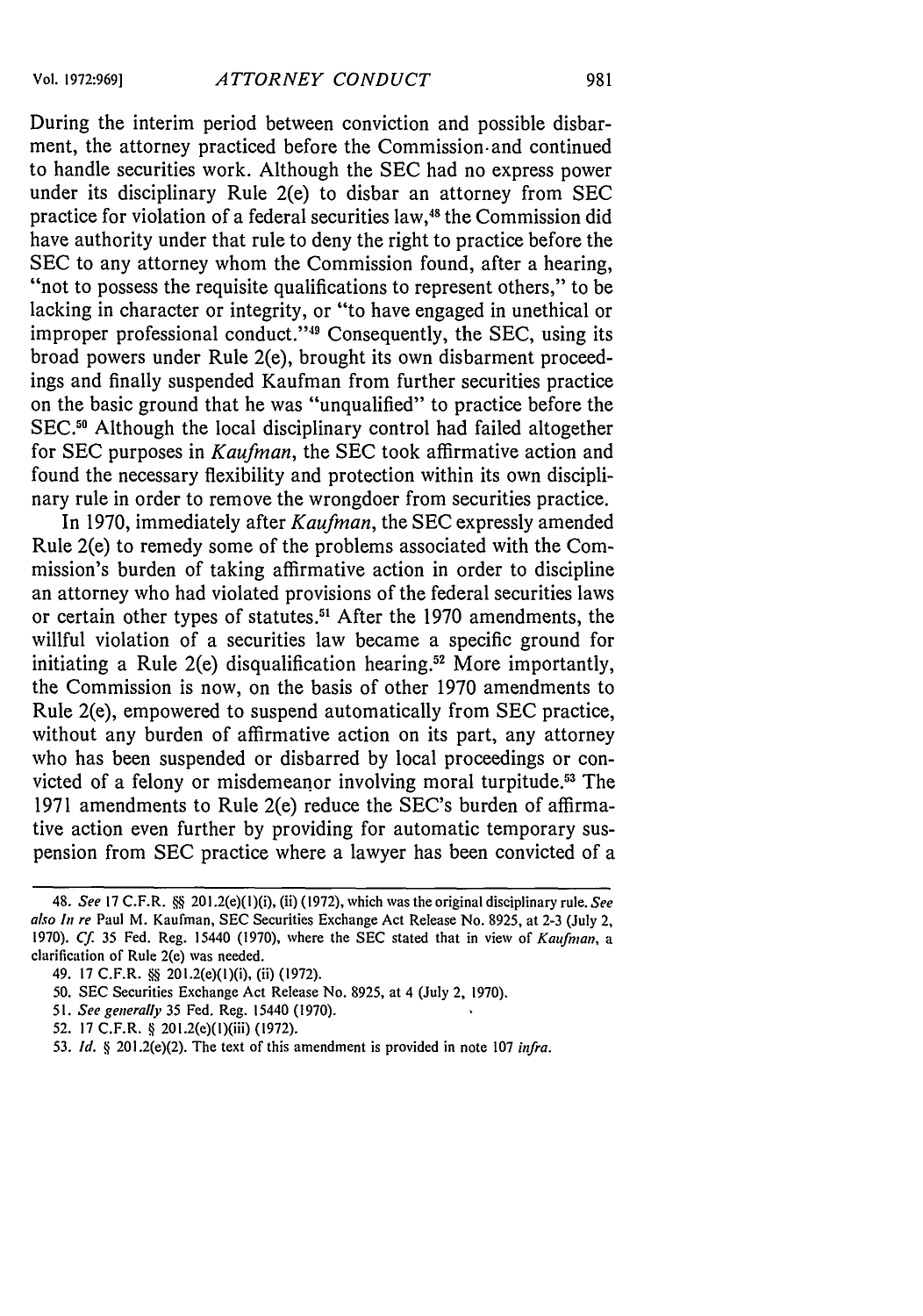federal securities law violation, enjoined from further violating the federal securities laws, or has consented to such an injunction.54

As will be more fully developed in the remainder of this Comment, the Commission's solution to the deficiencies of non-SEC controls, therefore, has been threefold. First, due to its limited resources, the SEC continues to rely on these alternative controls. However, the Commission has found that it can do this effectively only by incorporating the other controls expressly into the mechanics of Rule  $2(e)$ .<sup>55</sup> Second, the SEC has removed any possible time lags by providing that the suspensions from SEC practice based on the consummation of these alternative controls, where applicable, will be automatic.<sup>56</sup> No longer will the SEC's burden of affirmative action cause delays between the consummation of the local controls and the effectuation of the SEC disciplinary measures. Finally, the Commission has shown that it will use and restructure Rule 2(e) where necessary to meet the inadequacies of non-securities controls.<sup>57</sup>

### SEC DISCIPLINARY PROCEEDINGS

The SEC has only one formal method by which it directly controls attorney conduct—Rule  $2(e)$  of its Rules of Practice.<sup>58</sup> Rule  $2(e)$ , as originally and presently worded, applies to the core, peripherallyrelated, and non-securities conduct of practicing attorneys. The SEC apparently can impose sanctions for either intentional or negligent offenses. The SEC has consistently attempted to apply the rule, and when necessary restructure it, in order to provide a sufficient amount of protection to the investing public, while at the same time affording some degree of fairness to the attorney.<sup>59</sup>

### *Historical Development of Rule 2(e)*

The development of Rule 2(e) may be divided conveniently into three overlapping stages. During the early period of its history, from 1935 to 1960, the Rule remained as originally promulgated, was

*<sup>54.</sup> Id.* § 201.2(e)(3)(i).

*<sup>55.</sup> See id.* § 201.2(e)(2). *See also 35* Fed. Reg. 15440, 15441 (1970).

**<sup>56.</sup>** 17 C.F.R. § 201.2(e)(2). The text of this amendment appears in note 107 *infra.* This provision is quite drastic in that a decision, with an appeal pending, is considered final for Rule 2(e)(2) purposes.

*<sup>57.</sup> See 35* Fed. Reg. 15440 (1970).

<sup>58. 17</sup> C.F.R. § 201.2(e) (1972).

*<sup>59.</sup> See* 35 Fed. Reg. 15440 (1970); SEC Securities Act Release No. 5147 (May 10, 1971).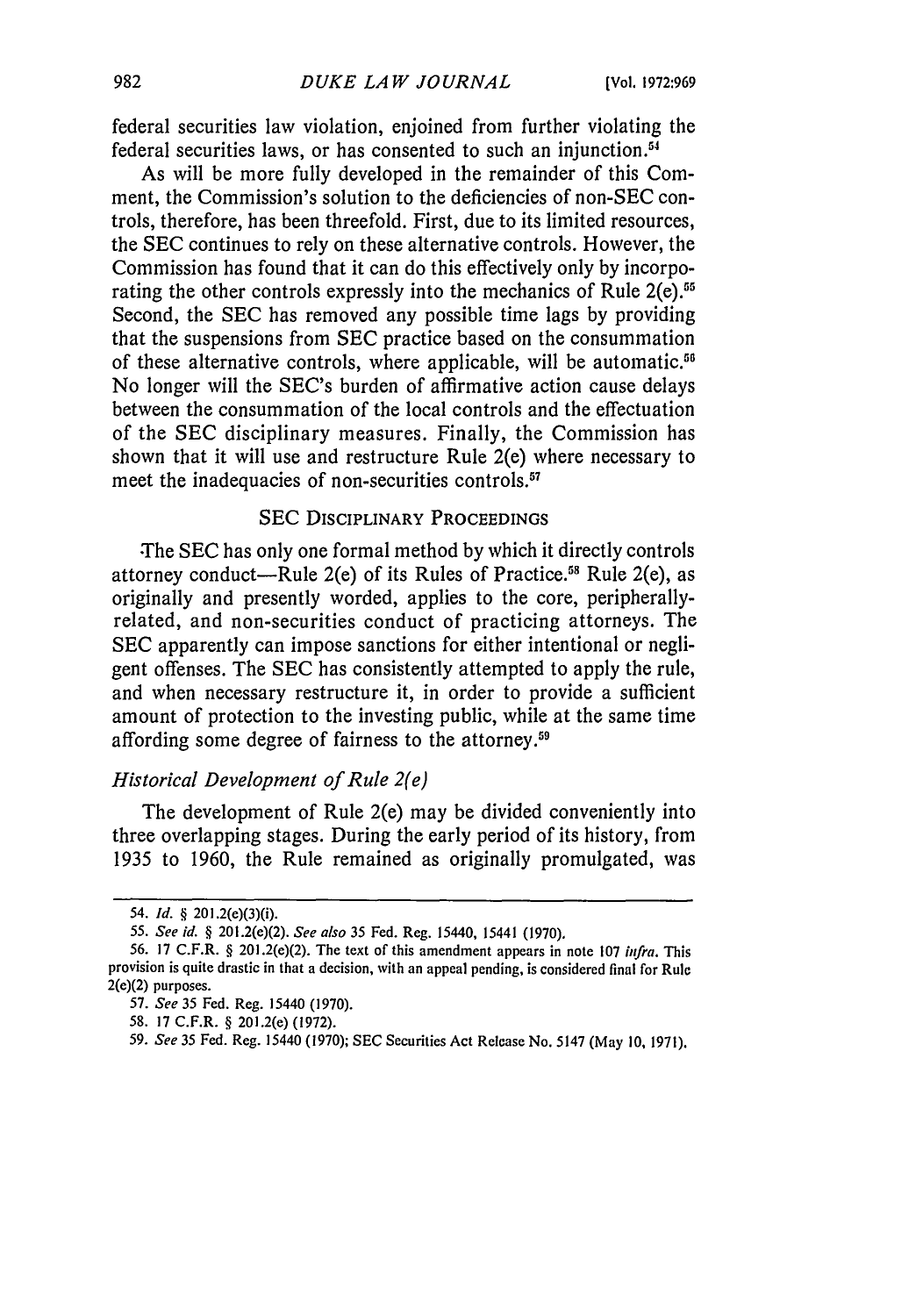983

seldom used by the SEC, and was never judicially construed.<sup>60</sup> The second period, the 1960's, was characterized **by** increased implementation of the rule and an awareness **by** the **SEC** of a number of deficiencies inherent in Rule 2(e) as originally drafted. The third period, the 1970's, has been characterized **by** major structural and substantive revisions to the Rule, and at present, judicial definition and development of Rule 2(e) is occurring.

*Prior to 1960.* There are no **SEC** attorney disciplinary proceedings appearing on record prior to **1950.61** This initial dormancy of Rule 2(e) was probably due to the Commission's philosophy of "selfregulation" with respect to the functioning of the legal profession.<sup>62</sup> Apparently, the **SEC** waited for any control, change and reform of the legal profession to come from within.<sup>63</sup>

During the 1950's, a total of four disciplinary actions were brought. 4 Each proceeding was directed at intentional and flagrant violations of core securities conduct—violations generally arising from a failure to disclose material information to the **SEC** and the investing public.65 Peripherally-related and non-securities conduct

61. It is possible that attorney disciplinary actions are not publicly disclosed. This was true before the Rule's recent amendments, *e.g., In re* Murray A. Kivitz, SEC Securities Act Release No. 5163, at I (June 29, 1971) and was expressly made possible in 1971:

All hearings held under this paragraph [Rule 2(e)] shall be non-public unless the Commission on its own motion or the request of a party otherwise directs. 17 C.F.R. § 201.2(e)(7) (1972).

Thus, it should be noted that the SEC may be merely disclosing more attorney disciplinary proceedings rather than initiating a greater number of them.

62. For a discussion of the SEC's self-regulation philosophy, *see* Jennings, *Self-Regulation in the Securities Industry: The Role of the SEC,* 20 LAW & **CONTEMP.** PROB. 663 (1964). *See also* **ENFORCEMENT POLICIES AND** PRACTICES, *supra* note 4, at 57-61.

63. *Cf.* **ENFORCEMENT POLICIES AND** PRACTICES, *supra* note 4, at 9. Reform of attorney conduct from within was originally considered a prerequisite to SEC success in regulating public investment. See note 241 *infra.*

*64. In re* Sol M. Alpher, 39 S.E.C. 346 **(1959);** *In re* James T. DeWitt, 38 S.E.C. 879 **(1959);** *In re* William A. Dougherty, 38 S.E.C. 82 (1957); *In re* Albert J. Fleischmann, 37 S.E.C. 832 (1950).

65. For a detailed factual summary of these four disciplinary proceedings, see Kemp, *Disciplinary Proceedings by the S.E.C. Against Attorneys,* 14 CLEV.-MAR. L. REv. 23, 27-32 (1965). For shorter summaries, see Goldberg, *Practicing Before the SEC: Commission's Rule of Practice-Rule 2(e),* N.Y.L.J., April 14, 1972, at **1,** cols. 1-2, at 5, cols. 1-3.

<sup>60.</sup> The Rule was slightly altered to eliminate certain problems in admission requirements. *See* SEC Securities Act Release No. 1761 (June **27,** 1938). In 1957, an attorney sought to enjoin a 2(e) proceeding. However, this attempt at a preliminary injunction failed, and the Rule itself was not considered. Although the district court spoke of the SEC power to promulgate Rule 2(e), the appellate court held that the lower court was in error in considering the SEC's power to discipline an attorney. Schwebel v. Orrick, 153 F. Supp. 701 (D.D.C. 1947), *aff d on other* grounds, 251 F.2d 919 (D.C. Cir.), *cert. denied,* 356 U.S. 927 (1958). For a discussion of Schwebel, see note 170 infra.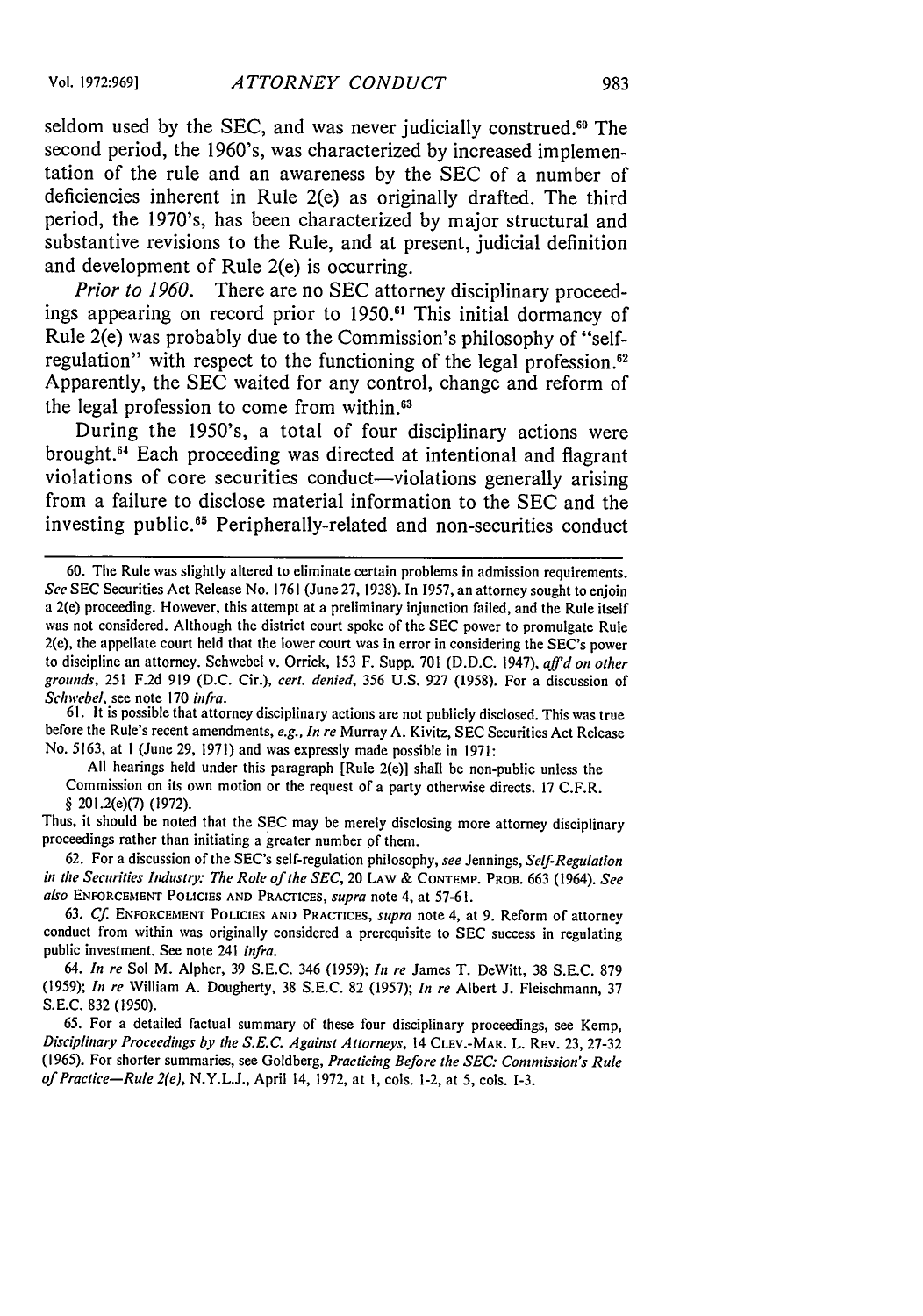were not expressly disciplined during this period.

*1960's.* During the 1960's, the **SEC** used Rule 2(e) extensively, initiating a total of eleven disciplinary proceedings.66 **All** of these involved an intentional failure to disclose material information on the part of the disciplined attorney.67 However, several of the **SEC** decisions indicated, in dictum, that negligent offenses would also constitute a Rule 2(e) violation.<sup>68</sup> Furthermore, the SEC in several proceedings imposed its own sanctions in addition to those levied against the attorney **by** some other disciplinary authority." This transitional period of the 1960's can best be characterized as revealing **(1)** an uneasiness and concern on the SEC's part for unethical and improper attorney conduct which adversely affects the investing public, and (2) an **SEC** willingness to use its own resources to prevent such practices.

*1970's.* During the most recent period in Rule 2(e)'s history, **SEC** disciplinary proceedings are being employed with more frequency than ever before. Within the last two years, a total of six disciplinary proceedings have been brought.<sup>70</sup> As in the past, most

67. For a detailed factual summary of the attorney disciplinary proceedings brought during the 1960-63 period, see Kemp, *supra* note 65, at 32-40. For shorter summaries, see Goldberg, *supra* note 65, at **5,** cols. 2-3.

68. Whether or not respondent intended to facilitate evasions of the law, his conduct evidenced at least a gross indifference to the observance of legal requirements which an attorney in particular should strive to foster . **. .** . *In re* Morris Mac Schwebel, 40 S.E.C. 347, 371 (1960), *modified,* 40 S.E.C. 459 (1961).

*See also In re* Leonard Maizlish, SEC Securities Act Release No. 4739 (Dec. **1,** 1964) (a filing done by the lawyer contained material misrepresentations and omissions which he reasonably should have known were false and misleading).

69. *E.g., In re* Morris Mac Schwebel, 40 S.E.C. 347 (1960), *modified,* 40 S.E.C. 459 (1961); *In re* Irwin L. Germaise and Thomas F. Quinn, SEC Securities Act Release No. 5216 (Dec. **7,** 1971).

70. *In re* Elliot S. Blair, SEC Securities Exchange Act Release No. 9666 (July 14, 1972); *In re* Ivan Allen Ezrine, SEC Securities Act Release No. 5268 (July 7, 1972); *In re* Thomas R. Blonquist, SEC Litigation Release 5397 (May 25, 1972); *In re* Irwin L. Germaise and Thomas F. Quinn, SEC Securities Act Release No. 5216 (Dec. 7, 1971); *In re* Murray A. Kivitz, SEC Securities Act Release No. 5163 (June 29, 1971), *on appeal,* No. 71-1602 (D.C. Cir. 1971); *In re* Paul M. Kaufman, SEC Securities Act Release No. 8925 (July 2, 1970).

<sup>66.</sup> *In re* Irving S. Reamer, SEC Securities Act Release No. 4864 (May **1,** 1967); *In re* Marshall I. Stewart, SEC Securities Act Release No. 4829 (April 29, 1966); *In re* Leonard Maizlish, SEC Securities Act Release No. 4739 (Dec. 1, 1964); *In re* Donald Keltner, SEC Securities Act Release No. 4738 (Nov. **30,** 1964); *In re* John D. Glynn, SEC Securities Act Release No. 4734 (Nov. 27, 1964); *In re* Ronald H. Freedmond, SEC Securities Act Release No. 4736 (Nov. 24, 1964); *In re* Leonard A. Nikoloric, SEC Securities Act Release No. 4642 (Sept. 19, 1963); *In re* Erwin Pincus and Pace Reisch, SEC Securities Act Release No. 4619 (June 27, 1962); *In re* Nathan Wechsler, SEC Securities Exchange Act Release No. 6932 (Nov. **5,** 1962); *In re* Arnold D. Naidich, SEC Securities Act Release No. 4372 (June 8, 1961); *In re* Morris Mac Schwebel, 40 S.E.C. 347 (1960), *modified,* 40 S.E.C. 459 (1961).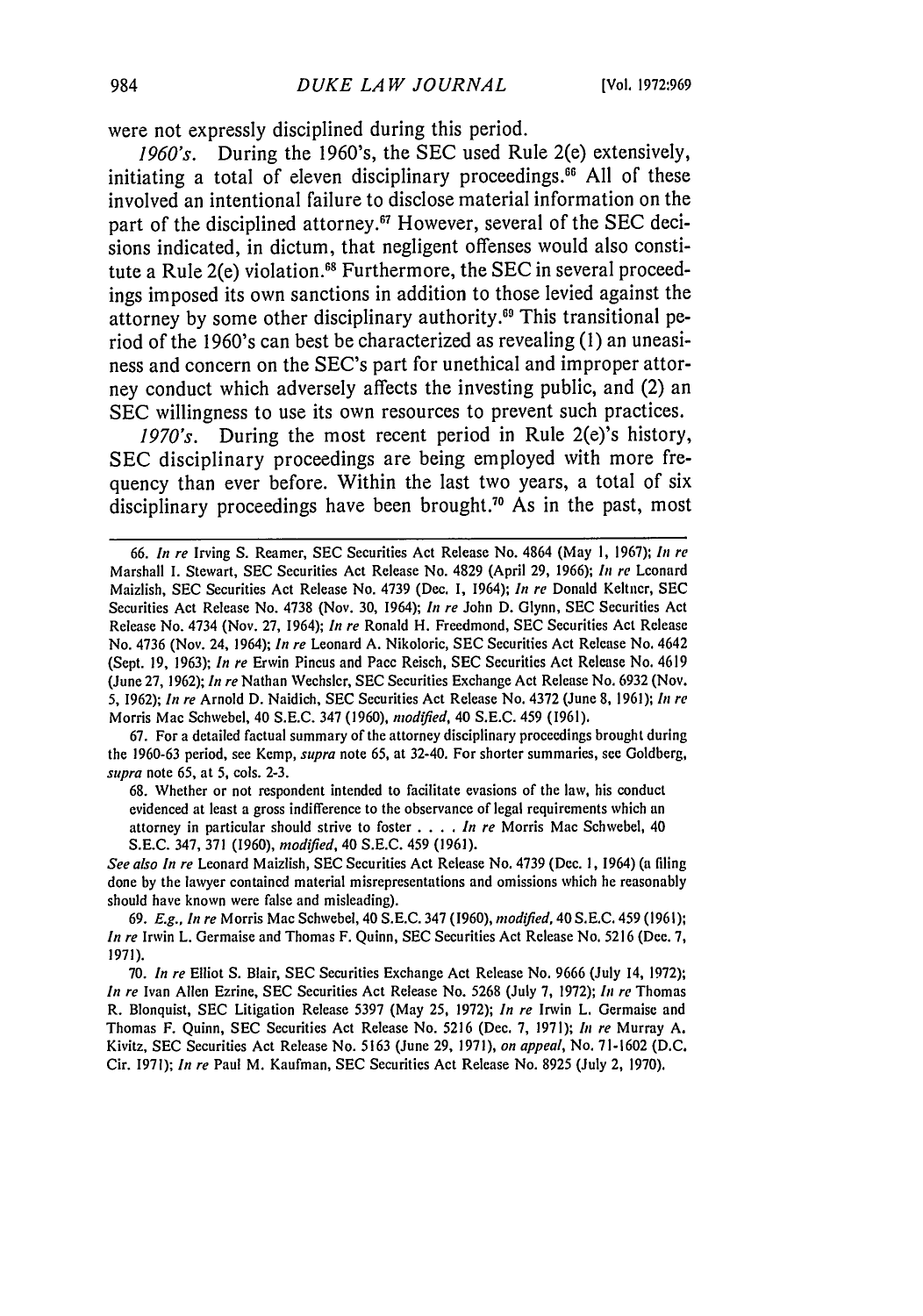Vol. **1972:9691**

offenses which have been prosecuted involved core securities conduct and were intentional and flagrant violations of the securities laws.<sup>71</sup> However, for the first time in Rule 2(e) history, the **SEC** in two disciplinary proceedings has redressed peripheral securities misconduct as well.72 Because of its increased use of Rule 2(e) in recent years, the **SEC** is beginning to establish a "common law" of **SEC** disciplinary decisions, a development which will provide more meaning to Rule 2(e).

In addition to the increased frequency of **SEC** disciplinary proceedings, the 1970's have already been marked **by** two major developments in the substantive evolution of Rule 2(e). First, as previously discussed, the **SEC** has responded to some of the inherent deficiencies in the original Rule 2(e) and amended the rule twice in order to ensure a more efficient **SEC** use of non-SEC disciplinary controls and in general provide a more active **SEC** response to improper attorney conduct.73 To some extent, the **SEC** has achieved this result at the expense of the procedural safeguards of an attorney's constitutional rights.<sup>74</sup> Yet, despite all the amendments, there still are a number of additional changes to Rule 2(e) which should be **made. 71**

**A** second major development in the substantive evolution of Rule 2(e) during the 1970's is the judicial review which is being afforded the Rule for the first time. In **SEC** *v. Ezrine,76* for example, the District Court for the Southern District of New York gave major consideration to the scope of Rule 2(e) and provided additional judicial enforcement to an **SEC** sanction. Furthermore, in *Kivitz v. SEC<sup>7</sup>* the Court of Appeals for the District of Columbia Circuit has the opportunity to examine and clarify several aspects of a Rule 2(e) proceeding.

<sup>71.</sup> For a brief factual summary of each disciplinary proceeding, see Goldberg, *supra* note **65,** at 5, col. 3.

<sup>72.</sup> *In re* Murray **A.** Kivitz, **SEC** Securities Act Release No. 5163 (June 29, 1971) (improper use of layman as an intermediary); *In re* Irwin L. Germaise and Thomas F. Quinn, **SEC** Securities Act Release No. 5216 (Dec. 7, 1971) (non-disclosure to client of a secret partnership).

<sup>73.</sup> See notes **46-57** *supra* and accompanying text. *See also* notes **107-10** *infra* and accompanying text.

<sup>74.</sup> See notes **82-88** *infra* and accompanying text.

**<sup>75.</sup>** See notes 194-96 *infra* and accompanying text.

<sup>76.</sup> **-** F. Supp. **-** (S.D.N.Y. 1972), *reported in* 164 BNA SEc. REG. & L. Rae. A-12 (1972). Ezrine had been involved in a civil securities action. *See* **SEC v,** Manor Nursing Centers, Inc., 340 F. Supp. 913 (S.D.N.Y. 1971), *aff'd,* 458 F.2d 1082 (2d Cir. 1972). See notes 145-49 *infra* and accompanying text.

<sup>77.</sup> D.C. Cir. No. 71-1602 (D.C. Cir. 1971). Oral argument was held on Oct. 27, 1972. For a discussion of the *Kivitz* case, see notes **179-91** *infra* and accompanying text.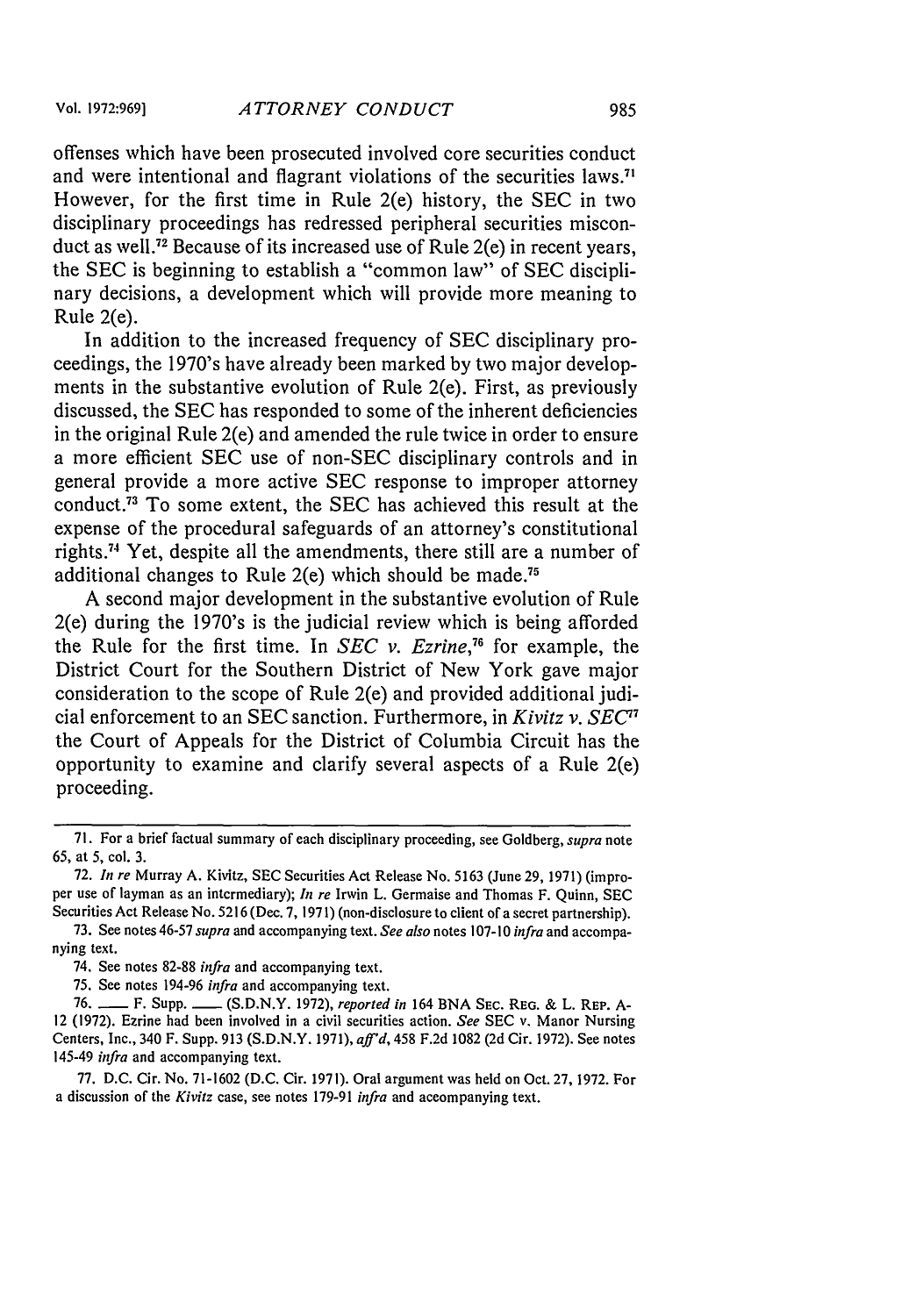### *Nature of a Rule 2(e) Proceeding*

The Rule 2(e) proceeding, like other agency proceedings, is quasijudicial.<sup>78</sup> As a consequence, certain inherent powers, such as the contempt and subpoena authority, are available to the **SEC.79** However, because the ultimate sanction of a Rule 2(e) proceeding is exclusion from securities practice rather than *total disbarment* from the practice of law, $^{80}$  it is not clear what procedural protections are guaranteed to an attorney **by** either the Federal Constitution or the **Ad**ministrative Procedure Act **(APA).8'**

Disciplinary actions brought **by** a federal agency are ostensibly subject to constitutional safeguards.<sup>82</sup> However, the scope of constitutional protection afforded the disciplined attorney in a Rule 2(e) proceeding may be somewhat limited, since

the end result **. . .** is not disbarment in the sense in which that term is generally understood-but an order excluding him from appearing as counsel before the Commission. The distinction is one in kind and not degree.<sup>83</sup>

Because of this distinction in the nature of the sanction imposed, a disciplined attorney would receive less constitutional protection in a Rule 2(e) proceeding than in a disbarment proceeding **by** a local bar association. <sup>4</sup>**A** reduction of an attorney's procedural safeguards might also **be** justified on the basis that the ability to practice or

79. *Id.* In addition, a quasi-judicial body is considered to have inherent power to discipline under its rule-making authority. See notes 91-98 *infra* and accompanying text,

80. In essence, the argument is that the attorney is only deprived of his securities practice, and therefore still has other areas of professional opportunity available, However, such reasoning must be rejected, since

[t]he economic consequences of an attorney . . . being unable to practice before the commission can be significant. In addition to being precluded from appearing in administrative actions, disqualified individuals would be foreclosed from being named as experts in registration statements and in annual reports. Goldberg, *supra* note 65, at 1, cols. 1-2.

81. 5 U.S.C. § 551 *et. seq.* (1970).

82. *Cf* Schware v. Board of Bar Examiners, 353 U.S. 232 (1956).

83. Herman v. Acheson, 108 F. Supp. 723, 726 (D.D.C. 1952). *Herman* involved a disciplinary action against an attorney by the International Claims Commission. However, its rationale is clearly applicable to an SEC proceeding.

84. See *In re* Murray A. Kivitz, SEC Securities Act Release No. 5163 (June 29, 1971), where the attorney was given a harsher sanction "on account of the fact that a suspension from practice before this Commission would not be as serious as a court-ordered suspension which would completely bar the attorney from engaging in any form of law practice during the period of suspension."

<sup>78.</sup> *E.g.,* Herman v. Acheson, 108 F. Supp. 723 (D.D.C. 1952); Camp v. Herzog, 104 F. Supp. 134 (D.D.C. **1952),** *af'd,* 190 F.2d 605 (D.C. Cir. 1951).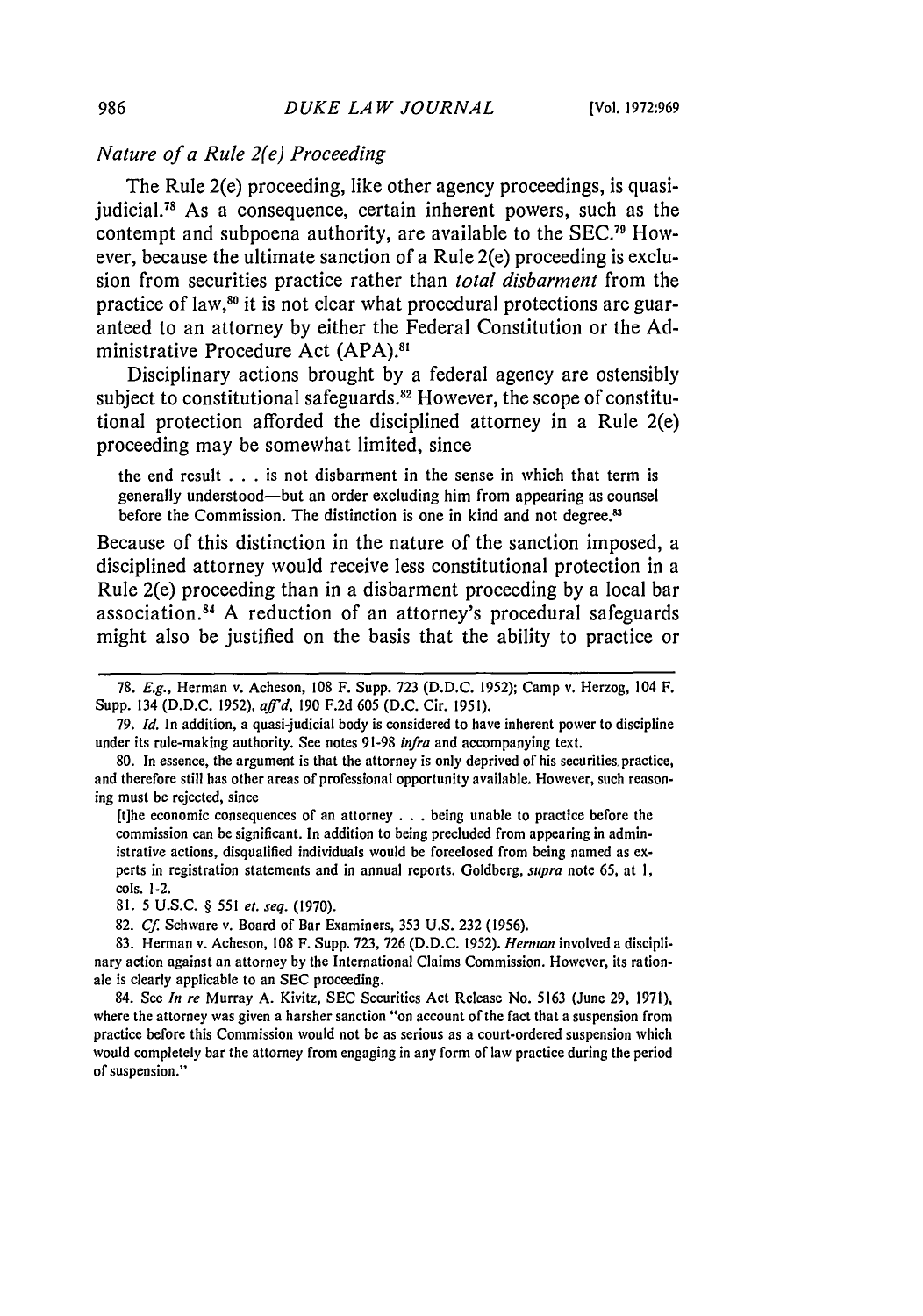**Vol. 1972:969]**

appear before the SEC is a mere privilege,<sup>85</sup> rather than a right, and consequently there are no constitutional safeguards attached to it. However, this argument appears to be unsound, and the Commission has not relied on it.<sup>86</sup>

The failure of the **SEC** to grant the SEC-disciplined attorney a full constitutional arsenal of procedural safeguards is best illustrated **by** the relatively low burden of proof which the **SEC** must sustain in order to discipline an attorney successfully in a Rule 2(e) proceeding. If the maximum level of constitutional protection were extended to the attorney, then the **SEC** presumably would be required to establish a Rule 2(e) violation **by** "clear and convincing" proof.87 However, the **SEC** has recently determined that the Commission in a Rule 2(e) proceeding need only prove its case **by** a "preponderance of the evidence."<sup>88</sup> Accordingly, the SEC has denied the attorney maximum constitutional protection with reference to the requisite burden of proof in **SEC** disciplinary proceedings, and this result, if adopted **by** the judiciary, might serve as a basis for justifying the erosion of other procedural rights in Rule 2(e) cases.

Contrary to the general uncertainty over the applicability of constitutional procedural safeguards in a Rule 2(e) proceeding, the degree of protection afforded an SEC-disciplined attorney under the **APA** is more certain. Although initial decisions in analogous discipli-

86. Although the commission refers to the "privilege" of practicing or appearing before it, the Commission is aware that the "right" versus "privilege" dichotomy has long been challenged. Goldberg, *supra* note 65, at **1,** col. 2.

*See generally* Van Alstyne, *The Demise of the Right-Privilege Distinction in Constitutional Law,* 81 HARv. L. REV. 1439 (1968), for a discussion of the problems in relying on the "privilege" argument when the federal government or agency thereof denies constitutional protection.

87. **Cf.** *In re* Fisher, 179 F.2d 361, 370 (7th Cir. 1950), *cert. denied,* 340 U.S. 825 **(1951);** *In re* Ryder, 263 F. Supp. 360, 361 (E.D. Va. 1967). *But* cf. Herman v. Dulles, 205 F.2d 715, 717 (1963).

The Supreme Court has not ruled on which standard of proof is required; however, it has characterized disbarment actions as "adversary proceedings of a quasi-criminal nature." *In re* Buffalo, 390 U.S. 544, 551 (1968). Under this view, the Court may require the higher standard of clear and convincing evidence for attorney disciplinary proceedings, including those initiated by federal agencies such as the SEC.

88. *In re* Murray A. Kivitz, SEC Securities Act Release No. 5163 (June 29, 1971).

**<sup>85.</sup>** Rule 2(e) expressly states that practice before the SEC is a "privilege." 17 C.F.R. § 201.2(e) (1972). The Commission has also stated: "[t]he right to appear and practice before this Commission as an attorney is, like membership in the bar itself, a privilege burdened with conditions." *In re* Morris Mac Schwebel, 40 S.E.C. 347, 371 (1960). A former Commissioner has indicated that the privilege to appear before the SEC imposes duties on the lawyer to assist in achieving the protection of the investing public. *See* Cohen, *supra* note 2, at 306.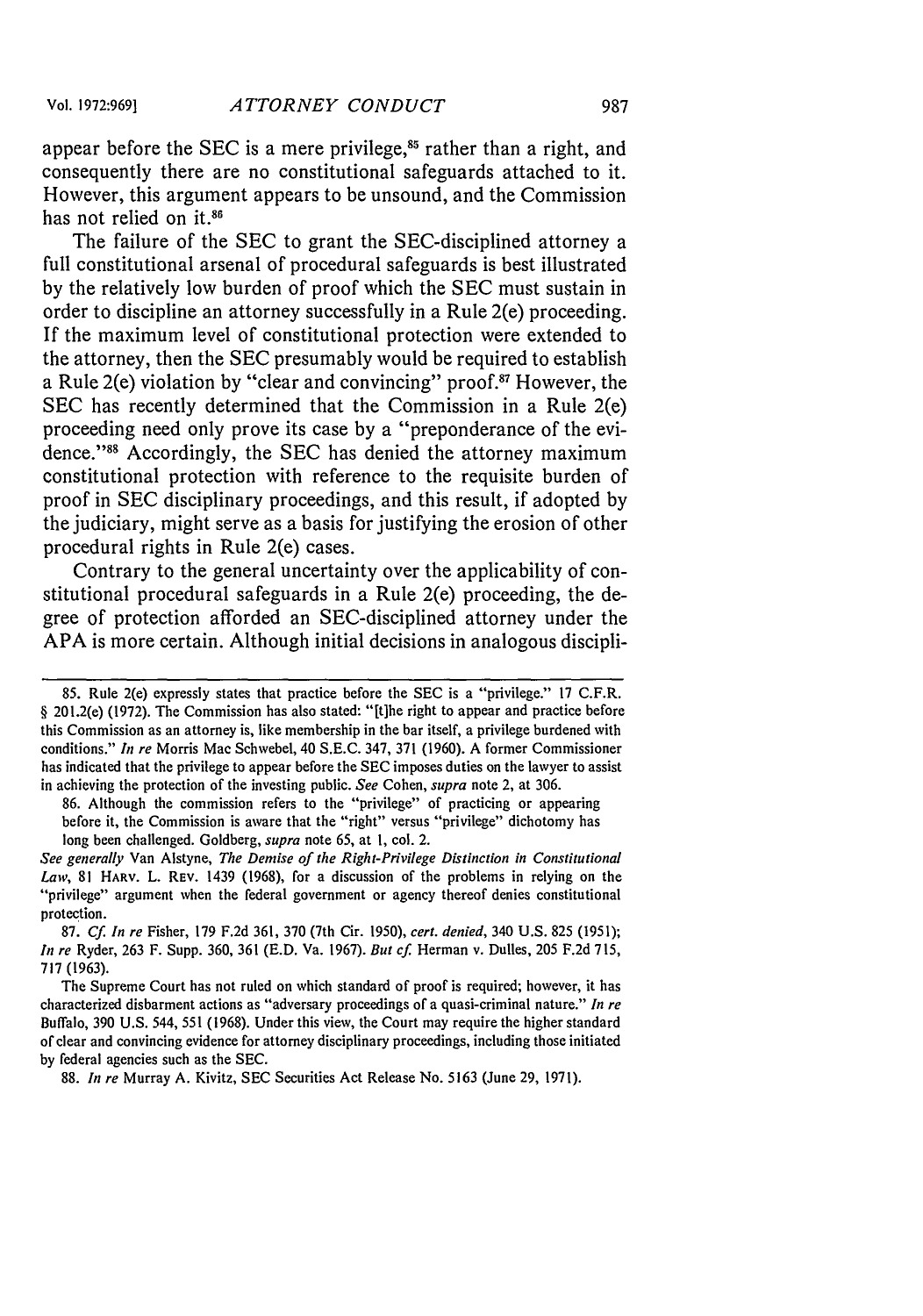nary proceedings indicated that the **APA** was not applicable to Rule 2(e) proceedings, 9 more recent decisions and the **SEC** itself have taken the position that the APA safeguards do apply.<sup>90</sup>

### *SEC Power to Discipline Attorneys*

The **SEC** has been given no express statutory authority to regulate or discipline attorney conduct, nor has the **SEC** imposed any prescribed limits in exercising any implied power. Consequently, Rule 2(e) proceedings are often challenged on the basis that the Commission either is without power to discipline an attorney or has transgressed the limits of that power in a given case.<sup>91</sup>

Despite the lack of express statutory authority to regulate attorney conduct, both the courts and the **SEC** have recognized that the Commission has implied power to discipline an attorney.92 The source of this authority is the SEC's rule-making power under the securities **laws.13** Perhaps the only limitation on the exercise of this rule-

92. Rule 2(e) has been promulgated and amended pursuant to section 23(a) of the Securities Exchange Act of 1934, 15 U.S.C. § 78w(a) (1970), which provides in pertinent part that the Commission shall have "power to make such rules and regulations as may be necessary for the execution of the functions invested in [it] **. .** . by this title." *See also* 36 Fed. Reg, 8933 (1971); 35 Fed. Reg. 15440 (1970), both of which cite section 23(a) as the source of attorney disciplinary power. Other implied statutory sources of SEC disciplinary power are 15 U.S.C. **§§** 77s, 77sss, 79t, 80a-37, 80b-I **1** (1970).

In dicta, the district court in connection with a Rule 2(e) disciplinary proceeding in Schwebel v. Orrick, 153 F. Supp. 701, 704 (D.D.C. 1957), *affdon other grounds,* 251 F.2d 919 (1958), expressly upheld the *authority* of the SEC to promulgate Rule 2(e) under its general rule making authority. However, the court of appeals held that plaintiff failed to exhaust his administrative remedy and stated that the lower court erred in reaching the question of SEC authority to disbar. Nevertheless, the lower court's position on attorney-disciplinary authority is viewed as sound. *See* Kemp, *supra* note 65, at 26. *See also* note 170 *infra.* This implied source of attorney-disciplining power has been upheld in analogous agency disciplinary proceedings. See Goldsmith v. United States Board of Tax Appeals, 270 U.S. 117 (1926); Herman v. Dulles, 205 F.2d 715 (D.C. Cir. 1953). Under these decisions no specific authority to discipline was necessary, since such power is inherent in a quasi-judicial body's rule-making authority.

93. This requirement was imposed in an analogous NLRB attorney disciplinary proceeding. Camp v. Herzog, 104 F. Supp. 134 (D.D.C. 1952), *affd,* 190 F.2d 605 (D.C. Cir. 1951). The court in *Camp* stated that

[tihe rule making power is a very different thing from the adjudicatory process. It is one thing for the Congress to say that an administrative agency shall have the right to prescribe by rule for the admission and disciplinary measures of attorneys practicing

**<sup>89.</sup>** *E.g.,* Herman v. Dulles, 205 F.2d 715, 717 (D.C. Cir. 1953).

<sup>90.</sup> *E.g.,* Schwebel v. Orrick, 153 F. Supp. 701, 704-06 (D.D.C. 1957), *affd* on *other grounds,* 251 F.2d 919 (D.C. Cir.), *cert. denied, 356* U.S. 927 (1958).

<sup>91.</sup> *E.g., In re* Murray A. Kivitz, SEC Securities Act Release No. 5163 (June 29, 1971); Initial Decision *In re* Paul M. Kaufman, SEC Administrative Proceedings, File No. 3-2113 (Dec. 19, 1969) (W. Blair, Hearing Examiner).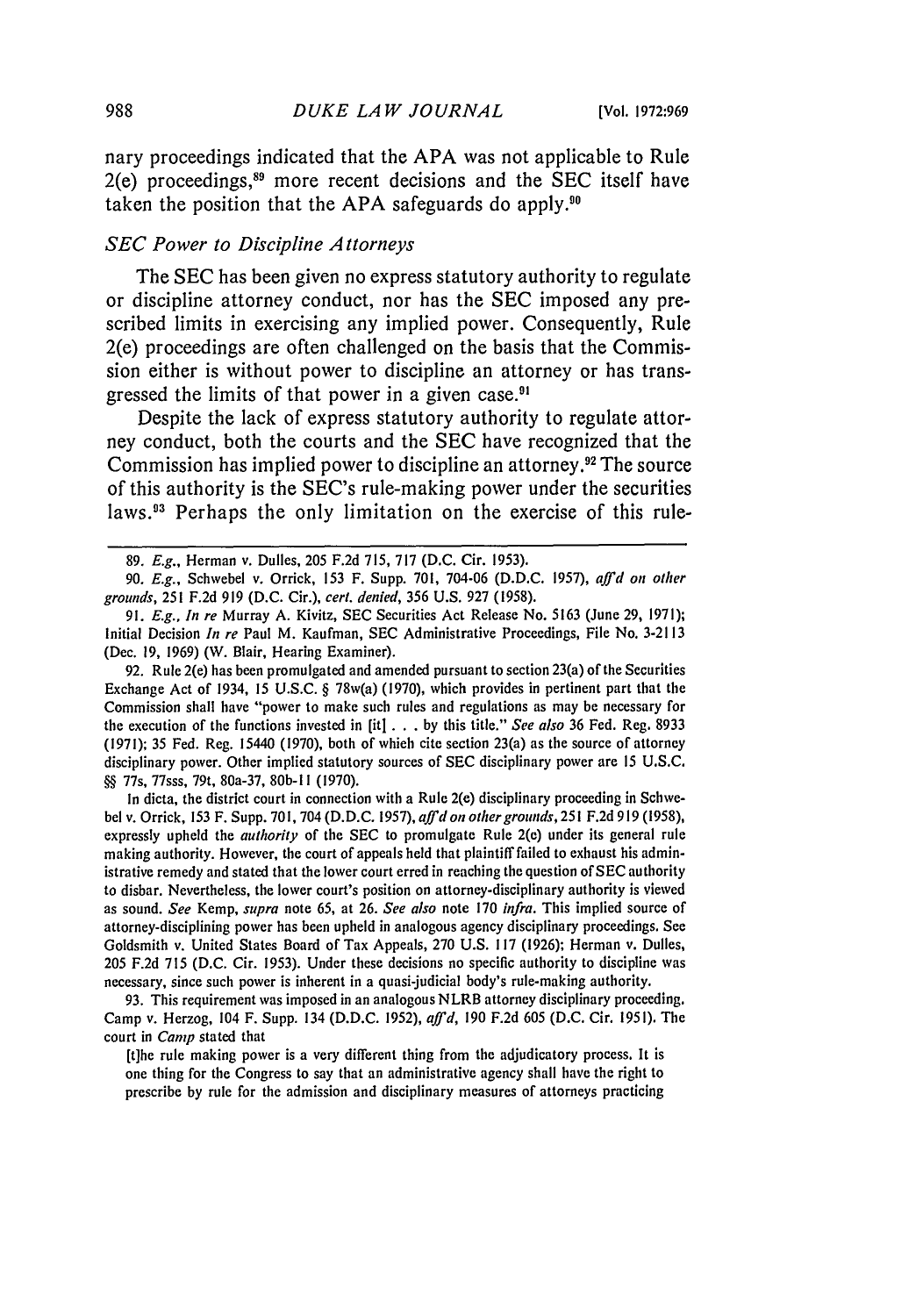making authority as an implied source of disciplinary power is that the SEC must promulgate the necessary attorney disciplinary rules before bringing any disciplinary action, a requirement with which the SEC has long complied.<sup>94</sup>

More recently, recognition of implied SEC power to discipline attorneys under its rulemaking authority has come from the Administrative Practice Act ( $APrA$ ).<sup>95</sup> Although Congress, by means of the APrA, has expressly pre-empted the power of each federal agency to regulate independently the *admission* of attorneys to that agency's practice,<sup>96</sup> the APrA does not authorize or deny the power of an agency to *discipline* the attorney once he is admitted. Thus, under the wording of the APrA, it is arguable that Congress has not denied that each agency has implied disciplinary power derived from *other* statutory sources." Although there are some problems with the validity of this argument, it is supported by much authority.<sup>98</sup>

before it, and quite another to say that Congress intended such an agency to adjudicate and enforce disciplinary action without any statutory provision or rule promulgated in pursuance of statutory authority. The force of this difference is readily apparent when viewed in the confusing and conflicting situations that beset the whole subject of admission to and control over practice before administrative agencies. *Id.* at 138.

94. *See* I Fed. Reg. 1753 (1935), which promulgated Rule 2(e) originally as Rule II(k). 95. **5** U.S.C. § 500 (1970) provides in pertinent part that

(d) This section does not

(2) authorize or limit the discipline, including disbarment, of individuals who appear in a representative capacity before an agency. . . .

The Act basically eliminated agency-established admission requirements and bars for attorneys practicing before federal agencies. *See generally* Sagar & Shapiro, *Administrative Practice Before Federal Agencies,* 4 U. RICHMOND L. **REV.** 76 (1969).

96. It should be pointed out that the SEC has provided in its own regulations for the admission of attorneys in Rule 2(b). See 17 C.F.R. § 201.2(b) (1972). The Commission is of the opinion that the APrA "only makes automatically eligible a certain class of attorneys, i.e. those admitted to the highest court of a State. It does not preclude an agency's admission to practice before it of other individuals bearing other credentials or qualifications." Initial Decision, *In re* Murray A. Kivitz, SEC Administrative Proceeding at 5, File No. 3-1972 (April 17, 1970) (D. Markun, Hearing Examiner). Consequently, under this view, although the APrA has set *nininum* standards for admission to federal agency practice, the Act does not preempt the power of agencies to set lower admission requirements.

97. There are several matters regarding agency practice before federal administrative agencies which are not covered by the Administrative Practice Act . **. .** . More importantly, the Act specifically does not authorize or limit discipline, including disbarment, of persons appearing before any agency. Consequently, agencies maintain authority to deal with these matters, and regulations in regard thereto are in effect. Sagar & Shapiro, *supra* note 95, at 88.

98. The legislative history of the APrA suggests that the Act was intended not to affect the power of agencies to discipline attorneys but only the various formal admissions procedures.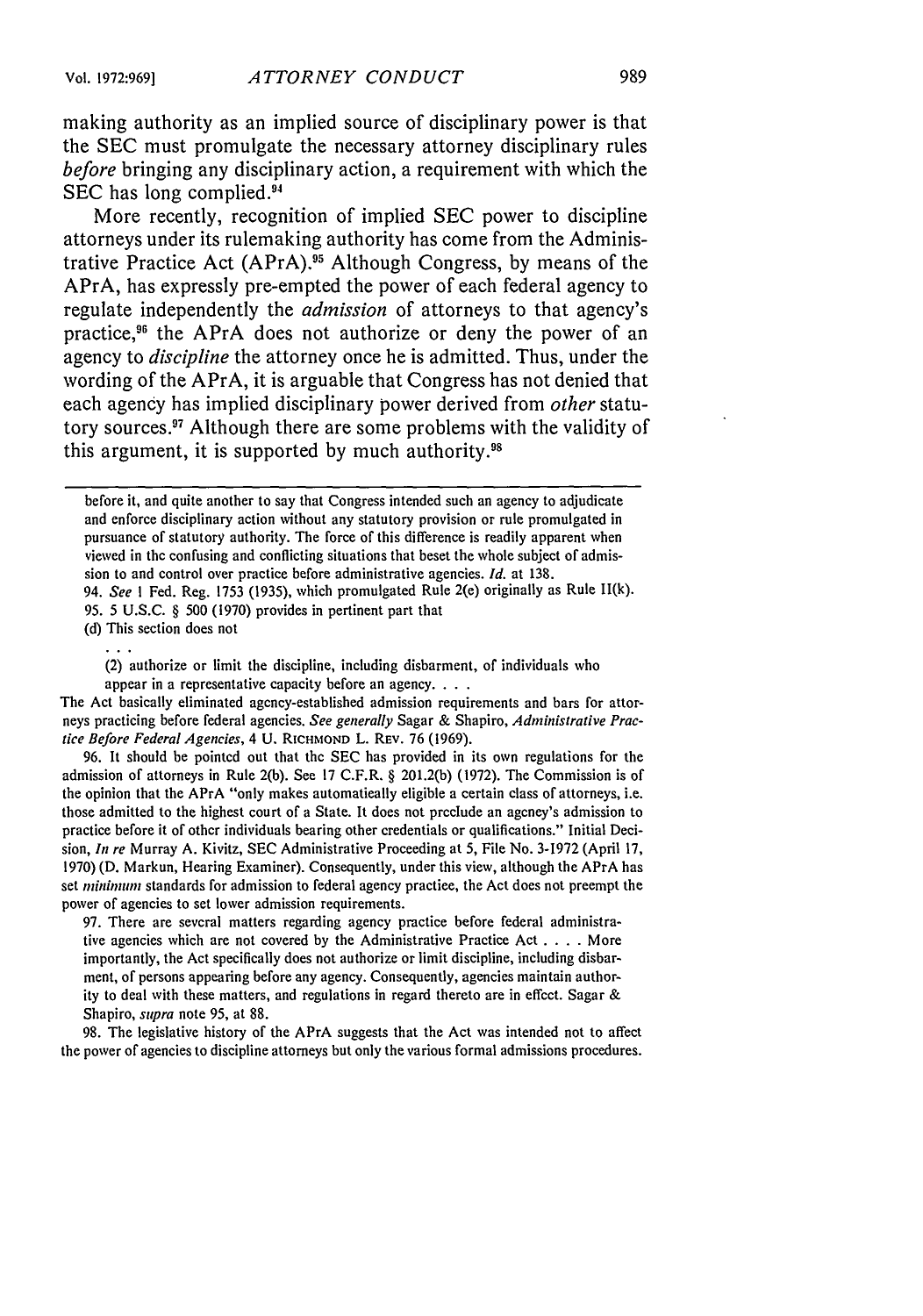Assuming the **SEC** has the general power to discipline attorneys, it then becomes necessary to examine the scope of that disciplinary authority in terms of the types of wrongful attorney conduct which are cognizable **by** the Commission under Rule 2(e). Although the **SEC** has provided a general rule for the scope of its Rules of Practice,<sup>99</sup> the definition found therein is totally unworkable for purposes of determining the scope of Rule 2(e). One would expect that peripherally-related securities conduct and non-securities conduct would not be cognizable **by** the **SEC** due to the attenuated relationship between these types of conduct and the proper interests of the **SEC.** Nevertheless, the **SEC** has stated that conduct which is unrelated to the securities practice is still within Rule  $2(e)$ 's ambit.<sup>100</sup> The

The problems in this implied recognition argument arise because for several reasons it can also be argued that the APrA has *precluded* the power of any federal agency to discipline an attorney unless such power has been expressly given to the agency. First, since the APrA states that it "does not authorize or limit the discipline, or disbarment," it can be contended that Congress, by prohibiting any construction by which the APrA itself can become an implied source of power, is in effect requiring express grants of attorney disciplinary power to the agencies. Therefore, even if agencies did have implied power, upon the enactment of the APrA such power was preempted. Secondly, it seems anomalous that a lawyer has a right to practice law granted to him by Congress under the APrA, and yet can effectively be denied this right by an agency through its disciplinary proceeding. Lastly, confusing results among the agencies could occur if each agency were left to determine its own power and the extent thereof. For a discussion of these and other arguments why the SEC has no power to discipline attorneys, see Brief for Appellant at 47-51, Kivitz v. SEC, Civil Action No. 71-1602. (D.C. Cir. 1972).

99. The Commission has promulgated the following provision concerning the scope of its Rules of Practice:

These rules of practice are generally applicable to proceedings before the Commission under the statutes which it administers, particularly those which involve a hearing or opportunity for hearing before the Commission or its duly designated officer. In connection with any particular matter, reference should also be made to any special requirements of procedure and practice that may be contained in the particular statute involved or the rules and forms adopted by the Commission thereunder, which special requirements are controlling. These rules do not apply to investigations, except where made specifically applicable by the Rules Relating to Investigations. 17 C.F.R. § 201.1 (1972).

100. *In re* Murray A. Kivitz, SEC Securities Act Release No. 5163 (June 29, 1971), *on appeal,* Civil Action No. 71-1602 (D.C. Cir. 1971). In *Kivitz,* the Commission stated,

[t]his language [of Rule 2(e)(i), (ii)] does not limit our disciplinary control to cases of misconduct committed in actual dealings with us or our staff, or, indeed, in connection

*See* H.R. REP. No. 1141, 89th Cong., 1st Sess. (1965). Furthermore, in introducing the bill leading to the enactment of the APrA, Congressman Willis stated: "It does not affect the power of agencies to discipline persons who appear before them." *11I CONG.* REc. 27193 (1965). Disciplinary procedures require a case by case determination of misconduct and not reliance upon uniform criteria of qualification. For a discussion of these arguments, see Brief for Appellee at 37-46, Kivitz v. SEC, Civil Action No. 71-1602 (D.C. Cir. 1972). *See also* Sagar and Shapiro, *supra* note 95, at 88.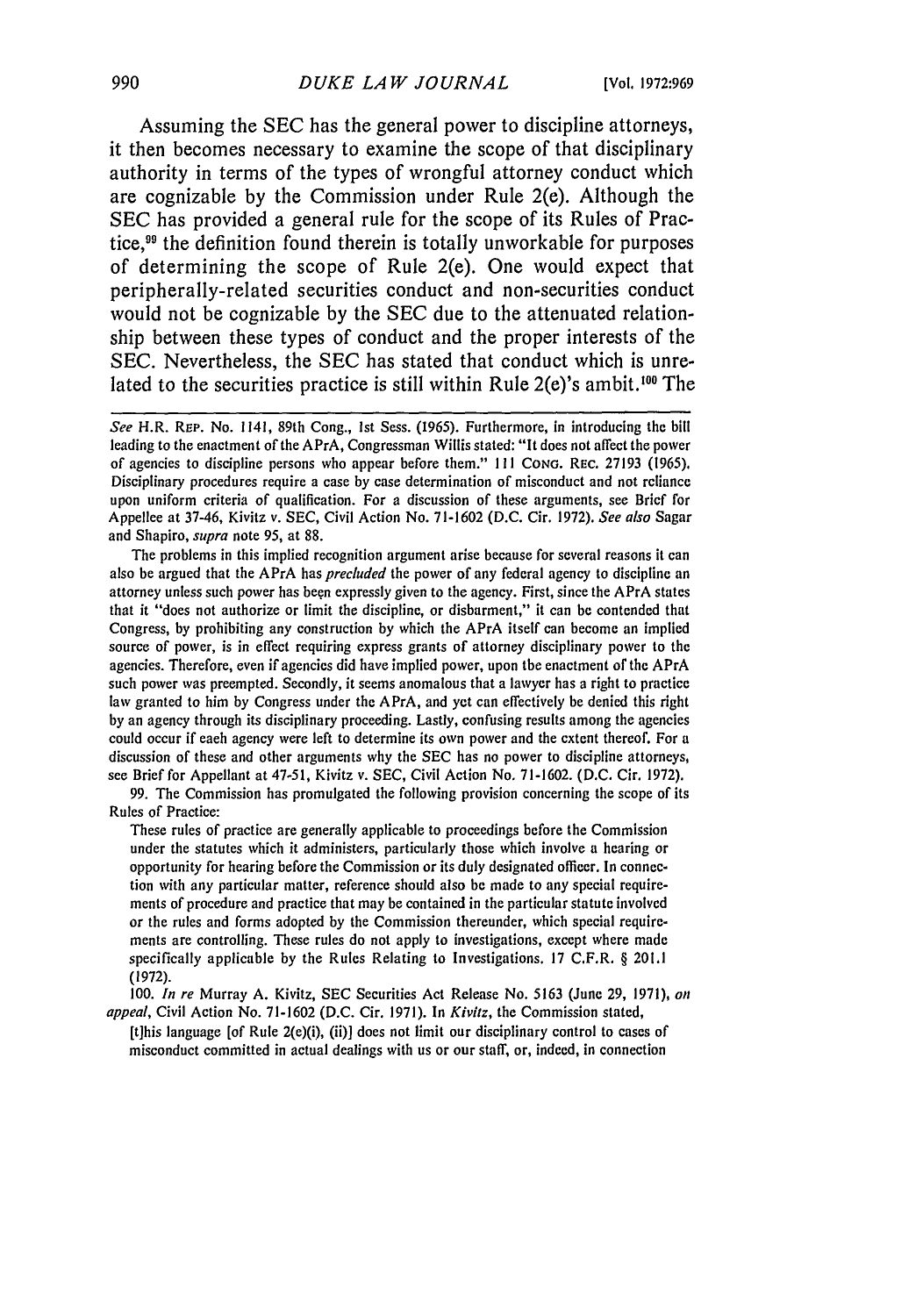Commission's opinion seems justified. If an attorney's general professionalism must be demonstrated, by virtue of the APrA, as a prerequisite to admittance to practice before the SEC, the SEC presumably would have a valid interest in ensuring that those who later demonstrate a lack of these requisite qualities can be suspended from further SEC practice.<sup>101</sup> Consequently, the ultimate limitation upon the scope of Rule 2(e) must be a constitutional one: there must be a rational nexus between the offense being sanctioned and the objective of the SEC in sanctioning the lawyer for that offense.<sup>102</sup> In practice, the Commission has kept within this limitation.

### *Grounds for Bringing a Rule 2(e) Proceeding*

In determining what types of attorney misconduct will constitute grounds for initiation of disciplinary proceedings, the SEC did not circumscribe its broad disciplinary powers by drafting Rule 2(e) narrowly. Rather, since Rule 2(e) was drafted broadly,<sup>103</sup> grounds for initiation of Rule 2(e) disciplinary action appear to be limited only by the scope of the Commission's power-constitutional, statutory, or otherwise-to discipline attorney conduct. Therefore, core, peripheral and non-securities conduct theoretically can be brought within the reach of the SEC's Rule 2(e) proceedings and sanctions.

The grounds for which the SEC is authorized under Rule 2(e) to

Like a court, an agency may protect itself and members of the public having business before it from the misconduct of attorneys practicing before it even where the charges of unethical conduct do not relate to practice before that agency. Brief for Appellee, at 48, Kivitz v. SEC, Civil Action No. **71-1602** (D.C. Cir. 1972).

102. **Cf** Schware v. Board of Bar Examiners, **353** U.S. **232** (1956).

**103.** This conclusion is reached in view of the original and express language of the Rule, which provides:

The Commission may disqualify, and deny, temporarily or permanently, the privilege of appearing or practicing before it in any way to any person who is found **by** the Commission after hearing in the matter

(i) not to possess the requisite qualifications to represent others; or

(ii) to be lacking in character or integrity or to have engaged in unethical or improper professional conduct.

**<sup>17</sup>**C.F.R. § 201.2(e)(1) **(1972).**

with any form of practice before this Commission. But it is not necessary to decide here whether we may discipline an attorney practicing before us on the basis of conduct totally unrelated to Commission practice. *Id.* at 3.

<sup>101.</sup> The policy of protecting the public from abuses by persons licensed to practice law requires that the standards of professional ethics regulate much more than those aspects of a lawyer's professional activity which involve actual dealings with judicial or administrative officers. Even personal conduct unconnected with the practice of law will justify suspension or disbarment where it reflects on the integrity of the attorney involved.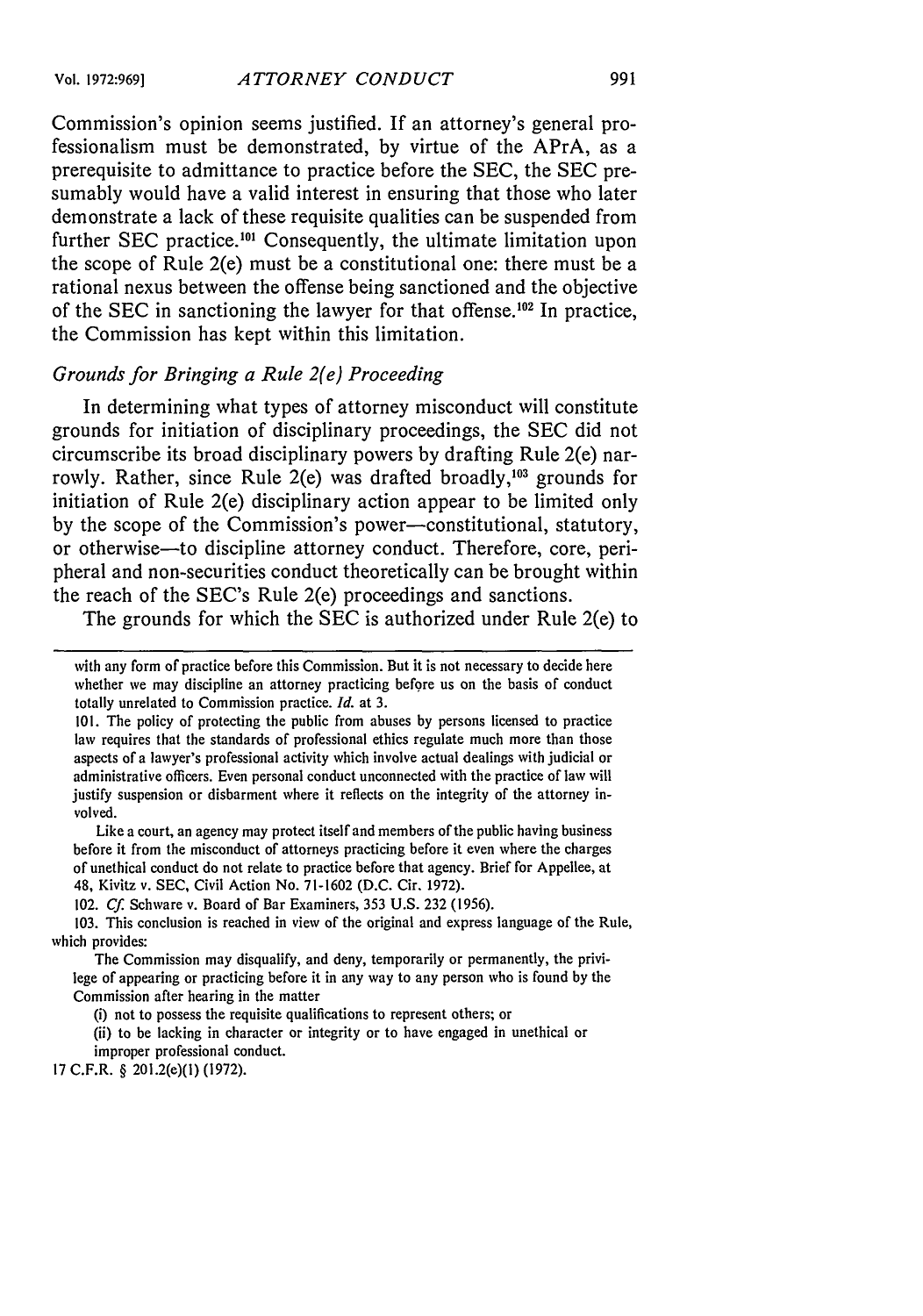bring disciplinary action can be divided into three basic categories. Rule 2(e)(1) authorizes the SEC to discipline an attorney where the SEC finds the attorney "not to possess the requisite qualifications to represent others," or "to be lacking in character or integrity or to have engaged in unethical or improper professional conduct," or "to have willfully violated, or willfully aided and abetted the violation of any provision of the federal securities laws."<sup>104</sup> Before the SEC can determine formally that the attorney possesses one of the above grounds for discipline and therefore can be made subject to the SEC's disciplinary sanctions, Rule 2(e)(1) requires the Commission to grant a hearing to the attorney.<sup>105</sup> Hence, this procedural prerequisite for effecting the first ground for taking disciplinary action became known as a "qualification hearing."<sup>106</sup>

In 1970, the SEC added a second and more specific class of disciplinary grounds for invoking Rule 2(e)'s sanctions-a previously adjudged suspension or disbarment, or the conviction of a felony or a misdemeanor involving moral turpitude.<sup>107</sup> If such grounds exist, the SEC will suspend the attorney automatically under Rule 2(e)(2).

In 1971, the SEC incorporated the third and most narrow disciplinary ground into Rule 2(e). Under Rule 2(e)(3), an attorney can be temporarily or permanently suspended from practice where a court has permanently enjoined the attorney from further securities laws violations or has found him to have violated such laws.<sup>108</sup> Moreover,

108. The Commission, with due regard to the public interest and without preliminary hearing, may by order temporarily suspend from appearing or practicing before it any attorney, accountant, engineer or other professional or expert who, on or after July **I,** 1971, has been by name:

(A) permanently enjoined by any court of competent jurisdiction by reason of his misconduct in an action brought by the Commission from violation or aiding and abetting the violation of any provision of the Federal securities laws (15 U.S.C. **§§** 77a- to 80b-20) or of the rules and regulations thereunder; or

(B) found by any count of competent jurisdiction in an action brought by the Commission to which he is a party or found by this Commission in any adminis-<br>trative proceeding to which he is a party to have that the state of the state of the state of the state of the state of the state of the state o

<sup>104.</sup> *Id.*

*<sup>105.</sup> Id.*

<sup>106.</sup> Goldberg, supra note 65, at **I.**

<sup>107.</sup> Any attorney who has been suspended or disbarred by a Court of the United States or in any State, Territory, District, Commonwealth, or Possession, or any person whose license to practice as an accountant, engineer or other expert has been revoked or suspended in any State, Territory, District, Commonwealth, or Possession, or any person who has been convicted of a felony, or of a misdemeanor involving moral turpitude, shall be forthwith suspended from appearing or practicing before the Commission. A disbarment, suspension, revocation or conviction within the meaning of this subparagraph (2) shall be deemed to have occurred when the disbarring, suspending, revoking or convicting agency or tribunal enters its judgment or order, regardless of whether appeal is pending or could be taken, and includes a judgment or order on a plea of nolo contendere. 17 C.F.R. § 201.2(e)(2) (1972).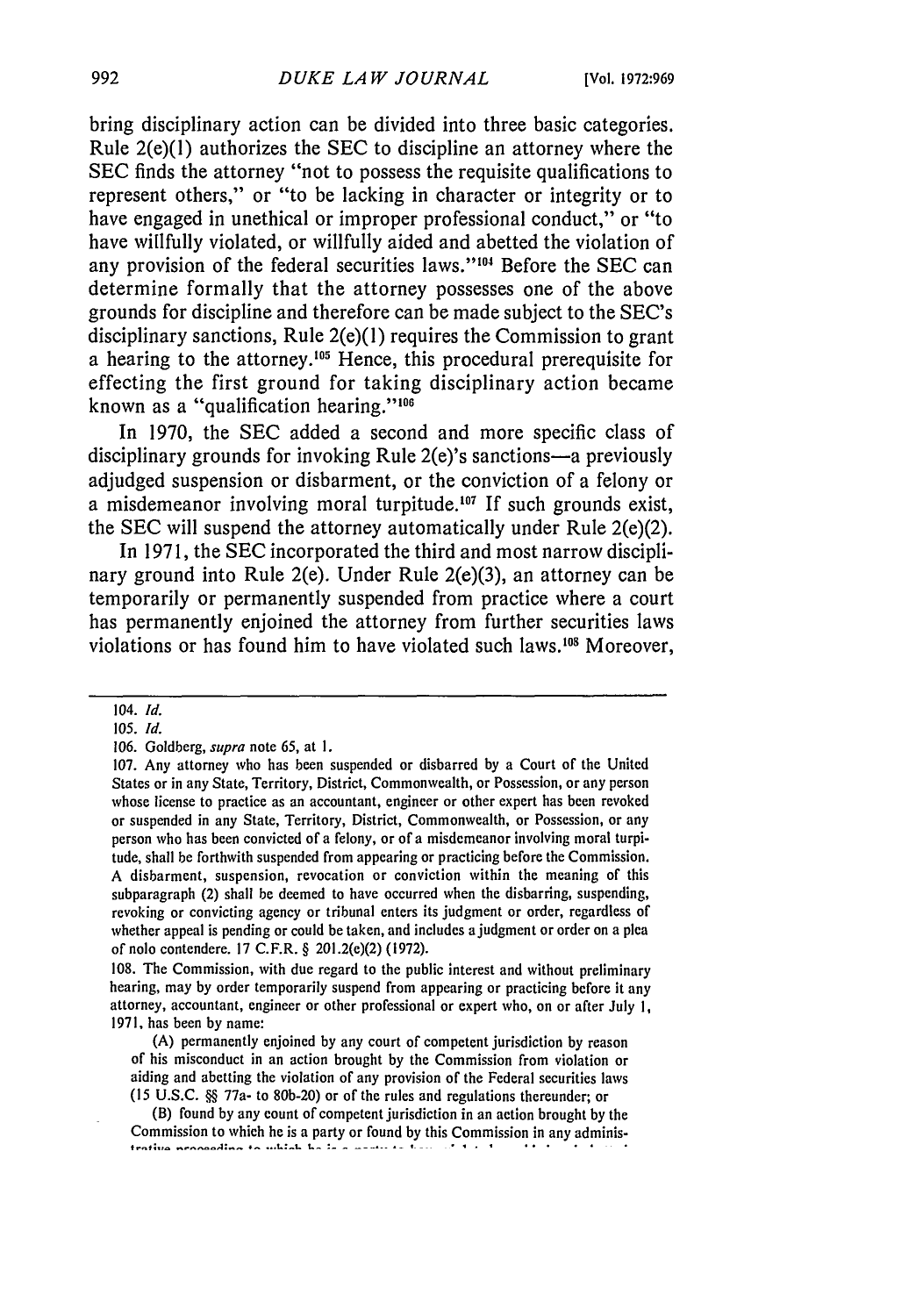the amended rule provides that the attorney will be *presumed* "to have been enjoined by reason of the misconduct alleged in the complaint" where he consents to a permanent injunction.<sup>109</sup> This express incorporation of consent injunctions under the federal securities laws as a ground for suspension under Rule 2(e) can produce at least two undesirable results. First, to the extent that the attorney is not aware, at the time of his original consent to the injunction, of the possibility of a subsequent Rule 2(e)(3) proceeding against him, the imposition in the later disciplinary proceeding of a suspension sanction based on the consent injunction is an unanticipated, adverse consequence of the attorney's settlement of the injunction suit and seems somewhat unfair. Furthermore, even if the attorney is aware of the threat of a subsequent Rule 2(e)(3) disciplinary proceeding based on any injunction he might consent to, an indirect effect of this 1971 amendment will be to force attorneys to litigate federal securities cases rather than consent to an injunction.<sup>110</sup> The end result of the promulgation of Rule 2(e)(3), therefore, may be an erosion of the policy considerations which favor the settlement of causes of action in civil cases.

the violation of any provision of the federal securities laws (15 U.S.C. *§§* 77ato 80b-20) or of the rules and regulations thereunder (unless the violation was found not to have been willful).

#### *Id. §* 201.2(e)(3).

110. For example, prior to the addition of section 3 to Rule 2(e) in 1971, an attorney could forego the defense of a costly federal securities action by consenting to the imposition of an injunction against him and thereby save himself undue expense and adverse publicity. However, such an option is not, as a practical matter, available to the attorney after the 1971 amendment because such a consent to an injunction is now tantamount to conceding defeat in a subsequent Rule 2(e)(3) disciplinary proceeding.

<sup>109.</sup> In any hearing held on a petition filed in accordance with subdivision (ii) of this subparagraph (3), the staff of the Commission shall show either that the petitioner has been enjoined as described in paragraph (i)(A) or that the petitioner has been found to have committed or aided and abetted violations as described in paragraph (i)(B) and that showing, without more, may be the basis for censure or disqualification; that showing having been made, the burden shall be upon the petitioner to show cause why he should not be censured or temporarily or permanently disqualified from appearing and practicing before the Commission. In any such hearing the petitioner shall not be heard to contest any findings made against him or facts admitted by him in the judicial or administrative proceeding upon which the proceeding under this paragraph (3) is predicated, as provided in subparagraph (i) hereof. A person who has consented to the entry of a permanent injunction as described in subparagraph  $(i)(A)$  of this paragraph  $(3)$ without admitting the facts set forth in the complaint shall be presumed for all purposes under this paragraph (3) to have been enjoined by reason of the misconduct alleged in the complaint. *Id. §* 201.2(e)(3)(iv).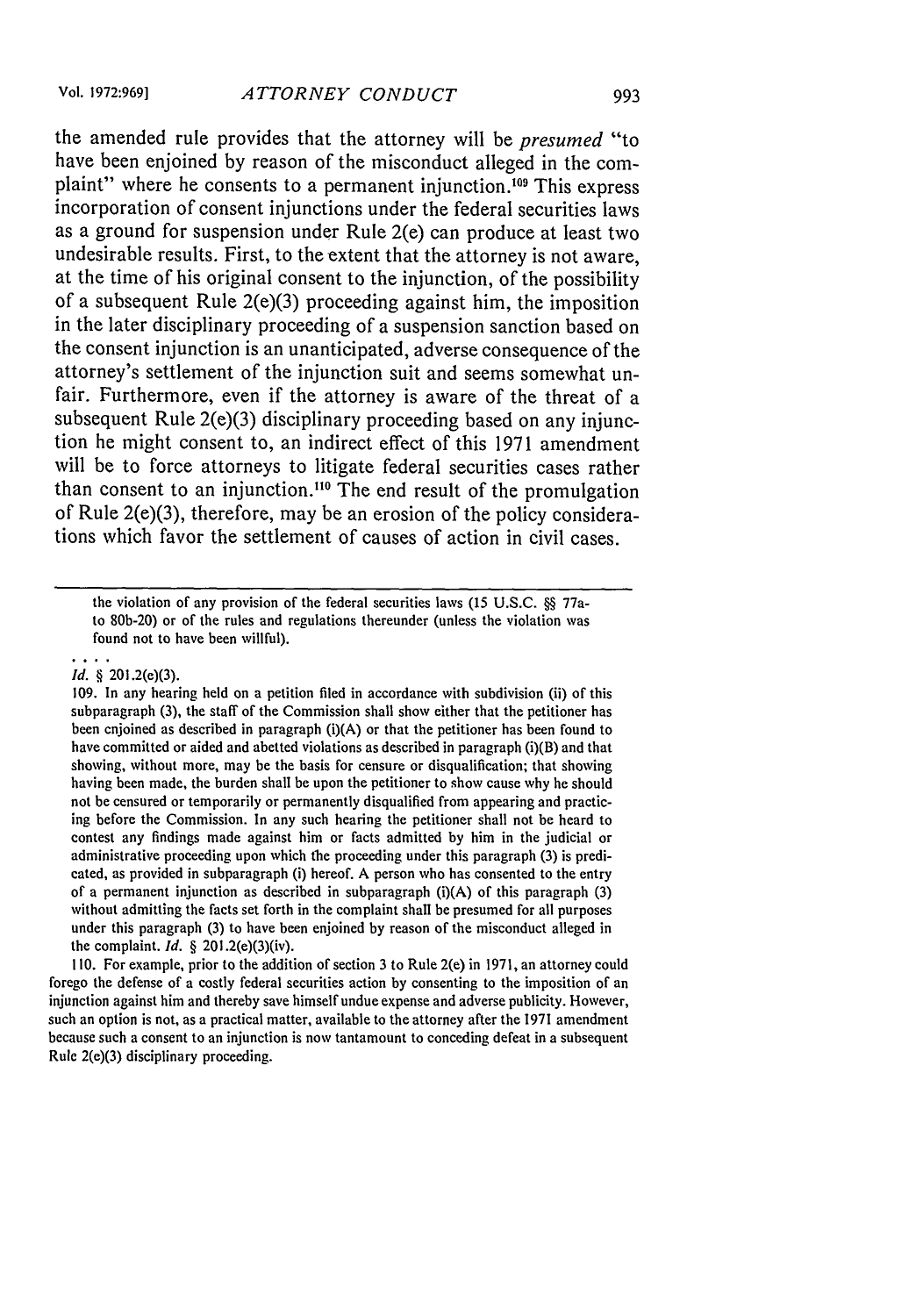### *Rule 2(e) Procedure*

*SEC Selection of Disciplinary Method.* With the exception of the provisions of Rule 2(e)(2) for automatic suspension of attorneys from SEC practice under certain circumstances, the SEC must take several steps in bringing a Rule 2(e) proceeding. The initial step involves a decision whether or not to bring a disciplinary action against a given attorney. Discretion in this matter is given to the SEC staff, whose decision will be based primarily on the findings of its prior investigation of the particular lawyer. However, the attorney himself may become involved in the decision process through written correspondence and informal conferences—neither of which is publicly disclosed.<sup>111</sup> Although such subliminal action offers some potential for abuse, the secrecy which enshrouds this preliminary step can be justified as protecting the attorney from unnecessary and harmful publicity in the event that the charges are later found to be unsubstantiated.

Once the SEC has made the initial decision to seek disciplinary action against a given attorney, the particular type of procedure to be followed under Rule 2(e) is usually dictated by the nature of the offense allegedly committed by the attorney. For example, a qualification hearing is the only procedure available in response to charges of unethical attorney conduct.<sup>112</sup> However, for certain other offenses the SEC may exercise discretion in choosing which Rule 2(e) procedure to employ.<sup>113</sup> Furthermore, if the SEC is unsuccessful in disciplining the attorney under the particular procedure selected, the SEC is implicitly authorized to make a second attempt by means of the alternative procedure. Rule 2(e)(6) negates any estoppel arguments against the Commission by providing that "[a]ny proceeding brought under any of the above sections shall not preclude a proceeding under any other section."<sup>114</sup>

**Ill.** This informal procedure was not consistently followed; consequently the Advisory Committee on Enforcement Policies and Practices has suggested "that where circumstances permit, the Commission should as a general practice give a party against whom the staff proposes to recommend proceedings an opportunity to present his own version of the facts by affidavit or testimony under oath." **ENFORCEMENT** POLICIES **AND** PRACTICES, *supra* note 4, at 19-20. The SEC has agreed to comply with this recommendation. SEC Securities Act Release No. *5310,* (Oct. 4, 1972), *reprinted in* 1972 CCH **FED.** SEC. L. REP. 79,010,

<sup>112.</sup> *Compare* 17 C.F.R. § 201.2(e)(1) (1972) *with id. §§* 201.2(c)(2) *and* (3).

<sup>113.</sup> For example, certain securities laws violations may be disciplined under Rule 2(e)(l)(iii) or Rule 2(e)(3).

<sup>114. 17</sup> C.F.R. § 201.2(e)(6) **(1972).**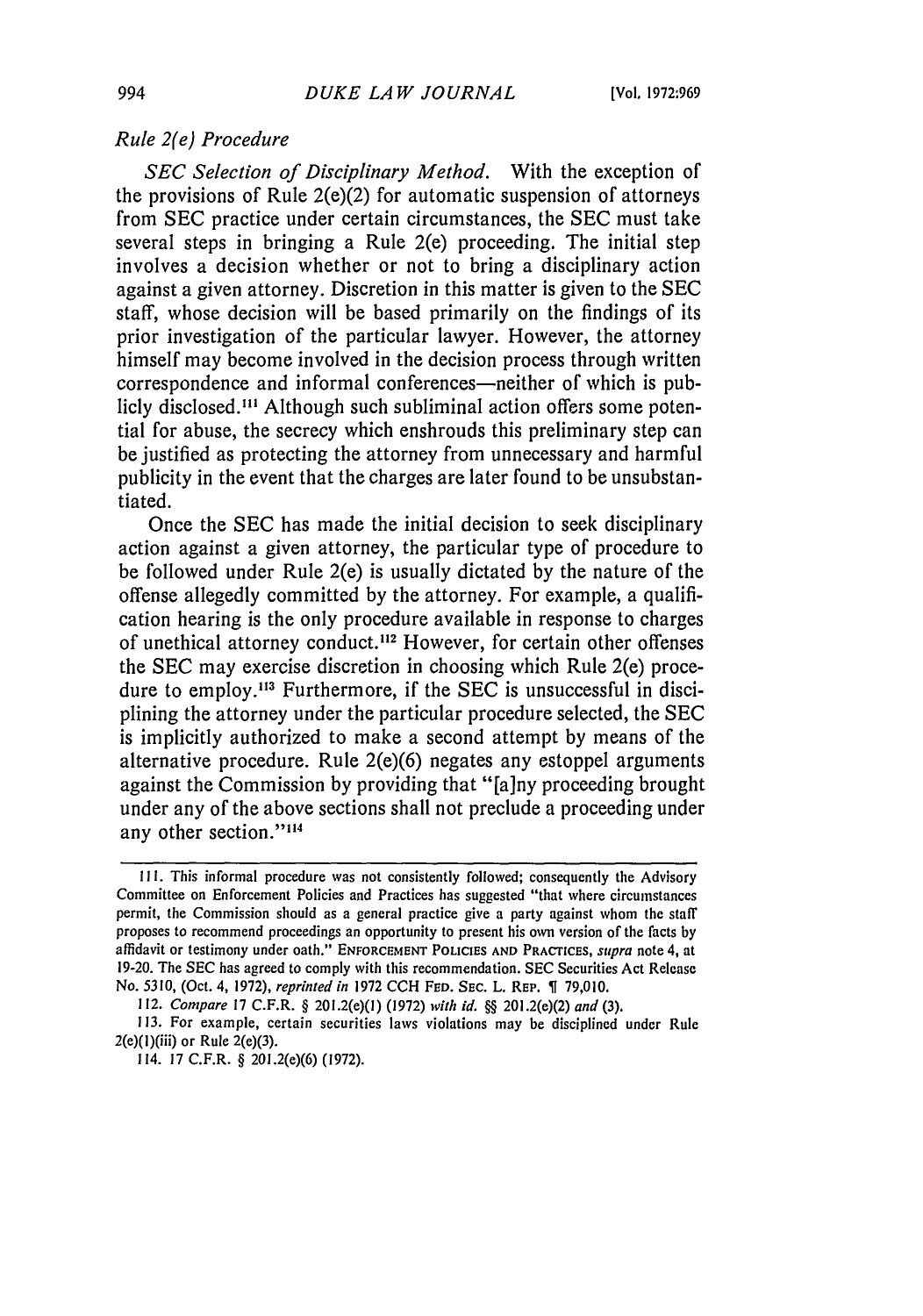Vol. **1972:9691**

Although the SEC may be presented with alternative procedures for prosecuting a given offense, it often will find one procedure more efficient or advantageous than the other. For example, certain offenses, such as a willful violation of a federal securities law, can be disciplined under either section 1 or section 3 of Rule  $2(e)$ .<sup>115</sup> Yet, there are several reasons why the latter route—Rule  $2(e)(3)$ —is more advantageous for the Commission to pursue.<sup>116</sup> First, Rule  $2(e)(3)$ affords the SEC the initial sanction of automatic temporary suspension from SEC practice of the adjudged securities law violators, whereas the Commission can impose no sanction under Rule 2(e)(1) until the requisite qualification hearing has been completed.<sup>117</sup> Furthermore, since the SEC is not required to hold a hearing under Rule  $2(e)(3)$  unless the attorney petitions for such within 30 days of his temporary suspension,<sup>118</sup> it is possible that the Commission under Rule 2(e)(3) can impose upon the disciplined attorney the ultimate sanction-censure or permanent or temporary disqualification-without even expending the time and resources needed for the conduct of a hearing.

Should the adjudged federal securities law violator elect to contest his temporary suspension under Rule 2(e)(3) and apply for a hearing, there nevertheless are relative advantages in the Rule 2(e)(3) hearing procedure which enable the Commission to discipline the attorney more effectively under section 3 of Rule 2(e) than under section 1. First, the SEC in the subsequent hearing under Rule 2(e)(3) must show only that a court has permanently enjoined the attorney or found him to have committed the violation.<sup>119</sup> Once this initial showing is made, the burden shifts to the lawyer to show why he should not be sanctioned.<sup>120</sup> Furthermore, in a Rule  $2(e)(3)$  hearing the lawyer "cannot be heard to contest any findings made against him or facts admitted by him in the [prior] judicial or administrative pro-

<sup>115.</sup> *Id. §§* 201.2(e)(1), (3).

<sup>116.</sup> Rule 2(e)(l)(iii) provides that *willfully* violating a federal securities law is a ground for a qualification hearing. See 17 C.F.R. **§** 201.2(e)(l)(iii) (1972). In contrast, *any* violation of a securities law is a sufficient ground for Rule 2(e)(3). *See id. §* 201.2(e)(3). Despite this apparent difference in scope, it seems clear that Rule 2(e)(1) can be used for other securities laws violations by relying on the general subsections (i) and (ii).

**<sup>117.</sup>** *Compare id. §* 201.2(e)(3)(i) *with id. §* 201.2(e)(1). This is assuming the temporary suspension has not been ordered more than three months after a final judgment of the securities law violation. See note 130 *infra* and accompanying text.

**<sup>118.</sup>** *Id. §* 201.2(e)(3)(ii).

**<sup>119.</sup>** *Id. §* 201.2(e)(3)(iv).

<sup>120.</sup> *Id.*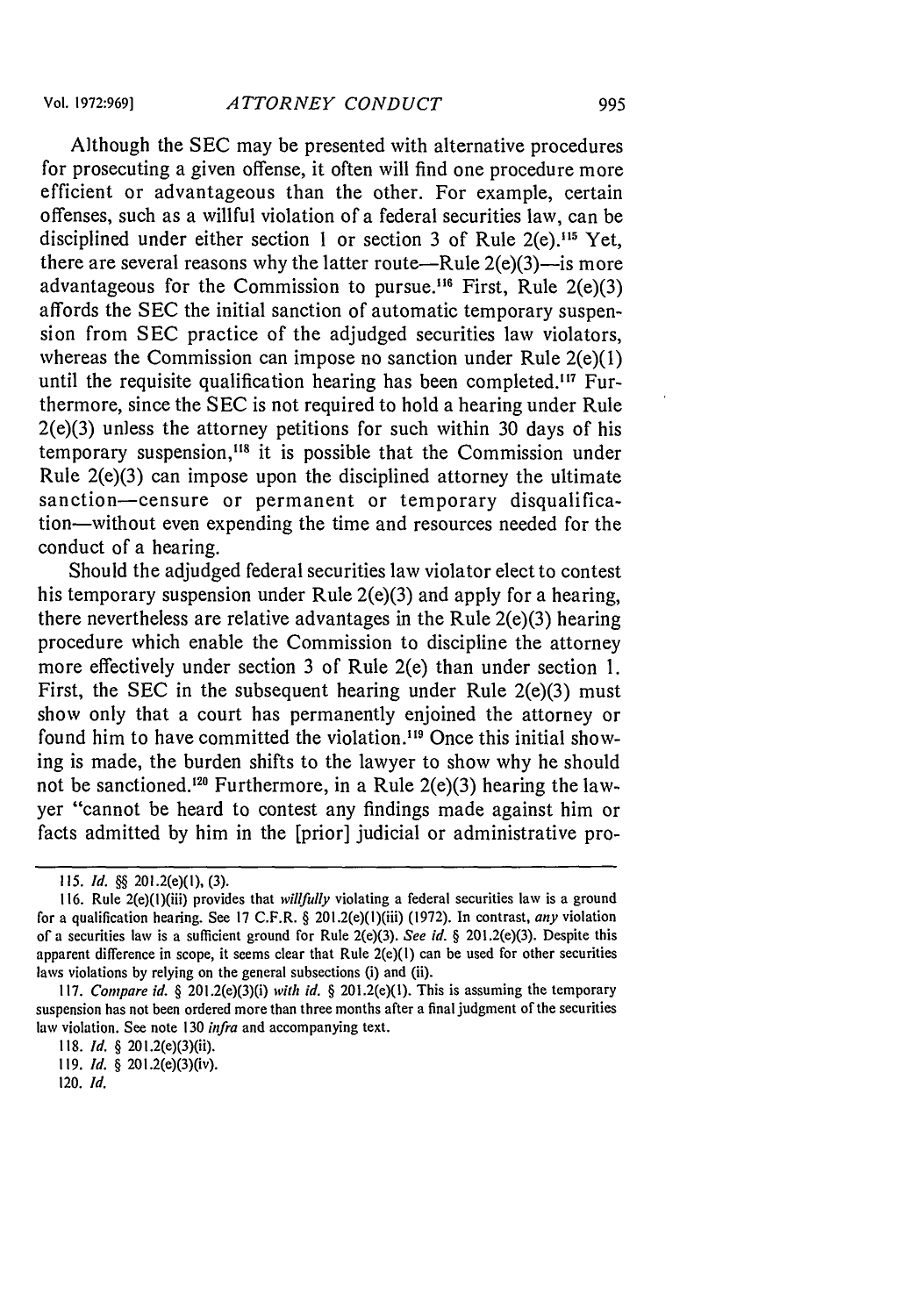ceeding . **.** . **."** and where the lawyer has consented without admitting anything, he will be subject to certain presumptions.<sup>121</sup>

*Rule 2(e)(1) Disqualification Procedure.* After the SEC has decided to seek disciplinary action against an attorney and has weighed the relative merits of the alternative procedures available, the Rule 2(e)(l) qualification hearing, if chosen by the SEC as the method to follow in a given case, provides a relatively simple procedure incorporating many safeguards for the disciplined attorney.

As discussed previously, the SEC is empowered to disbar an attorney from SEC practice pursuant to a Rule 2(e)(1) qualification proceeding if the Commission finds that the attorney (1) is not qualified to represent others, or (2) is lacking in character or integrity or has engaged in unethical or improper professional conduct, or (3) has willfully violated the federal securities laws.<sup>122</sup> The SEC's Rules of Practice require that the Commission, in bringing disciplinary action under Rule 2(e)(1), first give notice and a statement of the charges to the attorney.<sup>123</sup> Thereafter a private hearing before an SEC hearing examiner is held, unless the Commission or the disciplined party requests otherwise.<sup>124</sup>

At the hearing stage, the attorney is afforded a fair investigation and a reasonable opportunity to answer the charges.<sup>125</sup> In addition, since the same adjudicatory and evidentiary rules used in other SEC hearings are employed in the Rule 2(e)(1) qualification hearing, the disciplined attorney is provided with uniform rules of evidence upon which to rely.<sup>126</sup> This standardization is also important to the SEC in that it ensures the use of evidentiary inferences—a tool made

<sup>121.</sup> *See id.*

<sup>122.</sup> *Id.* § 201.2(e)(1).

**<sup>123.</sup>** *Id.* For a discussion of the factors used in determining whether the **SEC** has afforded satisfactory notice, see Initial Decision, *In re* Irwin L. Germaise and Thomas F. Quinn at 21- 23, SEC Administrative Proceeding, File No. **3-2606** (Oct. **29, 1971)** (D. Markun, Hearing Examiner).

<sup>124.</sup> **17** C.F.R. § 201.2(e)(7). See note **61** *supra.* Although the SEC has recently changed the title "hearing examiner" to "administrative law judge," SEC Securities Act Releases Nos. 5309, 5311 (Oct. 4, 1972), *reprinted in* 1972 CCH **FED.** SEc. L. REP. 79,009, 79,014, this Comment will continue to use the former term.

<sup>125.</sup> *See* Schwebel v. Orrick, 153 F. Supp. 701, 706 (D.D.C. 1957), *affd,* 215 F.2d 919, *cert. denied,* 356 U.S. 927 (1958).

<sup>126.</sup> See generally Orrick, Organization, Procedures, and Practices of the SEC, 28 GEO. WAsH. L. REv. 50 **(1959);** Timbers & Garfinkel, *Examination* of the Commission's Adjudicatory Process: Some Suggestions, 45 VA. L. REV. 817 (1959); Timbers, SEC Litigation-Before the Commission and the Courts, **13** RECORD OF **N.Y.C.B.A.** 286 **(1958).**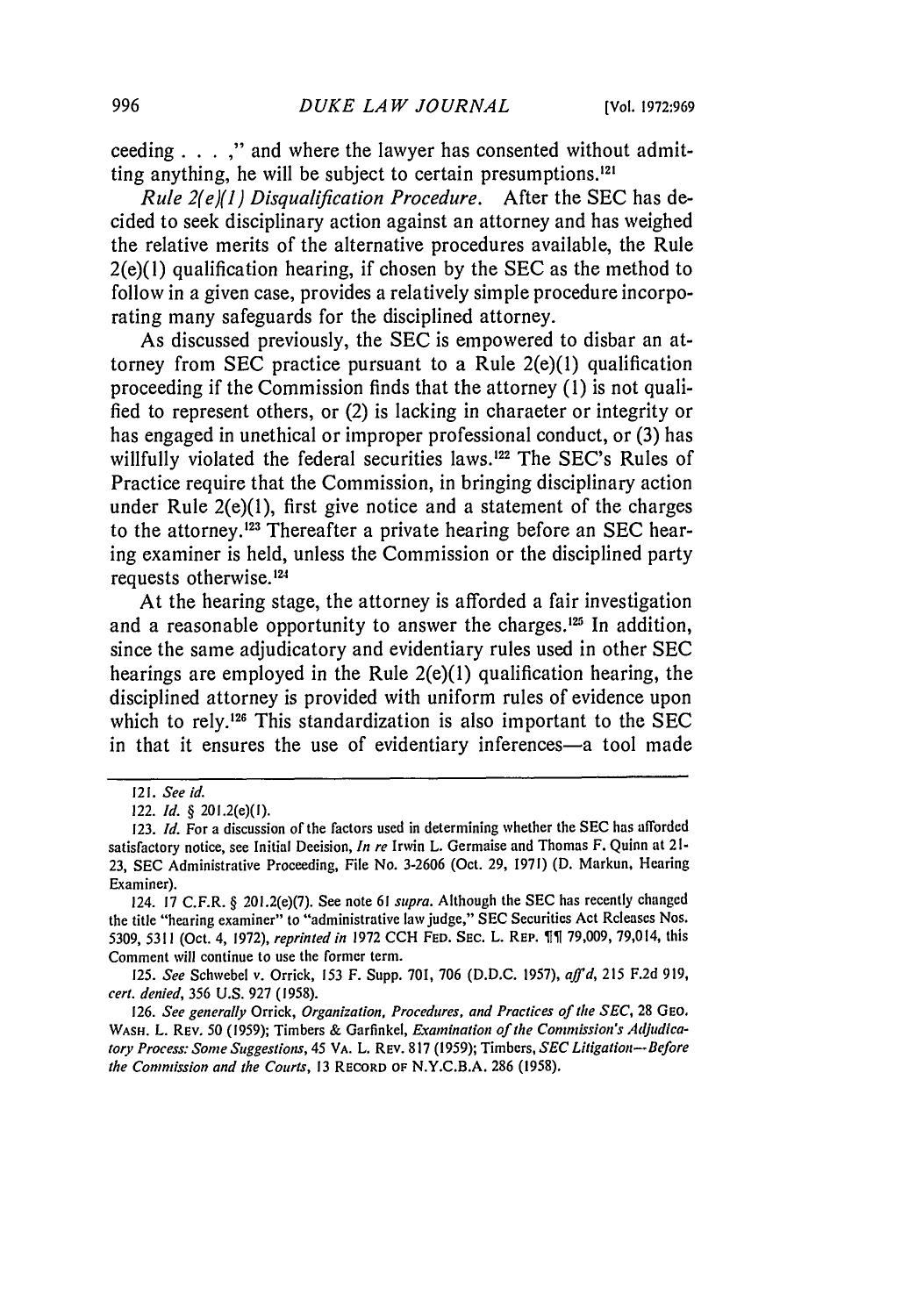valuable because of the frequent lack of direct testimony in disciplinary proceedings.<sup>127</sup>

During the course of the qualification hearing, the hearing examiner reviews all evidence and testimony, makes factual findings, and then makes a final determination whether the attorney should be sanctioned. After the hearing examiner has made his final determination, the disciplinary decision can be appealed to the Commission itself. **If** an appeal is secured **by** the attorney or if the **SEC** determines on its own initiative to review the hearing examiner's decision, the Commission will then make an independent review of the facts and charges and render its own findings.<sup>128</sup>

*Rule 2(e)(3) Procedure for Temporary Suspension or Disqualification.* The procedure followed in obtaining a temporary suspension and, ultimately, a temporary or permanent disqualification under Rule 2(e)(3) is more detailed and intricate than the mechanics of a Rule 2(e)(l) qualification proceeding. As soon as an attorney is permanently enjoined **by** a court from violating the federal securities laws or is convicted of such a violation, the **SEC** has the power under Rule 2(e)(3) to suspend the attorney from **SEC** practice temporarily,<sup>129</sup> provided that the order of temporary suspension is not entered

128. *See, e.g., id.* at I.

(ii) Any person temporarily suspended from appearing and practicing before the Commission in accordance with subdivision (i) of this subparagraph (3) may, within thirty days after service upon him of the order of temporary suspension, petition the Commission to lift the temporary suspension. If no petition has been received by the Commission within 30 days after service of the order by mail the suspension shall become permanent.

(iii) Within **30** days after the filing of a petition in accordance with subdivision (ii) of this subparagraph (3), the Commission shall either lift the temporary suspension or set the matter down for hearing at a time and place to be designated by the Commission or both, and after opportunity for hearing, may censure the petitioner or may disqualify the petitioner from appearing or practicing before the Commission for a period of time or permanently. In every case in which the temporary suspension has not been lifted, every hearing held and other action taken pursuant to this subparagraph (3) shall be expedited in every way consistent with the Commission's other responsibilities. 17 C.F.R. § 201.2(e)(3) (1972).

<sup>127.</sup> *See, e.g., In re* Murray A. Kivitz, SEC Securities Act Release No. 5163 (June 29, 1971), *on appeal,* No. 71-1602 (D.C. Cir. 1971).

<sup>129.</sup> An order of temporary suspension shall become effective when served by certified or registered mail directed to the last known business or residence address of the person involved. No order of temporary suspension shall be entered by the Commission pursuant to this subdivision (i) more than three months after the final judgment or order entered in a judicial or administrative proceeding described in subparagraph (a) or (b) of this subdivision (i) has become effective upon completion of review or because further review or appeal procedures are no longer available.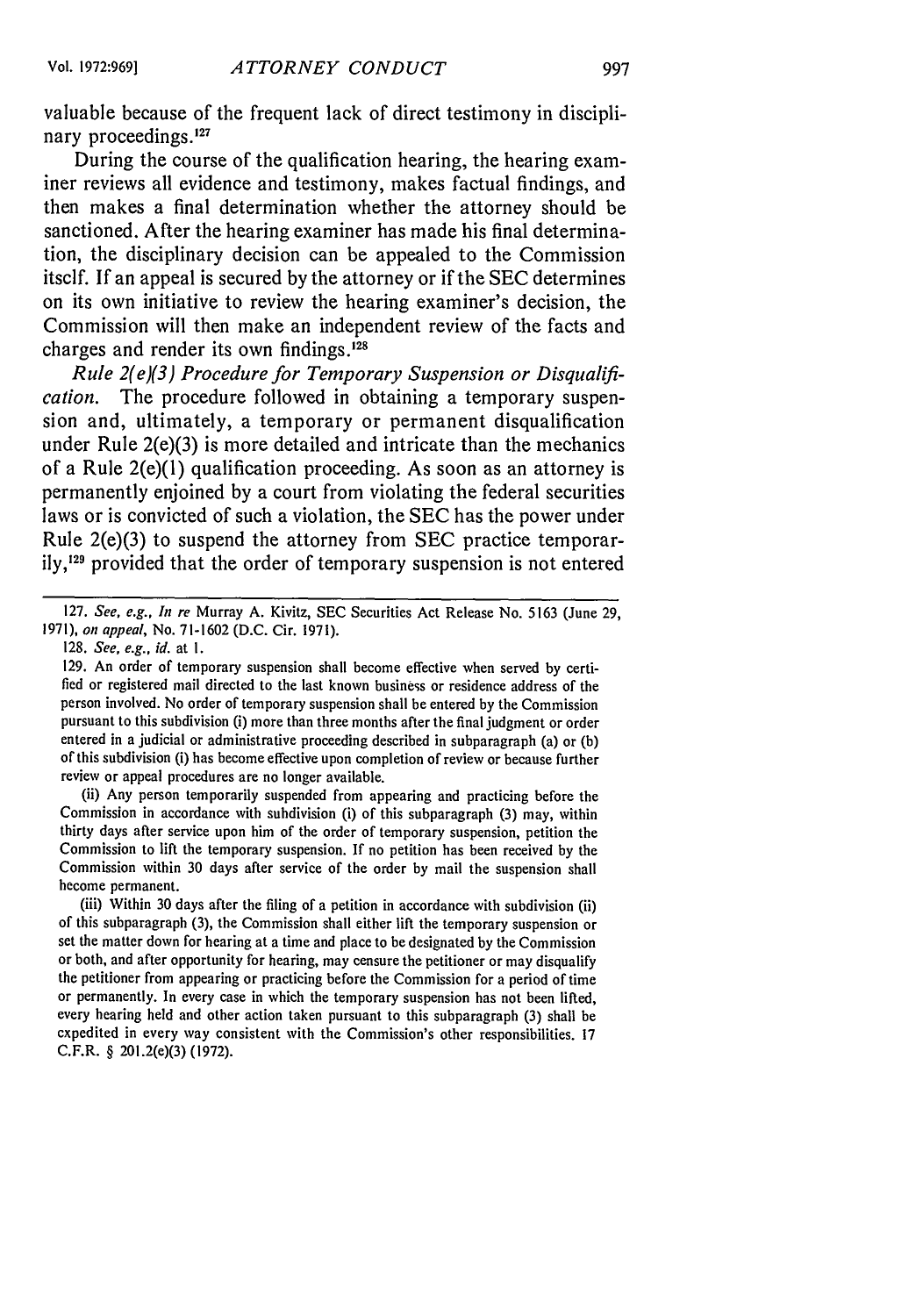more than three months after the effective date of the final judgment of the securities law injunction or violation.<sup>130</sup> After entering the order of temporary suspension, the SEC must deliver the order to the attorney.<sup>131</sup> After being served with notice of the SEC order, the attorney may, within thirty days, petition the Commission to lift the temporary suspension. In the absence of such petition, "the suspension shall become permanent."<sup>132</sup> Once the petition is filed, the SEC must, within thirty days, either lift the suspension or schedule the matter for a hearing.<sup>133</sup> If the SEC decides to hold a hearing, it presumably will use the same procedures available under Rule 2(e)(1) for the qualification hearing, except that Rule  $2(e)(3)$  expressly requires the Commission to conduct the hearing in an expeditious manner.<sup>134</sup> After completion of the hearing, the SEC is empowered under Rule 2(e)(3) to censure or disbar the attorney from SEC practice permanently or for a period of time.<sup>135</sup>

### *Sanctions Available to the SEC Under Rule 2(e)*

With the exception of a Rule 2(e)(2) violation, which *requires* the sanction of automatic suspension from SEC practice for attorneys who are disbarred locally or convicted of a felony or a misdemeanor involving moral turpitude,<sup>136</sup> the Commission has discretion to impose a variety of sanctions in its disciplinary proceedings. In a qualification proceeding under Rule 2(e)(1), for example, the Rule expressly provides that "[tlhe Commission may deny [an attorney], temporarily or permanently, the privilege of appearing or practicing before it *in any way*,"<sup>137</sup> provided that the attorney is found to be unqualified, lacking in character, or unethical, or to have willfully violated the federal securities laws. This broad language certainly authorizes the lesser sanction of censure.<sup>138</sup> Furthermore, Rule  $2(e)(1)$  appears sufficiently broad to empower the SEC to impose fines upon disciplined

137. *Id. §* 201.2(e)(1) (emphasis added).

138. *See* the opinion of Commissioner Needham, (concurring in part and dissenting in part), *In re* Murray A. Kivitz, SEC Securities Act Release No. 5163 (June **29,** 1971).

<sup>130.</sup> *Id. §* 201.2(e)(3)(i).

<sup>131.</sup> *Id.* 132. *Id. §* 201.2(e)(3)(ii).

<sup>133.</sup> *Id.*

<sup>134.</sup> *Id. §* 201.2(e)(3)(iii) ("[E]very hearing held . . . pursuant to this subparagraph (3) shall be expedited in every way consistent with the Commission's other responsibilities").

*<sup>135.</sup> Id.*

<sup>136.</sup> *Id. §* 201.2(e)(2).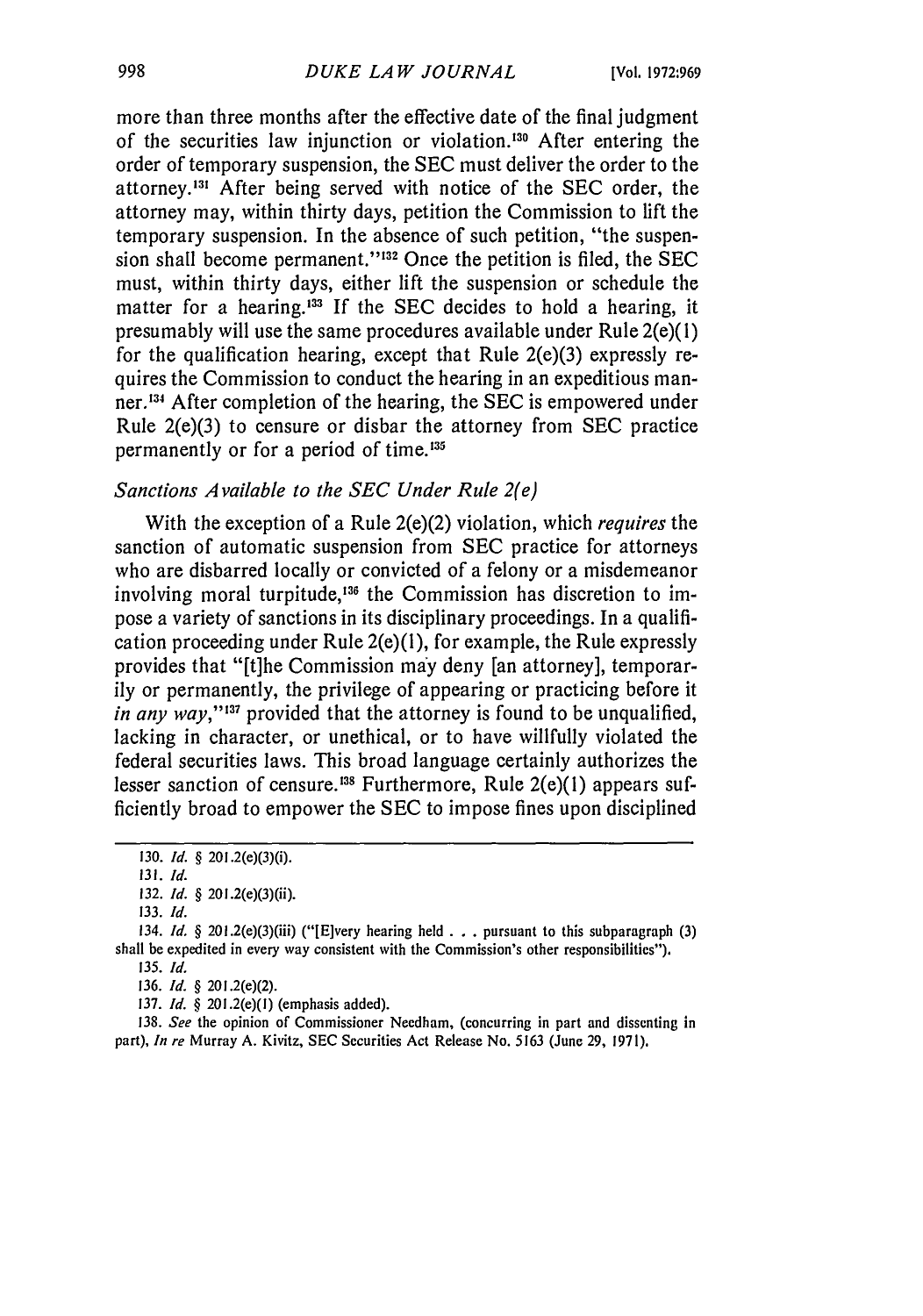attorneys, although the SEC to date has not done so.'

Contrary to the broad discretion which the SEC apparently has in choosing sanctions under a Rule 2(e)(1) disqualification proceeding, the Commission's sanctioning authority appears to be more narrowly circumscribed under Rule 2(e)(3). Under the latter section, where an attorney has been permanently enjoined or convicted by a court for a federal securities law violation, the SEC is empowered to impose only the sanctions of temporary suspension, censure or disqualification. <sup>40</sup>

Despite the variable flexibility in the SEC to fashion sanctions under different aspects of Rule 2(e), the sanction which will normally be imposed by the Commission under that Rule can be characterized either as an outright disqualification or a suspension from SEC practice. Either sanction is severe in several respects. The most dramatic effect will occur when an entire law firm or partnership is enjoined or convicted "by name" for a federal securities law violation. In such a case, the suspension sanction of Rule 2(e)(3) will achieve the result that "[p]artners and associates of a disqualified firm . ..may not practice before the Commission so long as they remain members of or associated with the firm."<sup>141</sup> Even when the disciplinary measure is limited to the individual lawyer, the sanctions are still severe since the attorney is precluded, either permanently or during the suspension period, from participating in any aspect of securities or SEC practice.<sup>142</sup> Furthermore, in addition to excluding the disqualified attorney from engaging personally in activities which are directly related to the SEC, the SEC has stated that the individual attorney may not *indirectly* benefit in any way from his firm's securities practice.<sup>143</sup>

<sup>139.</sup> Consideration of the use of fines has been recommended in broker-dealer disciplinary proceedings. *See* **ENFORCEMENT POLICIES AND PRACTICES,** *supra* note 4, at 46. The availability of fines is equally as desirable in attorney disciplinary proceedings since fines offer a less severe sanction than suspension or disqualification but a more severe sanction than censure or a suspended disqualification.

<sup>140.</sup> *See* 17 C.F.R. § 201.2(e)(3)(ii) (1972).

<sup>141.</sup> SEC Securities Act Release No. 5147, at 3 (May **10,** 1971), *reprinted in* 1971 CCH FED. SEC. L. REP. 78,064, at 80,313 *and in* 36 Fed. Reg. 8933, 8935 (1972).

<sup>142.</sup> *See* SEC v. Ezrine, **-** F. Supp. (S.D.N.Y. Aug. 2, 1972), *reported in* 164 BNA SEC. REG. & L. REP. A-12 (1972). *See also* note 148 *infra.* This sanction as apparently construed in *Ezrine* may be viewed as quite harsh since it bars the attorney from much of his corporate practice.

<sup>143.</sup> Partners of a disqualified individual may not permit such persons to participate to any extent in matters coming before the Commission, to participate in profits from their Commission business or to hold himself out as entitled to practice before the Commission. SEC Securities Act Release No. 5147 (May **10,** 1971), *reprinted in* 1971 CCH **FED.** SEC. L. REP. 78,064, at 80,313; *and in* 36 Fed. Reg. 8933, 8935 (1972).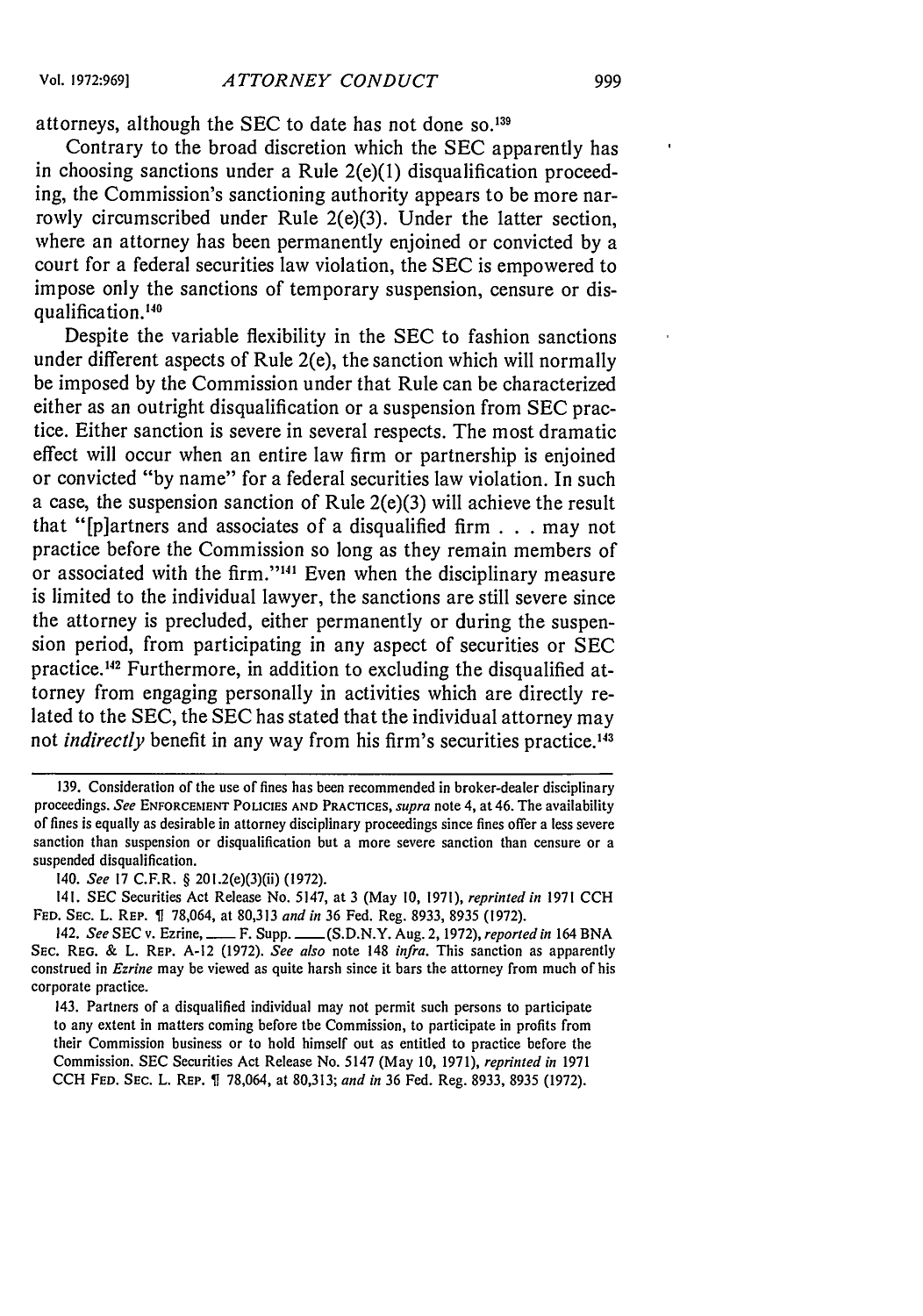Hence, the disqualified attorney is barred from the receipt of profits from the firm's SEC business.<sup>144</sup>

The first judicial definition of the .breadth and severity of the disqualification sanctions available to the SEC under Rule 2(e) was recently articulated in *SEC v. Ezrine*.<sup>145</sup> In that case, attorney Ezrine had been permanently enjoined from further securities laws violations based on his wrongdoing in connection with a public offering.<sup>146</sup> In April, 1972, acting in response to the permanent injunction, the SEC temporarily suspended Ezrine from SEC practice. The suspension became permanent in May, 1972 after Ezrine had pleaded guilty to a felony count for violation of Federal Reserve Board Regulation T. 47 Nevertheless, Ezrine ignored the suspension and represented certain parties in an SEC hearing examiner proceeding. In further disregard of his permanent disqualification from SEC practice, Ezrine continued to serve as house counsel for a registered broker/dealer, advising and assisting the broker with respect to federal securities laws and SEC transactions.

The SEC, seeking *judicial* aid in its efforts to preclude Ezrine from practice before the Commission, filed a suit to enjoin Ezrine from further appearance and practice before the Commission. In addition, the SEC requested in its complaint that Ezrine **(1)** be required to disclose his Rule 2(e) disqualification from SEC practice to all those who might seek his services with respect to matters arising under the federal securities laws and (2) be restrained from receiving or retaining any legal fees for services rendered during the period of disqualification. The district court agreed that an injunction was necessary, granted all the SEC requests, and issued a permanent injunction which encompassed such a wide variety of activities that Ezrine could no longer, as a practical matter, influence the investing public in any capacity without violating the injunction.<sup>148</sup> Since the court's

(A) Participating directly or indirectly, in a representative capacity, in

(I) any administrative proceeding or investigation instituted by order of the

<sup>144.</sup> *Id.*

<sup>145.</sup> **-** F. Supp. **-** (S.D.N.Y. Aug. 2, 1972), *reported in* 164 BNA SEc. Ruo. & L. REP. A-12 (1972).

<sup>146.</sup> See SEC v. Manor Nursing Centers, Inc., 340 F. Supp. 913 (S.D.N.Y. 1971), *affd,* 458 F.2d 1082 (2d Cir. 1972).

<sup>147.</sup> See *In re* Ivan Allen Ezrine, SEC Securities Act Release No. 5268 (July 7, 1972). See *also* SEC Litigation Release No. 5477 (July 25, 1972). Regulation T is promulgated in 12 C.F.R. § 220 (1972).

<sup>148.</sup> In granting the injunction, Judge Frankel prohibited Ezrine from further "securities practice":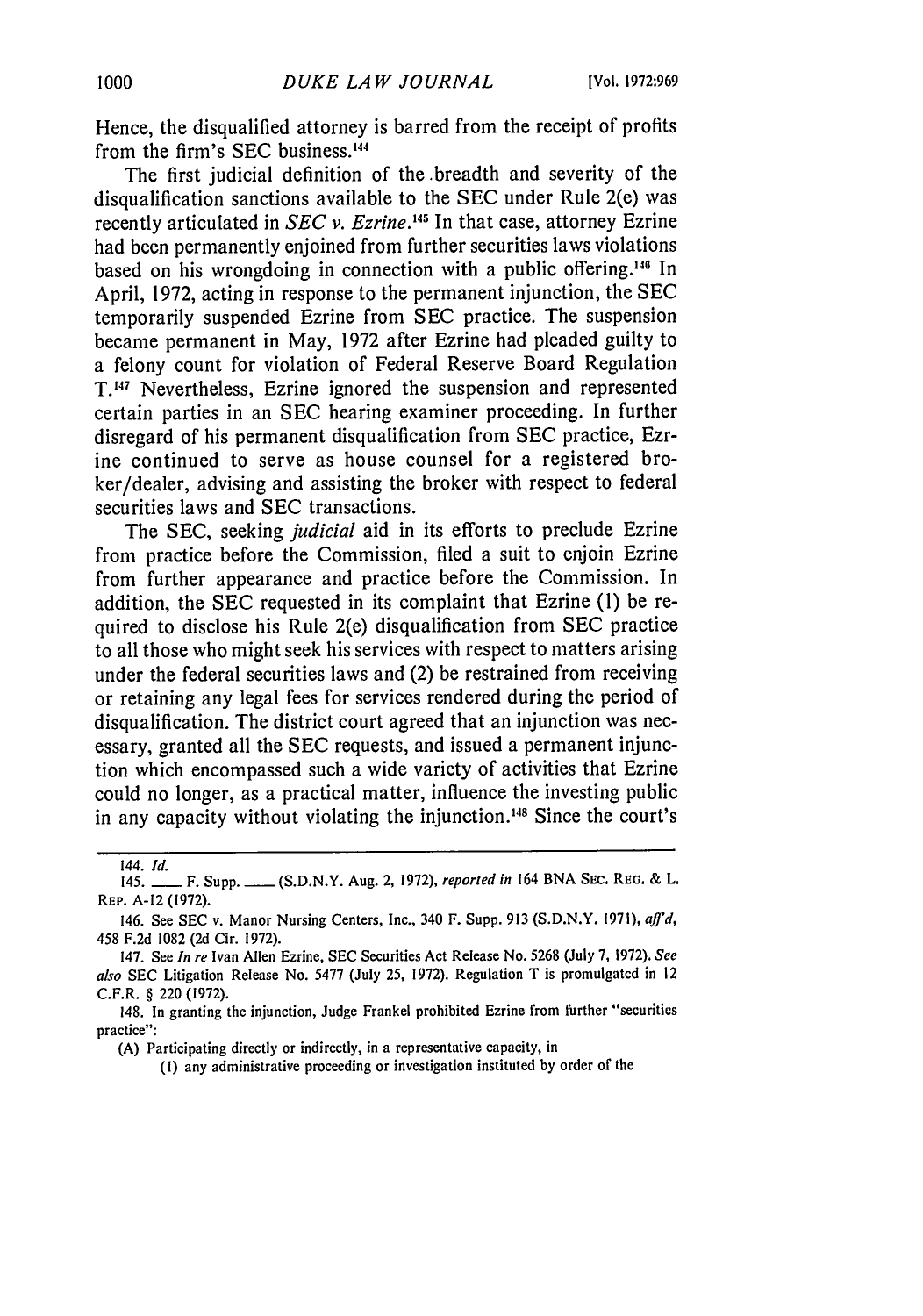injunction in essence gave judicial sanction to the SEC's original Rule 2(e) disqualification order, the breadth of the injunction issued in *Ezrine* can be interpreted as a judicial resolution and approval of the expansive SEC sanctioning power within Rule 2(e) itself.

Although the sanctions available to the SEC under Rule 2(e) are broad and drastic, they need not be employed to the fullest extent possible. For example, the SEC has the power to alleviate a sanction imposed by the hearing examiner which it considers to be too severe.<sup>149</sup> Sanctions can be mitigated by either the hearing examiner or the Commission where the conduct and character of the offender subsequent to the commission of the offense have been exemplary.<sup>150</sup> Other factors which may influence the decision to reduce a sanction are the age and physical condition of the violator,  $<sup>151</sup>$  the length of time</sup> since the violation occurred,<sup>152</sup> and the attorney's conduct prior to the commission of the offense.<sup>153</sup> The SEC, however, does not always follow a consistent pattern in reviewing the Rule 2(e) sanctions imposed by hearing examiners and sometimes has increased the harshness of the disciplinary sanction originally imposed or has failed to

(2) any formal or informal conference with the jurisdiction of the Commission; or

(B) Representing or advising any entity or person in connection with the preparation or filing of such documents as may be required to be filed with the plaintiff Commission under the federal securities laws; and

(C) Representing, in connection with any matter arising under or related to the federal securities laws, any broker or dealer in securities, investment company, or investment adviser, registered or required to be registered with the plaintiff Commission. 164 BNA SEc. REG. & L. **REP.** at **A-12.**

149. See *In re* Murray A. Kivitz, SEC Securities Act Release No. 5163 (June 29, 1971). It should be noted that the converse situation-a hearing examiner's sanction which is too lenient-has also arisen. *E.g., In re* Albert **J.** Fleischmann, 37 S.E.C. 832, 836 (1950).

150. *See In re* Kivitz, SEC Securities Act Release No. 5163 (June 29, 1971). However, the Commission was also quick to point out that beginning with the initiation of the proceedings the attorney has "acted on notice that his conduct might be under scrutiny."

151. *E.g., In re* Nathan Wechsler, SEC Securities Exchange Act Release No. 6932 (Nov. 5, 1962).

152. See the opinion of Commissioner Needham (concurring in part and dissenting in part) in the *Kivitz* case. *In re* Murray A. Kivitz, SEC Securities Act Release No. 5163 (June 29, 1971).

153. *See In re* Albert J. Fleischmann, 37 S.E.C. 832, 836 (1950).

plaintiff Commission;

<sup>(3)</sup> in connection with any matter within the jurisdiction of the Commission at such time as it appears or reasonably should appear that a proceeding or investigation will be instituted by the Commission in connection therewith, other than communications incidental to the conduct of litigation other than litigation before the Commission;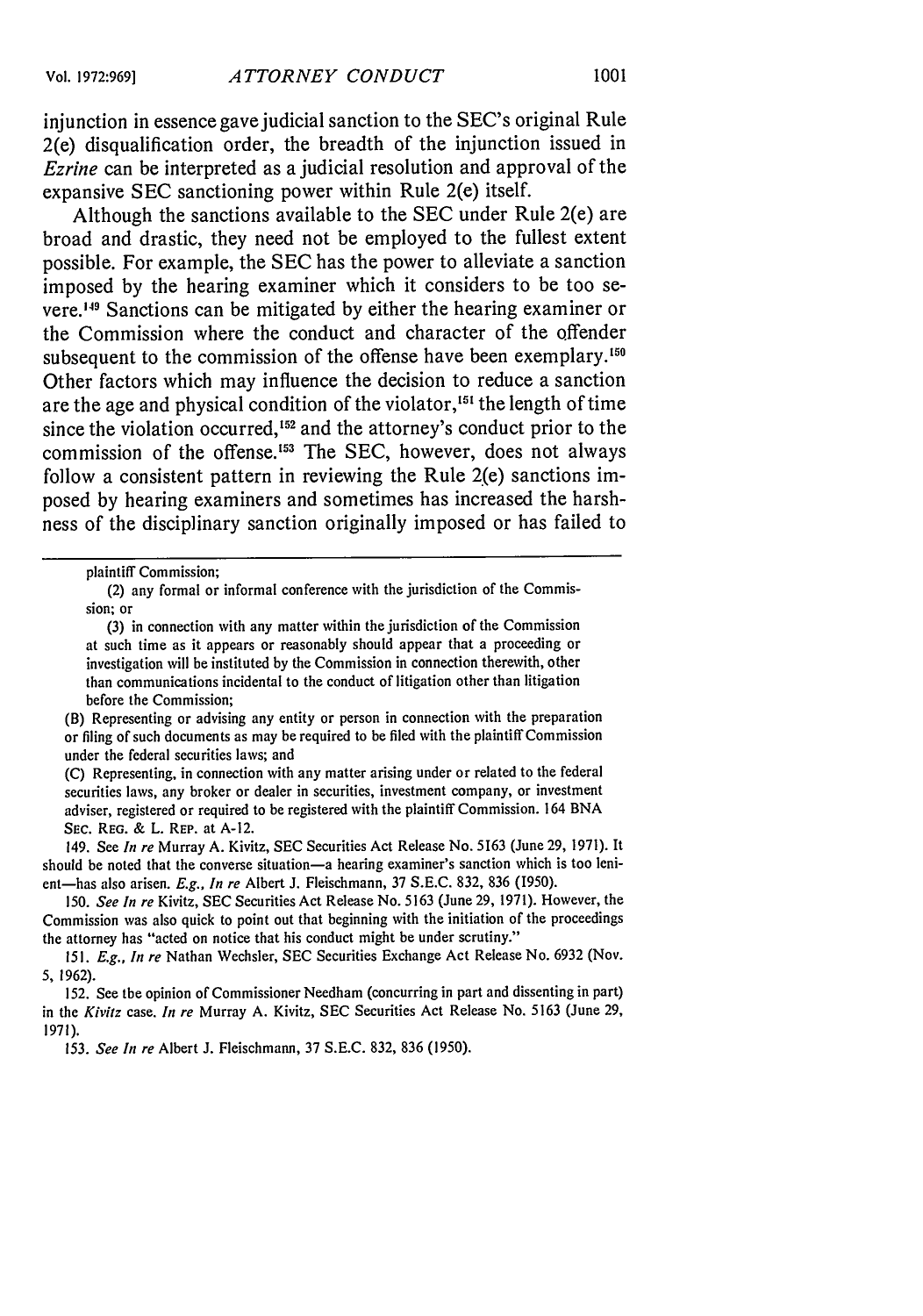mitigate a sanction which seemed clearly unjustified.<sup>154</sup>

### *Settlement of Disciplinary Proceedings*

The **SEC** can, and frequently does, terminate a Rule 2(e) proceeding **by** negotiating a settlement via a consent or stipulation with the disciplined attorney.<sup>155</sup> A settlement may have distinct advantages to each of the parties involved. The **SEC** staff through the means of a settlement can forestall further depletion of the limited resources it has available for disciplinary proceedings and avoid the risk of losing on the merits. At the same time, the settlement method has several advantages for the disciplined attorney. First, the attorney is able to avoid prolonged and undue adverse publicity. Furthermore, the sanction agreed upon is seldom more severe than the sanction which would have been imposed upon the final adjudication of a Rule 2(e) proceeding.<sup>156</sup> Finally, a negotiated settlement may be conducive to reinstatement of the attorney to **SEC** practice.'<sup>57</sup>

In the past, there have been several elements comprising settlement agreements. Generally, the attorney must admit to the **SEC** allegations contained in the statement of notice and hearing, must withdraw from further appearance and practice before the **SEC,** and must agree to seek **SEC** approval prior to any future practice before the Commission.<sup>158</sup> Apparently, the Commission is adhering to these elements in its recent Rule 2(e) settlements.'

*155. E.g., In re* Sol M. Alpher, 39 S.E.C. 346 **(1959);** *In re* Arnold D. Naidich, SEC Securities Act Release No.4372 (June 8, 1961) (the disciplinary order was entered on the basis of a stipulation); *In re* Nathan Wechsler, SEC Securities Exchange Act Release No. 6932 (Nov. **5,** 1962).

156. *Compare* the sanctions imposed in Rule 2(e) settlements, *cited in* notes 158-59 *hlifra, with* the sanctions imposed under a Rule 2(e) proceeding, *cited in* notes 149-54.

157. *See. e.g., In re* Thomas F. Blonquist, SEC Litigation Release No. 5397 (May 25, 1972); *cf. In re* Elliot S. Blair, SEC Securities Exchange Act Release No. 9666 (July 14, 1972).

*158. E.g., In re* Arnold D. Naidich, SEC Securities Act Release No. 4372 (June 8, 1961); *In re* Nathan Wechsler, SEC Securities Exchange Act Release No. 6932 (Nov. **5,** 1962); *In re* Erwin Pincus and Pace Reich, SEC Securities Act Release No. 4619 (June 27, 1963); *In re* Leonard Nikoloric, SEC Securities Act Release No. 4642 (Sept. 19, 1963).

159. *E.g., In re* Elliot S. Blair, SEC Securities Exchange Act Release No. 9666 (July 14,

<sup>154.</sup> For example, in the recent disciplinary action of *In re* Murray A. Kivitz, SEC Securities Act Release No. 5163 (June 29, 1971), the SEC ignored an apparently justifiable opportunity to impose a more lenient sanction. In *Kivitz,* the SEC investigation was initiated five years after the offense occurred; two years later, the Rule 2(e) proceeding was brought. Kivitz' conduct prior to the alleged offense, and his conduct in the succeeding seven years, had been exemplary. In view of these factors, Commissioner Needham, in his dissent, felt only a formal censure was warranted. However, the majority of the Commissioners felt otherwise and suspended Kivitz from SEC practice for a period of two years.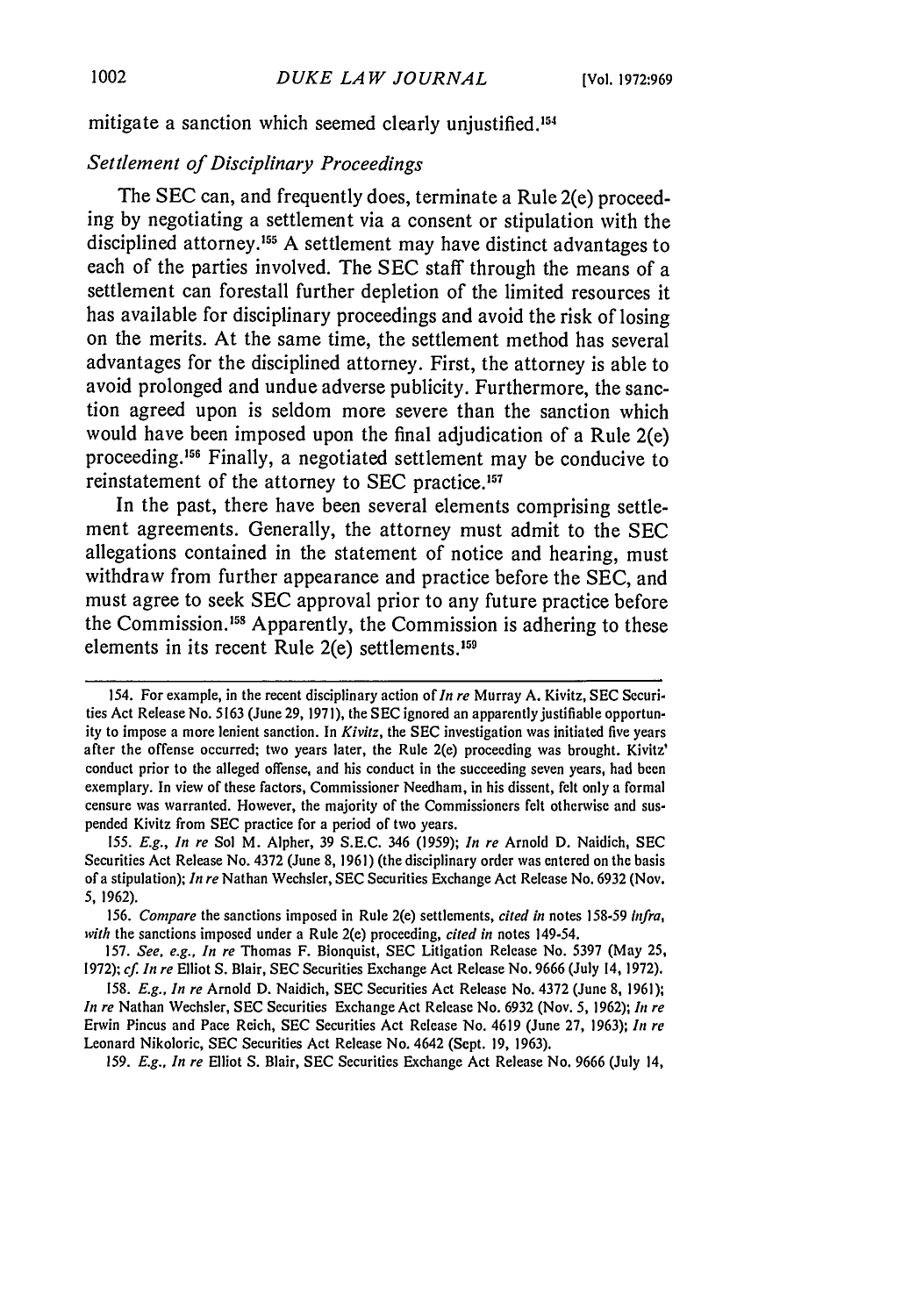The use of settlements in Rule 2(e) proceedings has been criticized on the basis that premature termination prevents the **SEC** from molding and further defining the substantive law of Rule 2(e).160 Without express resolution of the confines of Rule 2(e), it becomes difficult for attorneys to become fully informed of what conduct should be avoided. However, the countervailing considerations which support the use of settlement agreements seem to prevail. The deficiencies in developing the substantive law aspects of Rule 2(e) can be remedied **by** the **SEC** through careful, precise drafting of its Rule 2(e) charges.<sup>161</sup> At the same time, a settlement agreement allows an attorney to avoid adverse publicity which may injure even his non-SEC practice. Thus, the lawyer who settles with the **SEC** can ensure that he will receive a sanction commensurate with the offense and not aggravated **by** any stigma carried over from the harmful publicity of an **SEC** disciplinary proceeding.

### *Readmittance to SEC Practice*

Prior to **1971,** Rule 2(e) did not expressly provide a method for readmitting a suspended attorney to **SEC** and securities practice, and the appropriate method of reinstatement often had to be implied from the nature of the sanction originally imposed. Thus, if the **SEC** suspended an attorney from practice for two years, the attorney presumably had an implied right to be readmitted to practice automatically upon termination of the suspension period.<sup>162</sup> When the lawyer was indefinitely suspended from **SEC** practice or consented not to practice in a settlement agreement, the method of reinstatement was not as clear. Apparently, under these circumstances a reapplication was required and readmittance was subject to the SEC's discretion.<sup>163</sup>

163. In the case of permanent disqualification any action **by** the Commission on a petition for reinstatement would appear to be wholly discretionary. The Commission would not be confined to those matters appearing in its public files of the instant

<sup>1972);</sup> *In re* Thomas R. Blonquist, **SEC** Litigation Release No. 5397 (May 25, 1972).

<sup>160.</sup> See Kemp, *supra* note **65,** at 42.

<sup>161.</sup> *Id.* at 42-43.

<sup>162.</sup> It is not clear whether an implied right to readmission upon termination of the suspension period existed prior to the enactment of the APrA. However, after the Act, it can be argued that when the attorney's sanction has expired, his right under the APrA to practice before any federal agency-including the SEC-governs. See notes **85-87** *supra* and accompanying text. Furthermore, since the **SEC** has also provided that an attorney suspended under Rule 2(e)(2) *must* be readmitted to practice when his local disciplinary sanction terminates, **by** analogy, the attorney must be readmitted when his SEC disciplinary sanction terminates. See text following note 168 *infra.*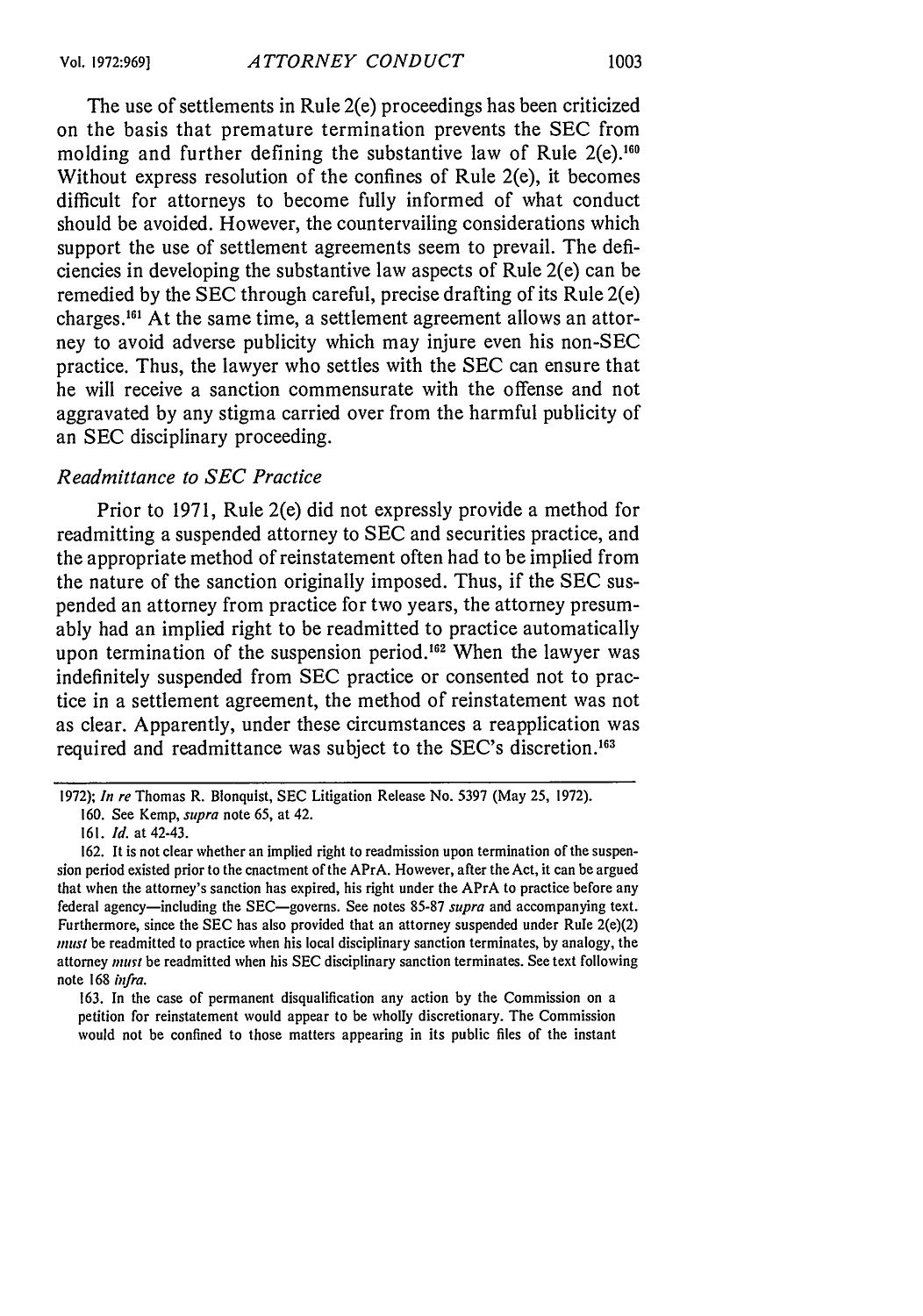The deficiencies and uncertainties surrounding the right to and method of readmittance to SEC practice were partially remedied by the 1971 amendments to Rule  $2(e)$ .<sup>164</sup> Under Rule  $2(e)(4)$ , the applicable reinstatement procedure depends upon the type of disciplinary proceeding originally used to suspend the attorney.'65 Accordingly, the first method of readmittance, specified in Rule 2(e)(4)(i), applies only to *permanent* disqualifications and suspensions imposed under Rule  $2(e)(1)$  and (3). The Rule  $2(e)(4)(i)$  procedure provides that the permanently disbarred attorney may at any time apply for readmittance, may at the discretion of the SEC be afforded a hearing, and must show "good cause" in order to be reinstated.

The second method of readmittance, specified in Rule 2(e)(4)(ii) and declared applicable to automatic suspensions under Rule 2(e)(2), provides that the attorney *shall* be reinstated, upon appropriate application, where "all the grounds for application of the provisions of [Rule 2(e)(2)] are subsequently removed" because the underlying prior adjudged violation is reversed or the non-SEC suspension or disbarment has been terminated.<sup>166</sup> In addition, an attorney suspended under Rule 2(e)(2) may apply for reinstatement at any time, even if the underlying conviction or disbarment has not been overturned or terminated. In this event, the lawyer *must* be accorded an opportunity for a hearing,<sup>167</sup> and, similar to the Rule  $2(e)(4)(i)$  reinstatement applicant who was disciplined originally 'under Rules  $2(e)(1)$  and (3), the attorney must show good cause in order to be readmitted.

(ii) Any person suspended under subparagraph (2) of this paragraph (e) shall be reinstated by the Commission, upon appropriate application, if all the grounds for application of the provisions of that subparagraph are subsequently removed by a reversal of the conviction or termination of the suspension, disbarment or revocation. An application for reinstatement on any other grounds by any person suspended under subparagraph (2) of this paragraph (e) may be filed at any time and the applicant shall be accorded an opportunity for a hearing in the matter; however, such suspension shall continue unless and until the applicant has been reinstated by order of the Commission for good cause shown. 17 C.F.R. § 201.2(e)(4) (1972).

petitioner, but could look at any of its files which have bearing on the matter. Kemp, *supra* note 65, at 43 n.42.

<sup>164. (4)(</sup>i) An application for reinstatement of a person permanently suspended or disqualified under paragraphs **(1)** or (3) of this paragraph (e) may be made at any time, and the applicant may, in the Commission's discretion, be afforded a hearing; however, the suspension or disqualification shall continue unless and until the applicant has been reinstated by the Commission for good cause shown.

**<sup>165.</sup>** *Compare id.* § 201.2(e)(4)(i) *with id.* § 201.2(e)(4)(ii).

<sup>166.</sup> *Id.* § 201.2(e)(4)(ii).

<sup>167.</sup> *Id.*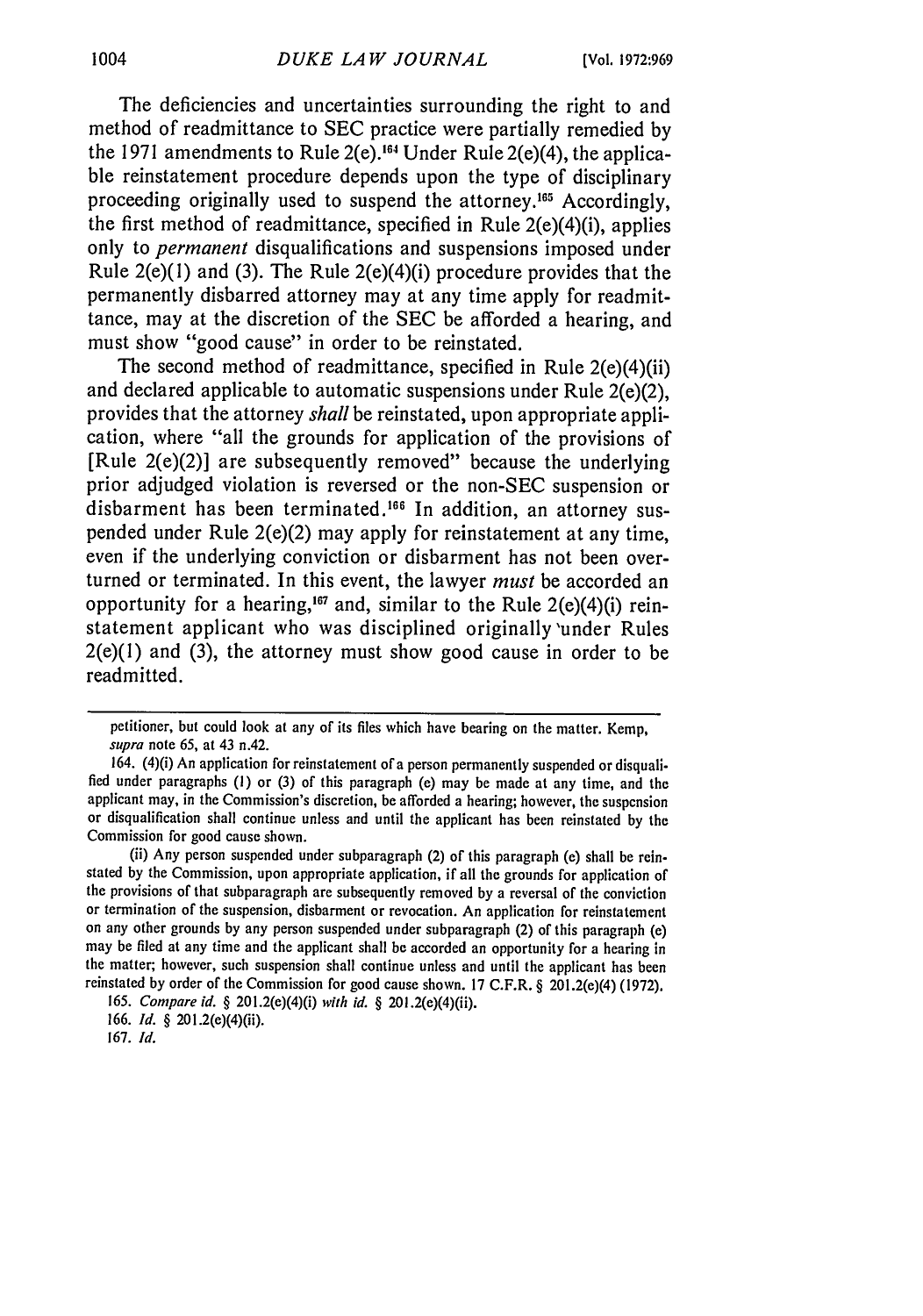Unfortunately, the 1971 amendments do not expressly consider readmittance after a "suspension" to which an attorney consents in a settlement agreement or a *temporary* suspension under Rule 2(e)(1) or 2(e)(3). However, it seems apparent that unless the SEC provides otherwise in its original suspension order,<sup>168</sup> an attorney who is suspended only temporarily under either section 1 or section 3 of Rule 2(e) should have the right to readmittance as soon as the suspension is terminated or lifted. As discussed previously, for example, an attorney who is suspended from general law practice by local proceedings and thereby suspended automatically from SEC practice by Rule 2(e)(2) has an express right to be reinstated by virtue of Rule  $2(e)(4)(ii)$ , without any need to show "good cause," in cases where the underlying *local* suspension from law practice is later terminated.<sup>169</sup> It would appear consistent to grant the same right to reinstatement, upon proper application, and unless the SEC provides otherwise in its original suspension order, to an attorney whose temporary suspension from SEC practice was imposed originally by Rule  $2(e)(1)$  or  $2(e)(3)$  itself.

### *Judicial Relief*

Rule 2(e) does not provide for any type of judicial relief for a SEC-disciplined attorney. The availability of relief *prior* to the completion of a Rule 2(e) proceeding is limited; pursuant to *Schwebel v.* SEC,<sup>170</sup> for example, it is not possible to enjoin the Commission from

169. *See* 17 C.F.R. § 201.2(e)(2) (1972).

170. 153 F. Supp. 701 (D.D.C. 1957), *aff'd on other grounds,* 251 F.2d 919 (D.C. Cir.), *cert. denied,* 356 U.S. 927 (1958). In Schvebel, the court summarily dismissed the attorney's complaint and thereupon rejected his motion for a preliminary injunction. The SEC had made three contentions-plaintiff had failed to exhaust his administrative remedies, he had alleged no legal cognizable injury, and the Commission had acted properly in bringing the action. The court did not require exhaustion of remedies; instead, it viewed the irreparable injury exception as applicable, since at stake was "the peculiar delicacy of an attorney's good reputation, his chief asset in his profession, and the fact that some members of the public may assume guilt from disbarment proceedings despite final exoneration." 153 F. Supp. at 704. However, the court held that the SEC had the power to discipline attorneys, and had done so properly in this case.

The Circuit Court of Appeals for the District of Columbia reversed per curiam, holding that the attorney had failed to exhaust his administrative remedies. In addition, the appellate

<sup>168.</sup> *Cf In re* Leonard A. Nikoloric, SEC Securities Act Release No. 4642 (Sept. 19, 1963) (in which the SEC requested the attorney to reapply for practice). An alternative argument to support this right of readmission is based on the APrA. See notes 95-96 *supra.* In essence, once the attorney's SEC sanction has terminated, the right to practice granted by the APrA governs.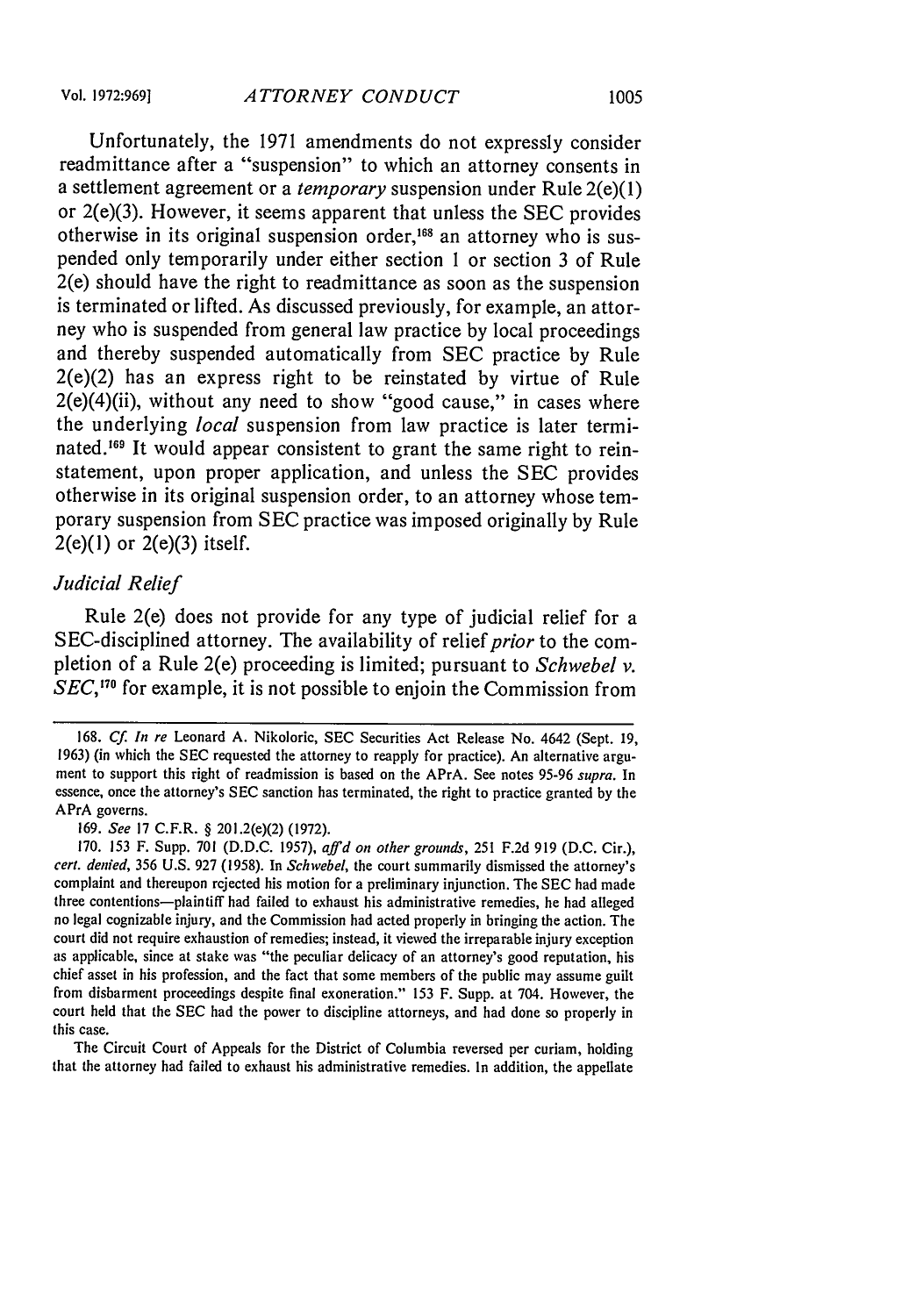bringing a disciplinary action. However, the availability of judicial relief to the disciplined attorney *after* termination of the **SEC** proceeding has long been recognized **by** the **SEC** and the courts.'

Enforcement of an SEC-imposed disciplinary sanction may be stayed either **by** a court or the **SEC,** pending judicial review of the Rule  $2(e)$  proceeding.<sup>172</sup> Since the judicial granting of a stay is considered "extraordinary relief," a petitioning attorney bears a heavy burden in justifying his right to a stay.<sup>173</sup> Arguably, the availability of such relief should be even more limited in Rule 2(e) cases since the Commission's ability to achieve quick and decisive action against a continuing threat to the investing public is undermined whenever the **SEC** sanctions and suspensions are judicially stayed. However, the availability of this relief does not appear to be so limited, for in *Kivitz* v. **SEC <sup>7</sup>** *1* the attorney's motion for a stay was granted despite the vigorous opposition of the Commission.<sup>175</sup>

Judicial review of an **SEC** disciplinary proceeding can be secured pursuant to the various judicial review provisions of the federal securities acts, which provide the requisite jurisdictional source for the petitioning attorney. **' <sup>7</sup>**The reviewing court is limited **by** the federal securities laws and the **APA** in the scope of review which it may exercise, and it must sustain the SEC's disciplinary findings once it finds they are supported by substantial evidence.<sup>177</sup> The real problem,

173. *E.g.,* Virginia Petroleum Jobbers Ass'n v. FPC, 259 F.2d 921, 925 **(D.C.** Cir. 1958). Under *Virginia Petroleum,* **a movant for a stay must show: (1)** he is likely to prevail on the merits of his appeal; (2) without a stay he will suffer irreparable injury; **(3)** the issuance of a stay will not substantially harm other persons interested in the proceedings; and (4) there will **be** no harm to the public interest if a stay is granted.

174. *In re* Murray **A.** Kivitz, **SEC** Securities Act Release No. 5163 (June 29, 1971), *on appeal,* Civil Action No. 71-1602 (D.C. Cir. 1971).

175. See Memorandum of the **SEC** in Opposition to Petitioner's (Kivitz) Motion for a Stay of the Effectiveness of an Order of the Commission Pending Review, *In re* Murray **A.** Kivitz, SEC Securities Act Release No. 5163 (June 29, 1971), *on appeal,* No. 71-1602 (D.C. Cir. **197 1).**

176. 15 U.S.C. **§§** 78y(a), 79x(a), 80a-42(a), 80b-13(a) (1970).

177. *E.g.,* Hughes v. SEC, 174 F.2d 969, 974 (1949). *See also* 5 U.S.C. § 706(2)(E) (1970), and the statutes cited in note **176** *supra.* The two other judicial review sections of the federal

court stated that the district court was in error in reaching the question of the authority of the Commission to disbar.

<sup>171.</sup> See Kivitz v. SEC, No. 71-1602 (D.C. Cir. 1972), where judicial review is presumed **by** both parties.

<sup>172.</sup> See, e.g., Kivitz v. SEC, No. 71-1602 (D.C. Cir. 1972), where Kivitz was granted a 15-day stay **by** the Commission until he could obtain a judicial stay. Commission *Announcement,* **SECURITIES AND** EXCHANGE **COMMISSION** NEWS DIGEST, July **28, 1971,** at **I** (Issue No. 71-145). Soon thereafter the court of appeals did grant Kivitz a stay pending judicial review of his **SEC** disciplinary proceeding.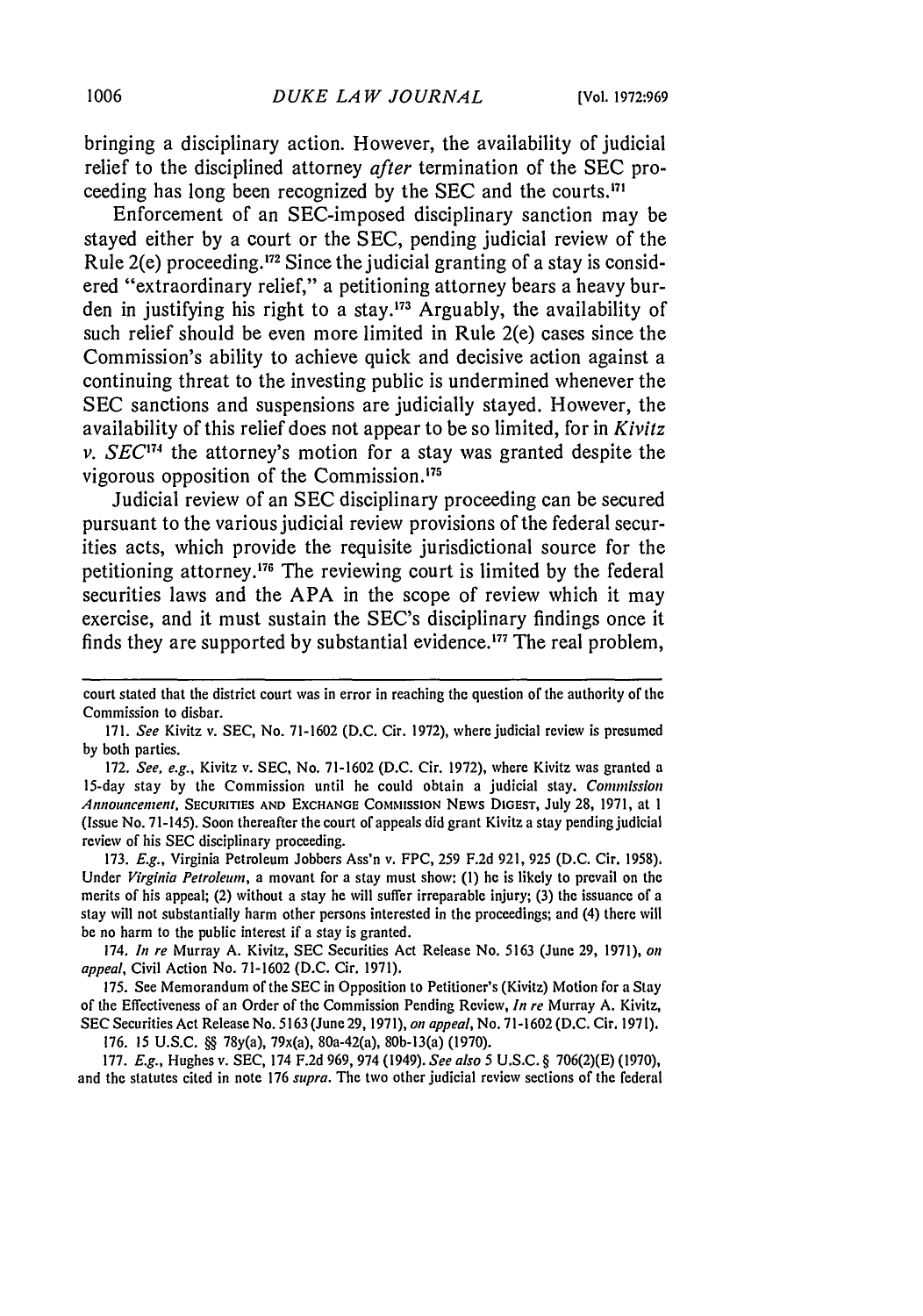therefore, lies in the determination of what constitutes substantial evidence, an issue which becomes difficult where there is conflicting, unsubstantiated, or circumstantial evidence.<sup>178</sup>

### Kivitz v. SEC: *Judicial Review of Rule 2(e) Proceedings*

The pending case of *Kivitz v. SEC179* represents the first instance of judicial review of a Rule  $2(e)$  proceeding and presents an opportunity for the judiciary to eliminate many of the uncertainties underlying Rule 2(e). In *Kivitz,* the SEC initiated a Rule 2(e) proceeding against an attorney who allegedly had served as a contact for an unscrupulous person who planned to gain SEC approval of a registration statement by bribing various influential people.<sup>180</sup> Basing its case on conflicting evidence, hearsay testimony, and circumstantial evidence, the SEC sought to establish that Kivitz lacked the requisite character and integrity to engage in SEC practice and therefore should be disqualified from practice under Rule 2(e)(1).<sup>181</sup>

The hearing examiner in *Kivitz* made the initial findings that the APrA did not "divest the Commission of its long-recognized and long-exercised power to discipline attorneys practicing before it **...**<sup>"182</sup> and that clear and convincing proof was required, and had been shown. The hearing examiner then found that Kivitz had exhibited unethical and improper conduct within Rule 2(e) by allowing a lay intermediary to exploit Kivitz' SEC privilege and by setting legal fees contrary to canons 34 and 35 of the ABA Canons of Ethics.<sup>183</sup> Consequently, the hearing examiner determined under Rule 2(e) that Kivitz should be denied the privilege of practicing before the SEC.

179. No. 71-1602 (D.C. Cir. 1972).

180. Kivitz attended a meeting at which time the final plan to clear the registration statement was discussed. Allegedly, Kivitz wrote the terms of this illegal agreement on paper bearing his letterhead. In addition, his fee charged was substantially above the amount which he had charged for similar services in the past. The retainer was never accepted by the issuing company, and no attempt was made to illegally clear the registration statement. However, five years after this incident, the SEC brought disciplinary charges against Kivitz for his involvement in an attempted illegal registration.

181. For a discussion of Rule 2(e)(l), see notes 122-28 *supra* and accompanying text.

182. Initial Decision, *In re* Murray A. Kivitz, Administrative Proceeding File No. 3-1972, at 2-3, **5-8,** 21-23 (April 17, 1970) (Markun, Hearing Examiner).

183. *Id.* at 24 n.34.

securities laws, 15 U.S.C. *§§* 77i(a), vvv(a), refer only to "supported by evidence." However, this distinction is apparently a matter of semantics. *Cf.* 3 L. Loss, SECURITIES **REGULATION** 1931 n.43 (2d ed. 1961).

<sup>178.</sup> *See, e.g., In re* Murray A. Kivitz, SEC Securities Act Release No. 5163 (June 29, 1971).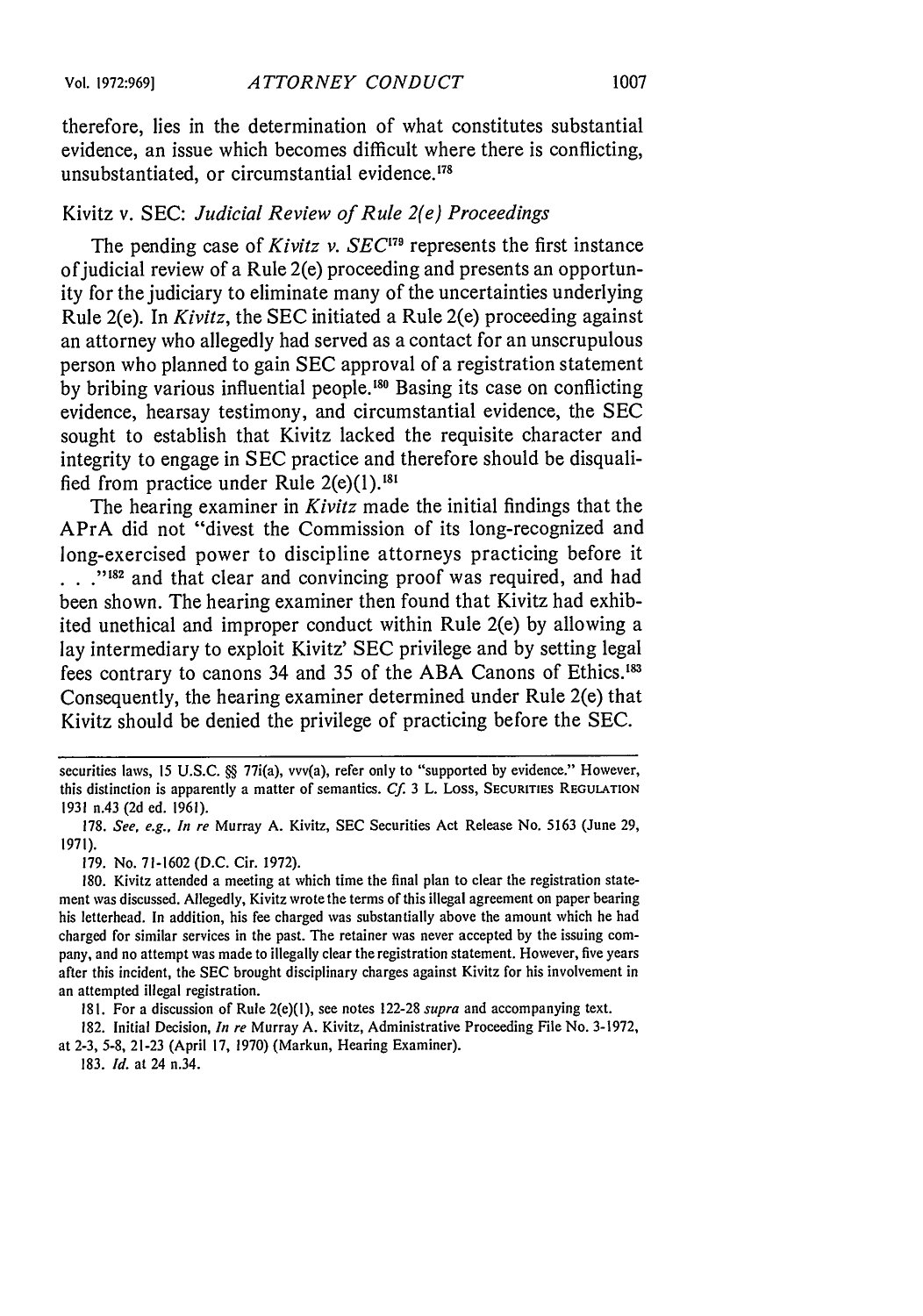On review before the Commission, the SEC affirmed the hearing examiner's determination of Kivitz' disqualification and entered an order denying Kivitz the privilege of practicing before the SEC.<sup>184</sup> In its opinion, the SEC indicated that a preponderance of the evidence, rather than the examiner's standard of clear and convincing proof, was the proper standard of proof for the SEC in a Rule 2(e) proceeding, since a Rule 2(e) proceeding did not affect the attorney's general practice but only his *"privilege* to practice before [the SEC]."'85 Nevertheless, the Commission decided that the evidence against Kivitz satisfied the more stringent standard of clear and convincing evidence as well.<sup>186</sup> The Commission also rejected an argument that the SEC had no power to discipline attorneys under Rule 2(e) or, alternatively, that unrelated securities conduct was not within the scope of whatever power the Commission did have.<sup>187</sup> However, the SEC went on to note that Kivitz' conduct could be conceptualized as "peripherally related" since it was ancillary to the filing of a registration statement. Kivitz thereupon obtained a judicial stay of the SEC sanction pending further judicial review.

Although the appeal from *Kivitz v. SEC* is still pending,<sup>188</sup> it seems likely that the Court of Appeals for the District of Columbia Circuit will affirm the SEC suspension of Kivitz by finding that there was substantial evidence to support the Commission's decision. More importantly, *Kivitz* gives the appellate court the opportunity to hold squarely that the Commission does have the power to discipline attorneys.<sup>189</sup> Because more than fifteen other federal agencies discipline attorneys and regulate their conduct from a similar source of power, this aspect of the *Kivitz* case could have catastrophic results if no disciplinary authority were found.<sup>190</sup> The opinion should also provide a judicial resolution of the burden of proof which the SEC must meet in a Rule 2(e) proceeding and a determination of the type of evidence which the Commission can consider in imposing the ultimate discipli-

<sup>184.</sup> SEC Securities Act Release No. 5163 (June 29, 1971), *reprinted in* 29 AD. L.2D 361 (1972).

<sup>185.</sup> *Id.* at 3 n.2, 29 **AD.** L. **2D** at 363 n.2.

<sup>186.</sup> *Id.*

<sup>187.</sup> This language does not limit our disciplinary control to cases of misconduct committed in actual dealings with us or our staff, or, indeed, in connection with any form of practice before this Commission. *Id.* at 4, 29 **AD.** L.2D at 369.

<sup>188.</sup> Oral argument was scheduled for June, 1972; however, it was postponed until October, 1972. A decision should be forthcoming at the time of publication of this article.

<sup>189.</sup> Such a holding has been long advocated. See Kemp, supra note 65, at 26. 190. See note 37 *supra.*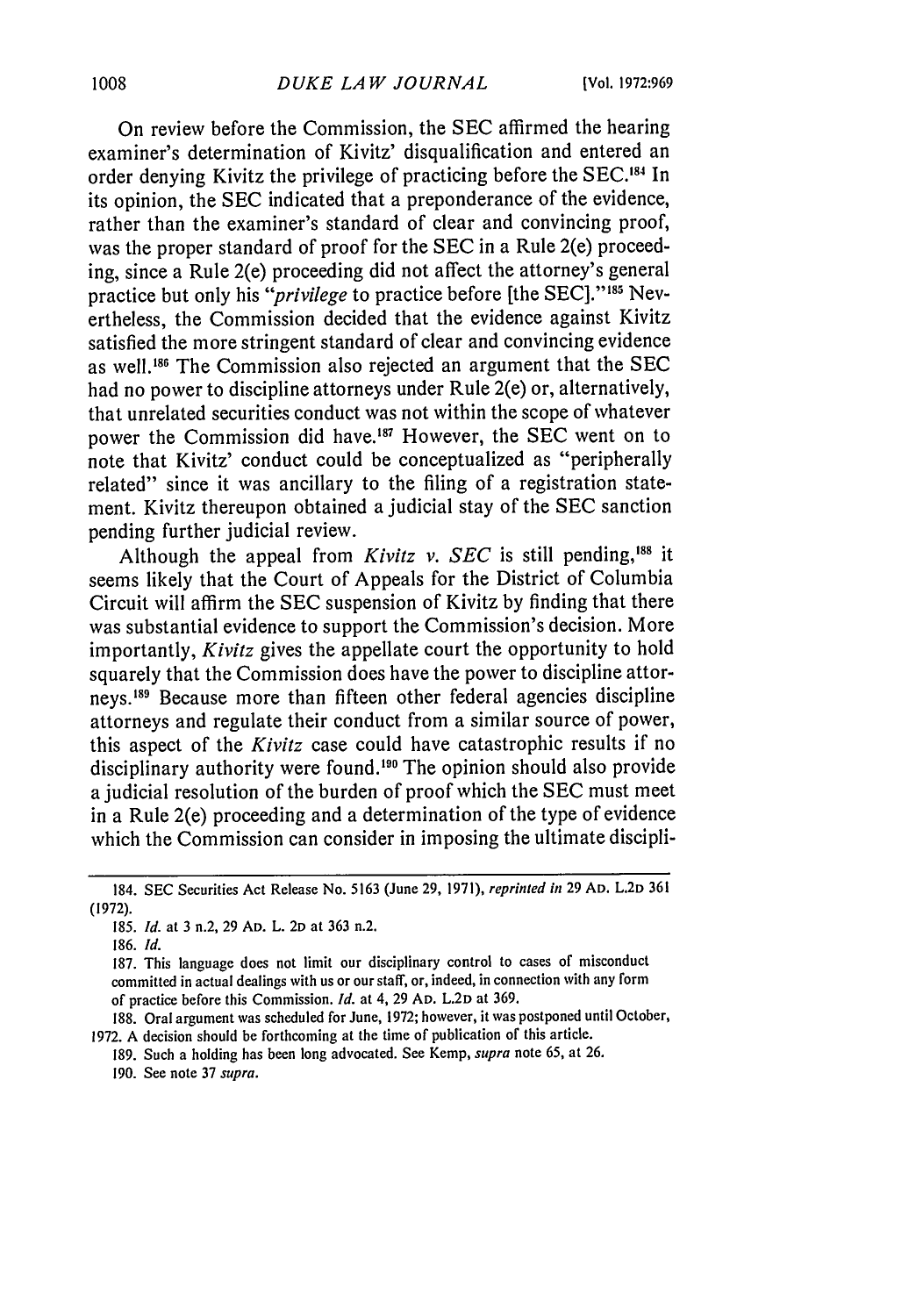nary sanction. Despite the strong arguments on both of these points advanced by Kivitz, the court in all likelihood will approve the SEC's adoption of the lesser burden of proof—a "preponderance of the evidence" rather than "clear and convincing proof"—and probably will allow the Commission broad discretion in imposing sanctions.<sup>191</sup>

### *Rule 2(e) in Perspective*

The present operation of Rule 2(e) is in general consistent with the model proposed in this Comment for the regulation of attorney conduct. For example, the severity of Rule 2(e) treatment varies in proportion to the potential harmfulness of the offense to the investing public; while at the same time, the attorney is afforded a number of procedural safeguards in the Rule 2(e) disciplinary proceeding.'92 Furthermore, the apparent severity of Rule 2(e)'s censure, suspension, and disqualification sanctions is mitigated by the fact that the SEC has directed its disciplinary proceedings at attorney misconduct which is patently offensive.<sup>193</sup> Finally, the incorporation in recent Rule 2(e) amendments of automatic disciplinary action triggered by the consummation of certain non-SEC controls-automatic suspension from SEC practice under Rule 2(e)(2), for example, for attorneys who are disbarred locally or convicted of a felony or a misdemeanor involving moral turpitude—is understandable in view of the spiraling demands placed upon its limited staff and resources. Armed with these recent amendments, the Commission is empowered to trigger outside controls automatically without suffering any burden of affirmative action, thereby freeing SEC resources to be directed elsewhere.

Despite the recent attempts to reshape and fortify Rule 2(e), there remain a number of-deficiencies in the operation and structure of the rule. First, the existence of vague and ambiguous terms raises consti-

<sup>191.</sup> See notes 82-90 *supra* and accompanying text.

<sup>192.</sup> See notes 9-13 *supra* and accompanying text. The SEC has always attempted to balance the interests of the attorney with those of the public:

The overall purpose of the [1971] amendment is to prevent situations in which the investing public places its trust in, or reliance upon, attorneys **. . .** who have demonstrated an unwillingness or inability to comply with the requirements of the federal securities laws, while assuring that such professionals **. . .** will have a fair opportunity to show why the interests of the investing public will not be materially jeopardized if they are permitted to continue to appear and practice before the Commission. 36 Fed. Reg. 8933, 8935 (1972).

<sup>193.</sup> *See* Karmel, *Attorneys' Securities Laws Liabilities,* 27 Bus. LAW. 1155, 1156 (1972). *See also* Kemp, *supra* note **65,** at 42.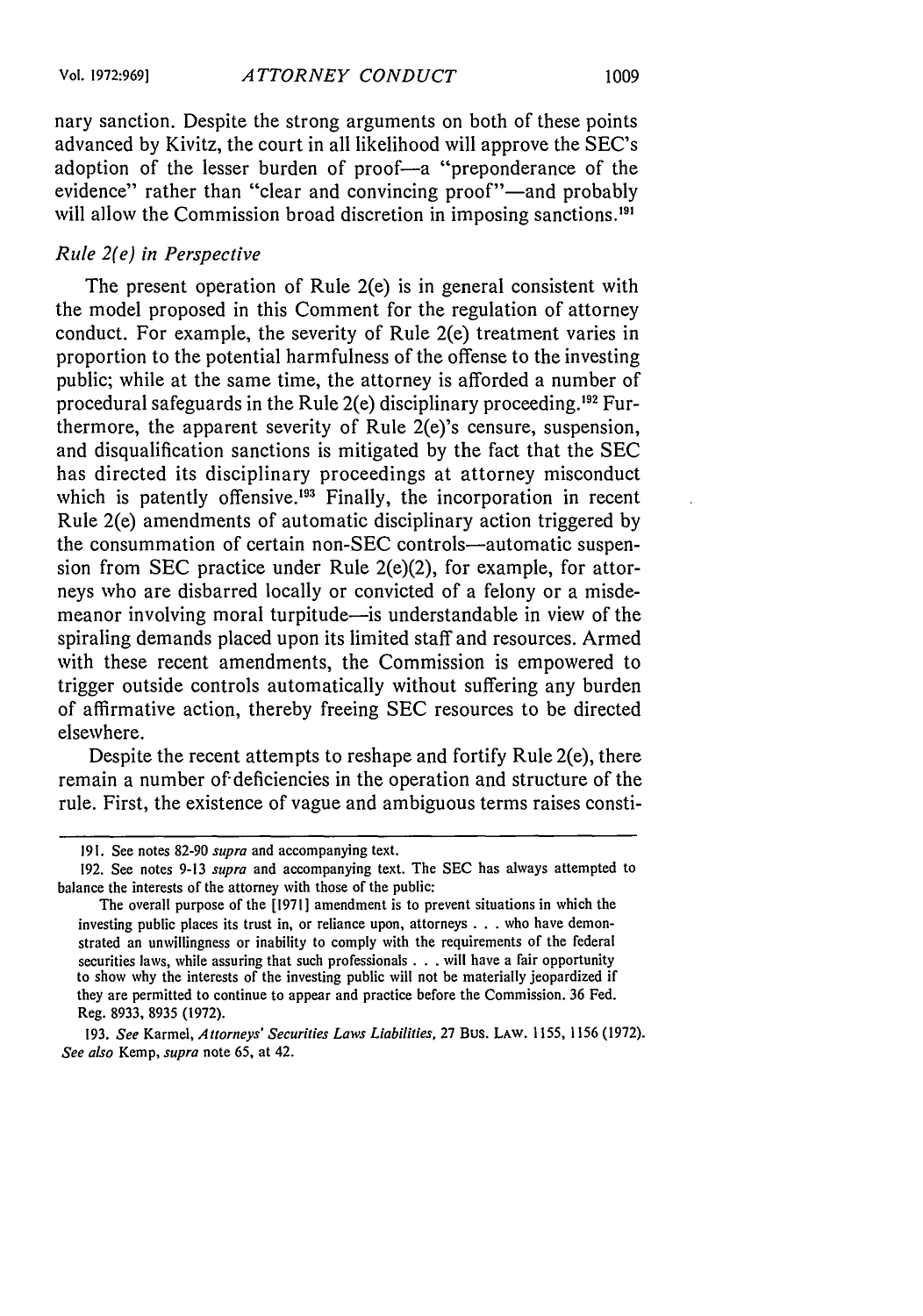tutional questions and creates numerous enforcement problems.<sup>194</sup> Second, the lengthy time delays incurred before a proceeding is finally brought are unfair to the attorney; a remedial provision, such as a statute of limitations, is needed to afford the requisite protection for the attorney.'95 Furthermore, express elimination of estoppel concepts in Rule 2(e) could lead to harassment through a multiplicity of disciplinary proceedings.<sup>196</sup> Finally, the operation of Rule 2(e)'s temporary suspension procedure is rigid and may be unfair under certain circumstances. For example, an attorney who consents, for reasons beyond his control, to an injunction for a securities law violation may have a severe handicap in a subsequent Rule 2(e)(3) proceeding, where the imposition of an injunction against the attorney, albeit with his consent, is sufficient grounds for automatic suspension from SEC practice.'97 At present, the only safeguard in this type of situation is the Commission's sense of fair play.

Despite the increased scope and frequency of Rule 2(e) proceedings in recent years, it is still apparent that the Rule is directed towards regulating a narrow area of securities conduet—the attorney's intentional and flagrant disregard of the federal securities laws.<sup>198</sup> SEC disciplinary actions as presently designed are incapable of achieving regulation of attorney conduct on any comprehensive or refined basis, and a substantial burden of affirmative action remains on the Commission to employ local, non-automatic disciplinary measures through Rule  $2(e)(1)$ .<sup>199</sup> In order to protect the investing public from anything less than flagrant disregard by the attorney of his professional duties, therefore, it becomes necessary to impose a

<sup>194.</sup> See notes 82-90 *supra* and accompanying text.

<sup>195.</sup> The SEC has implicitly recognized the unfairness that may result in a delayed disciplinary proceeding. In a Rule 2(e)(3) proceeding, the SEC itself is required to enter an order within 90 days of the final judgment of a securities offense. See 17 C.F.R. § 201.2(e)(3)(i) (1972).

<sup>196.</sup> See notes 113-14 *supra* and accompanying text.

<sup>197.</sup> See note 110 *supra.* See also notes 120-21 *supra* and accompanying text. Rule 2(e)(3) was originally announced in a version similar to the present provision. See 35 Fed. Reg. 15441 (1970). There was some critical commentary, consisting of two letters of public response. Letter from Stephen Crystal to Orval DuBois, Sept. 30, 1970; Letter from Mark Rollinson to Securities & Exchange Commission, Oct. 2, 1970. Both letters raised a numuer of problems, including constitutional ones. However, despite this criticism, the final version is much harsher than the one which was originally proposed. *Compare* 17 C.F.R. § 201.2(e)(3) (1972) *with* 35 Fed. Reg. 15441 (1970).

<sup>198.</sup> *See* disciplinary proceedings cited in notes 64, 66, 70. *See generally* Kemp, *supra* note 65; Goldberg, *supra* note 65.

<sup>199.</sup> For a discussion of the problems which such reliance on other controls may encounter, see notes 14-45 *supra* and accompanying text.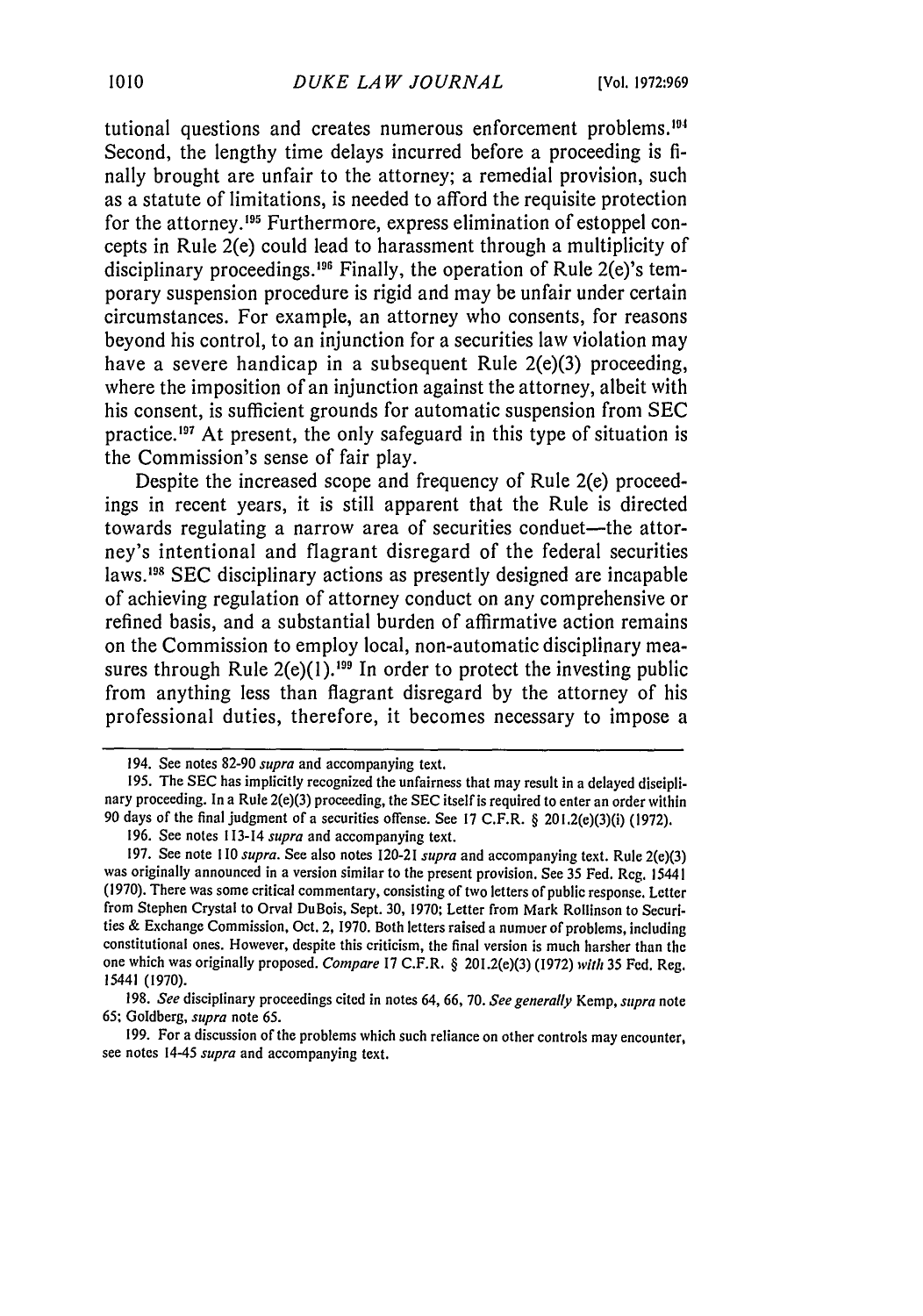**Vol. 1972:969]**

threshold duty upon the attorney to insure that his and his client's everyday conduct is proper.<sup>200</sup> The SEC is attempting to implement judicially this broader scope of lawyer responsibility in *SEC v. National Student Marketing Corp."'*

### EXPANDING ATTORNEY DUTIES UNDER THE FEDERAL SECURITIES LAWS

### *Existing Attorney Liability Under the Federal Securities Laws*

The attorney, like any other person, has always been under a duty to comply with the federal securities laws.<sup>202</sup> Among the more likely statutory bases of liability for the attorney are sections 11 and 17(a) of the Securities Act of 1933203 and sections 10(b) and 18(a) of the Securities Exchange Act of 1934.<sup>204</sup> For violations of these laws, the attorney *may* be subject to a variety of enforcement actions, including civil, criminal, and Rule 2(e) proceedings.<sup>205</sup> Adjudication of civil liability resulting in a damage judgment against the attorney has been rare; furthermore, there is evidence that some attorneys and law firms have taken "practical responses" in order to minimize the impact of monetary damages.<sup>206</sup> However, injunctive relief for an attorney's violations of federal securities laws has frequently been granted in recent years,<sup>207</sup> with each case involving an intentional or knowing violation.<sup>208</sup> Instances of criminal liability have occurred, but in each case SEC prosecution was directed at "fairly patent frauds."<sup>209</sup>

203. 15 U.S.C. *§§* 77k, **1** (1970).

207. Karmel, *supra* note 193, at 1156.

209. *Id. See also* United States v. Crosby, 294 F.2d 928 (2d Cir. 1961), *cert. denied,* 368 U.S. 984 (1962).

<sup>200.</sup> To a certain extent the attorney must do so under the federal securities laws. See notes 202-09 infra and accompanying text. However, it is clear that under existing case law, the attorney has received minimum judicial consideration of his role in securities regulation. See notes 210-11 *infra* and accompanying text.

<sup>201.</sup> Civil Action No. 225-72 (D.D.C. filed Feb. 3, 1972). The SEC complaint for injunctive and other relief is partially reprinted in 1972 CCH **FED.** SEc. L. REP. 93,360.

<sup>202.</sup> *See generally* Note, "BarChris" *and the Securities Acts, supra* note 3.

<sup>204.</sup> *Id. §§* 78j(b), r(a).

<sup>205.</sup> *See* Karmel, *Attorneys' Securities Laws Liabilities, supra* note 193, at 1155-60; Note, "BarChris" *and the Securities Acts, supra* note 3.

<sup>206.</sup> The responses include refusing to handle registration work, obtaining an indemnification agreement, obtaining a release from a client, and purchasing malpractice insurance for liability for misrepresentations in securities matters. See Note, "BarChris" *and the Securities Acts, supra* note 3, at 368-73. For a criticism of liability in cases involving attorney misstatements, see Knauss, *supra* note 6, at 57-60.

<sup>208.</sup> *Id.*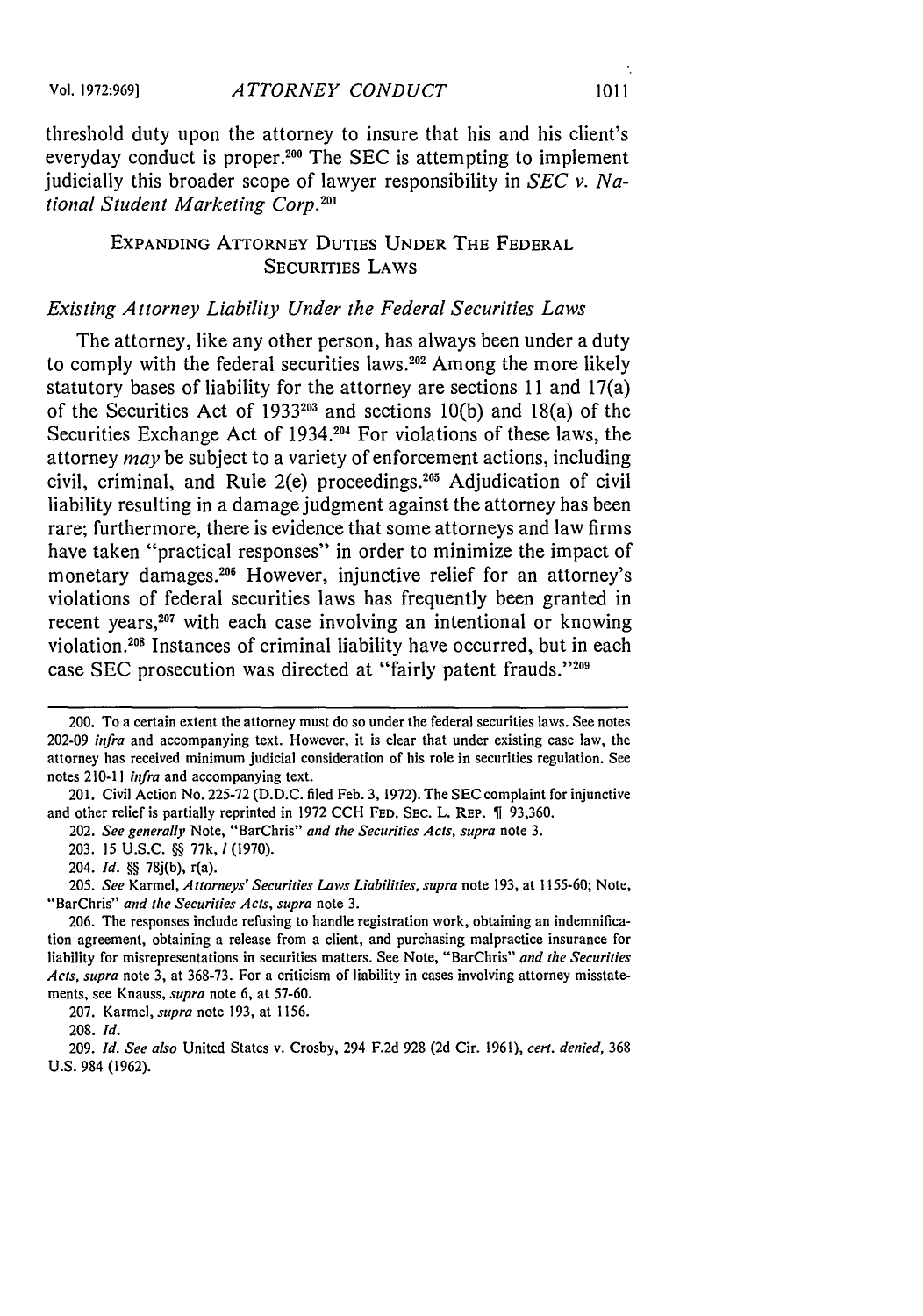Originally, attorneys were not subject to special rules or duties under the federal securities laws.210 Furthermore, the attorney's involvement in a securities law violation by virtue of his professional status was seldom expressly considered by a court.<sup>211</sup> Consequently, for many years there were no explicit guidelines to aid the attorney in performing his proper role in the regulation of public investment.

Of the few cases to consider the issue, *SEC v. Frank*<sup>212</sup> and *Escott v. BarChris Construction Corp.,21 <sup>3</sup>*involving misstatements in an offering circular and registration statement, respectively, provide the only determinable criteria for establishing attorney liability under the federal securities laws. In *Frank,* an attorney assisted his client, a manufacturing company, in the preparation of an offering circular but had no knowledge of the allegedly false nature of the technical information supplied by his client in describing the company's primary product. On procedural grounds, the Second Circuit reversed the issuance of a preliminary injunction against the attorney for violation of section 17(a) of the Securities Act and section 10(b) of the Exchange Act. However, in dicta, the court established two standards for attorney liability based on the intentional and negligent misconduct of the attorney with reference to his client's violations of the federal securities laws.

According to the *Frank* court, an attorney can be held liable for misrepresentations in an offering circular or prospectus when he has assisted in the preparation of the statements and has actual knowledge of the misrepresentations contained therein;<sup>214</sup> such conduct is tantamount to a knowing violation of the federal securities laws. Furthermore, even if he is not aware of the misstatements in an offering circular or similar document, the attorney who assists in the drafting of such documents will be liable where the misleading infor-

<sup>210.</sup> Attorneys are not primary targets of the Securities Acts since, in their profes- sional capacity, they are neither issuers nor "buyers" and "sellers." However, the Securities Acts do attempt to regulate the conduct of individuals who, while they are not "buyers" or "sellers," may become liable because they are peripherally connected with purchases and sales. An attorney, by virtue of the professional advice which he renders in the preparation of a registration statement, is such an individual peripherally connected with purchases and sales. Note, "BarChris" *and the Securities Acts, supra* note 3, at 361.

*See also* Nicewarner v. Bleavins, 244 F. Supp. 261, 266 (D. Colo. 1965). 211. Karmel, *supra* note 193, at 1156. *E.g.,* United States v. Benjamin, 328 F.2d 854, 863 (2d Cir. 1964).

<sup>212. 388</sup> F.2d 486 (2d Cir. 1968), *noted in* Karmel, *supra* note 193, at 1157.

<sup>213. 283</sup> F. Supp. 643 (S.D.N.Y. 1968).

<sup>214. 388</sup> F.2d at 489.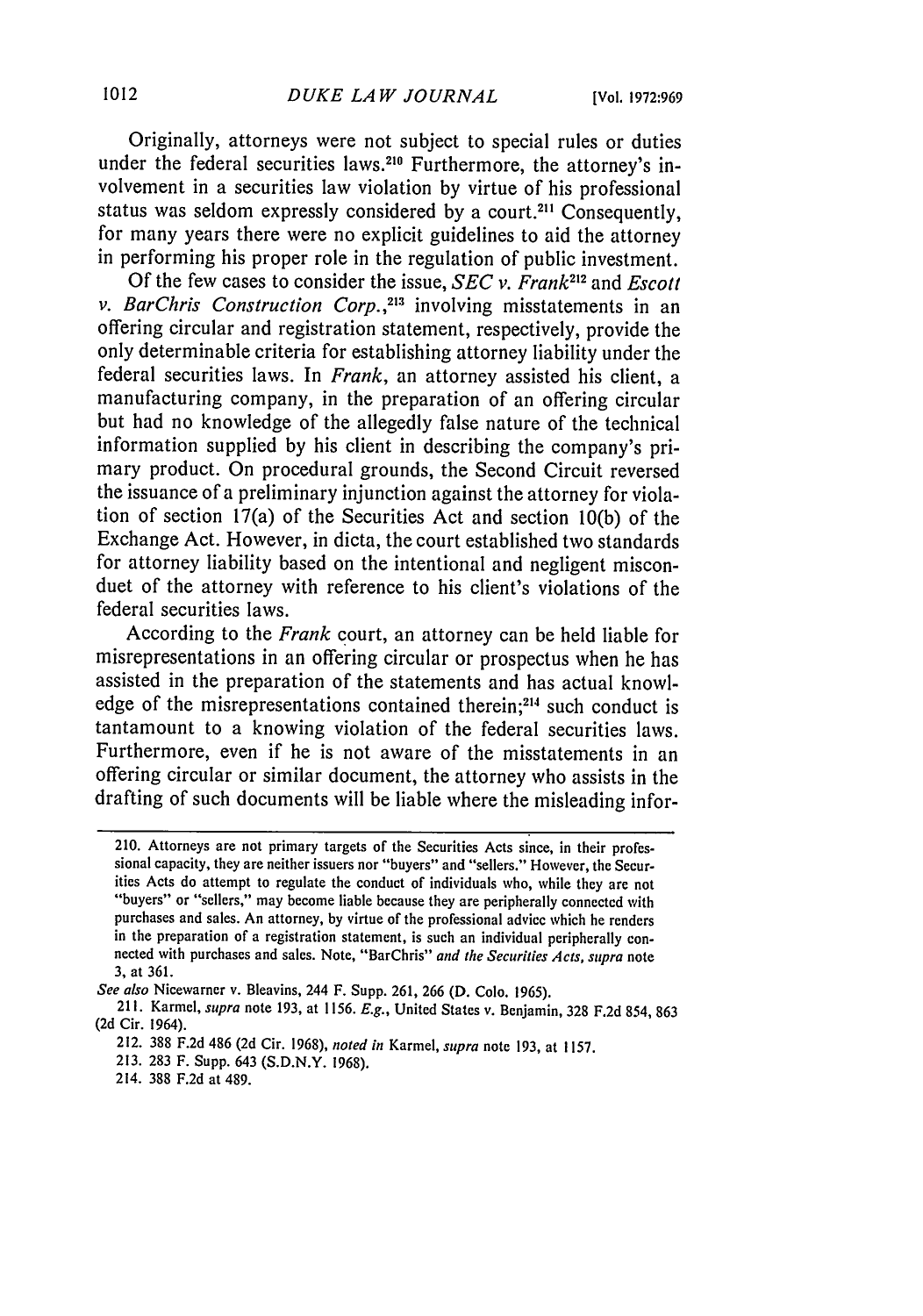mation is actually presented to him by his client and where, as a nonexpert in technical matters, he has the ability to "readily understand" or "recognize" its falsity. 215 The standards were summarized by the court as follows:

A lawyer has no privilege to assist in circulating a statement with regard to securities which he knows to be false simply because his client has furnished it to him. At the other extreme it would be unreasonable to hold a lawyer who was putting his client's description of a chemical process into understandable English to be guilty of fraud simply because of the failure to detect discrepancies between their description and technical reports available to him in a physical sense but beyond his ability to understand. . **.** .The SEC's position is that Frank had been furnished with information which even a non-expert would recognize as showing the falsity of many of the representations **....** If this is so, the Commission would be entitled to prevail; a lawyer, no more than others, can escape liability for fraud by closing his eyes to what he saw and could readily understand.<sup>216</sup>

In view of the court's language, the *Frank* case appears to represent the first judicial recognition of an attorney's duty of reasonable care with reference to the preparation of securities filings. After the *Frank* decision, the attorney who helps his client draft an offering circular can be held liable for *negligently* failing to detect and resolve discrepancies which a non-expert should be able to recognize from the material supplied by the client. Thus, the federal securities laws would appear to have the capacity to control core securities conduct of the attorney which is negligent in nature.<sup>217</sup>

Although the attorney's liability for negligence in *Frank* was established in connection with discrepancies which the attorney could "readily understand," as a non-expert, from the face of material actually presented to him by his client, the Second Circuit raised the possibility that this standard would not be an absolute limit on the types of attorney conduct which can be redressed by a liability-fornegligence standard.218 In this regard, the *Frank* court left open the possibility of the existence of a broader attorney duty to inquire independently into any discrepancies of which he has constructive notice:

Whether the fraud sections of the securities laws go beyond this and require a lawyer passing on an offering circular to run down possible infirmities in his

218. 388 F.2d at 489.

<sup>215.</sup> *Id.*

<sup>216.</sup> *Id.*

<sup>217.</sup> *Cf* SEC v. Century Inv. Transfer Corp., 1971 CCH **FED.** SEc. L. REP. 93,232 (S.D.N.Y. 1971); Karmel, *supra* note 193, at 1156. See notes 225, 228 *infra. Cf* SEC v. Spectrum, Ltd., CCH 1972 **FED.** SEC. L. REP. 93,637 (S.D.N.Y. 1972) (suggesting reliance may be necessary where an attorney is negligent).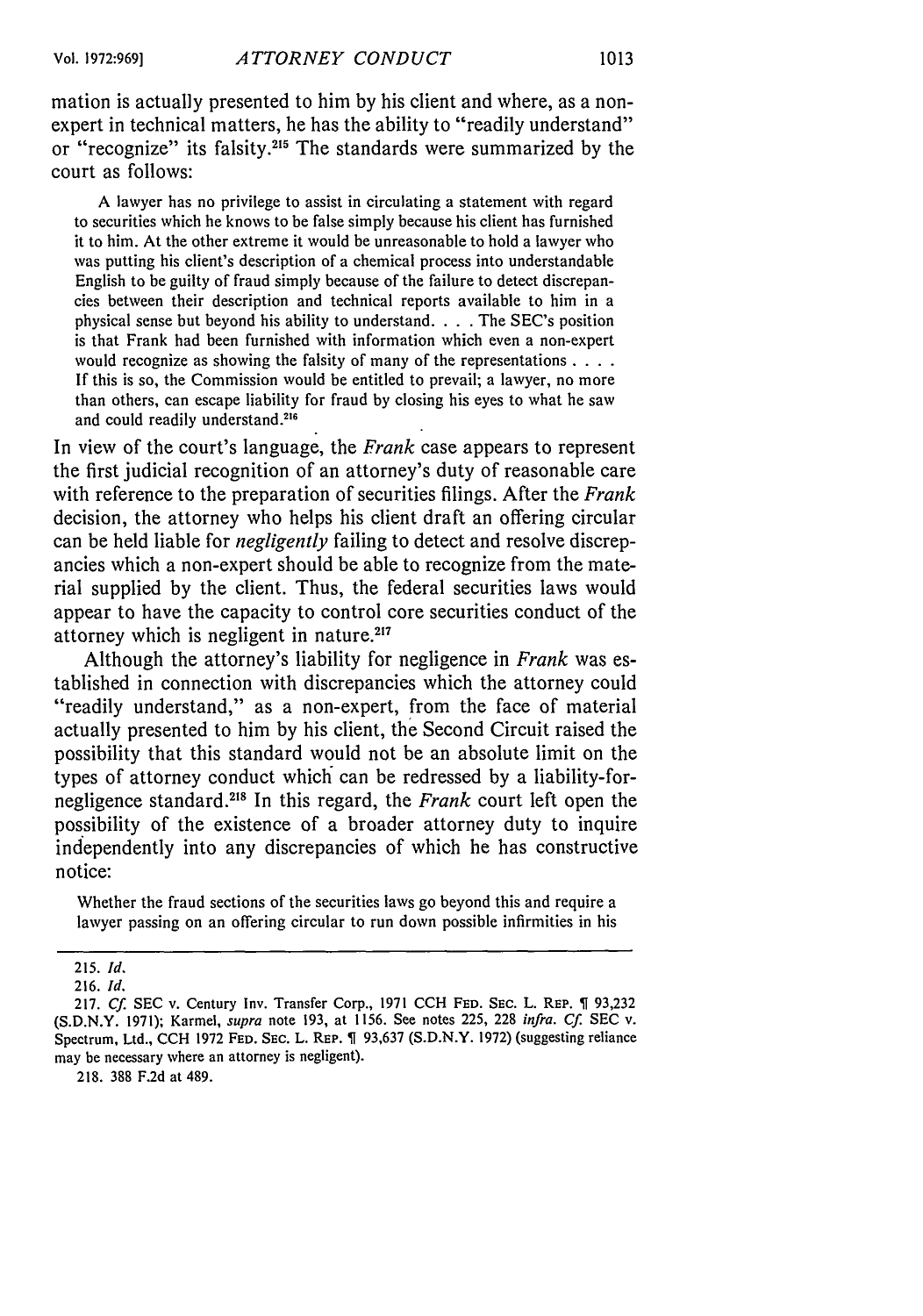client's story of which he has been put on notice, and if so what efforts are required of him, is a closer question on which it is important that the court be seized of the precise facts including the extent . . . to which his role went beyond a lawyer's normal one.<sup>219</sup>

*Escott v. BarChris* seemed to answer and go beyond the question left open in *Frank* by implying that the attorney may be required to conduct a reasonable, independent investigation of all information in the non-expert portions of a registration statement.<sup>220</sup> In *BarChris*, purchasers of convertible debentures successfully brought suit under section **II** of the Securities Act against various directors and officers of BarChris, all of whom had signed a registration statement filed with the SEC which contained misstatements and omissions of material facts. Among the defendants sued were two attorneys. One attorney, who served as house counsel and secretary for BarChris but was not considered a member of BarChris' inside management, had signed several amendments to the registration statement. The other attorney, who was a member of BarChris' outside-counsel law firm and also a director of BarChris, had drafted and signed the registration statement for the debentures. Both attorneys pleaded the affirmative, "due diligence" defense provided by section 11 of the Securities Act for any person who, after reasonable investigation of the nonexpert portions of the registration statement, had "reasonable ground to believe and did believe **. . .** that the statements therein were true and that there was no omission to state a material fact."<sup>221</sup>

In holding both attorneys liable for the misrepresentations in the registration statement, the *BarChris* court determined that each attorney had a duty under section 11 of the Securities Act "to make a reasonable investigation of the truth of all the statements in the unexpertised portion of the document which he signed."<sup>222</sup> It is clear, however, that the attorneys in *BarChris* were being treated primarily in their roles as directors and/or signers of the registration statement.23 Consequently, the precise holding of the decision does not

219. *Id.*

222. **283** F. Supp. at 687.

**223.** *Id.* at 689-92. *See also* Folk, *Civil Liabilities Under the Federal Securities Acts: The* BarChris *Case, 55* **VA.** L. **REV.** 1, 199 (1969); Jordan, BarChris *and the Registration Process,* 22 Sw L.J. 790 (1968); Wyant & Smith, BarChris: *A Revaluation of Prospectus Liability?, 3* GA. L. REV. 122 (1968); Note, *Section 11 Liability-Directors*, Underwriters, and Accountants *Held Liable for Failure To Use Due Diligence in Preparing Registration Statement,* 43 N.Y.U. L. **REV. 1030 (1969).**

<sup>220.</sup> See Israels, *Preparation of Registration Statement-Issuer's Counsel-Advice to My Client,* 24 Bus. LAW. 537 (1969).

**<sup>221.</sup>** Securities Act of **1933** § **If,** 15 U.S.C. § 77k (1970).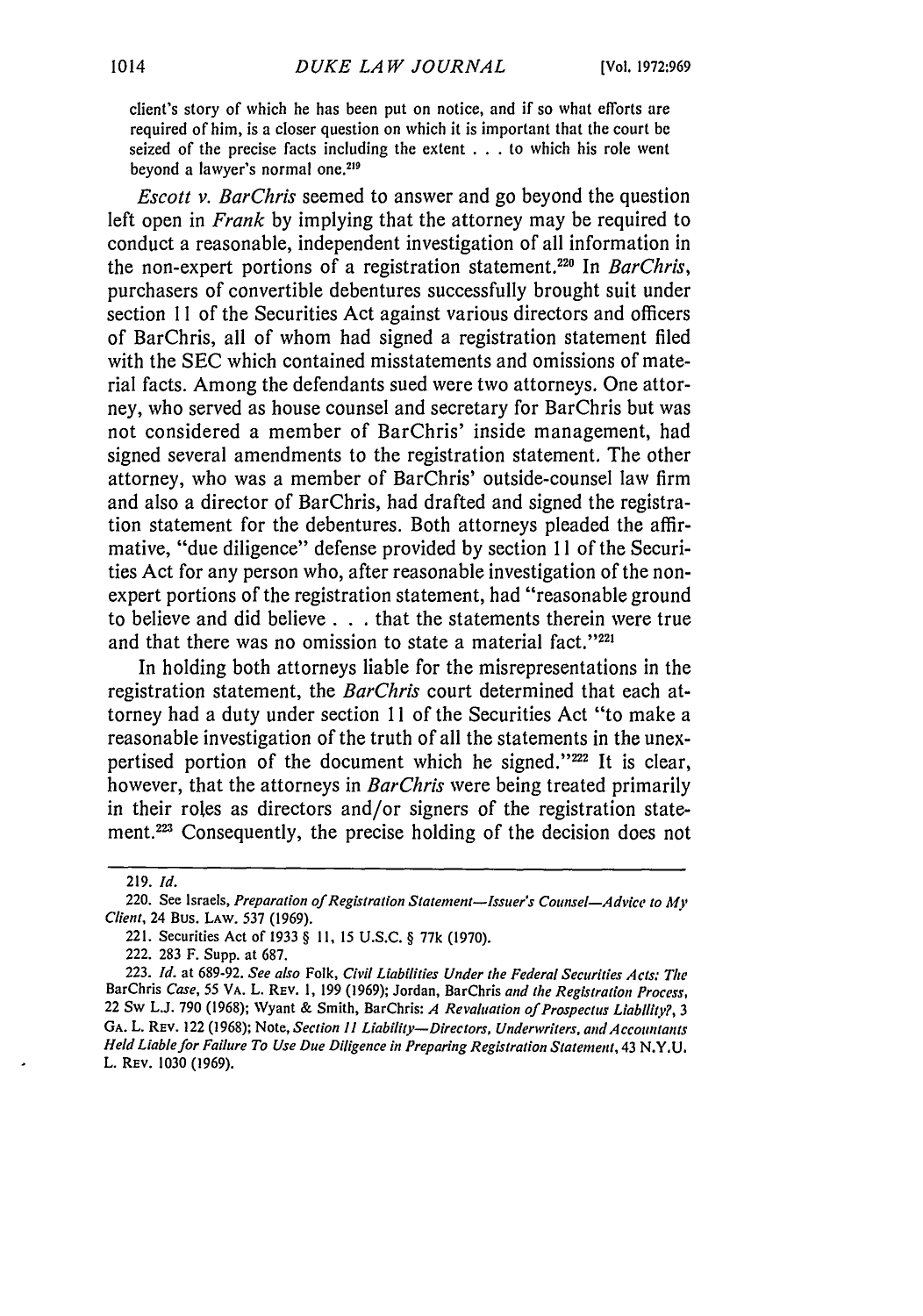unequivocally place a duty of reasonable independent investigation upon the attorney **by** mere virtue of his professional role as legal counsel in a securities transaction. However, in dicta, the *BarChris* court indicated that such a duty does exist. In examining the duties of the outside counsel/director *as if* he were connected with the registration statement *solely* **by** virtue of his role as attorney, the court stated:

It is claimed that a lawyer is entitled to rely on the statements of his client and that to require him to verify their accuracy would set an unreasonably high standard. This is too broad a generalization. It is all a matter of degree. To require an audit would obviously be unreasonable. On the other hand, *to* require a check *of matters easily verifiable is not unreasonable.* Even honest clients can make mistakes. The statute imposes liability for untrue statements regardless of whether they are intentionally untrue.<sup>224</sup>

The *BarChris* decision appears to enhance the liability-fornegligence, or duty of reasonable care, standard imposed on the attorney in *Frank.* An attorney, pursuant to *Frank,* will be held responsible for potential discrepancies which a non-expert has the ability to understand upon an examination of material actually supplied to him **by** his clients. After *BarChris,* however, the attorney no longer can discharge his obligations under the federal securities laws **by** merely detecting discrepancies which appear on the face of the information supplied to him. Rather, the language in *BarChris* indicates that the attorney must make a reasonable *independent* investigation of the truth of all information in the non-expert portions of the registration statement.<sup>225</sup>

Despite the apparent far-reaching scope of the attorney's duties imposed **by** the *Frank* and *BarChris* decisions, the opinions leave two important questions unanswered. First, it is not clear whether the attorney's duty of reasonable independent investigation is limited

<sup>224. 283</sup> F. Supp. at 690 (emphasis added).

<sup>225.</sup> As emphasized in the case of *Escott v. BarChris, ...* the lawyer, to protect his client must do more than merely ask questions and rely on what is supplied to him by others. He must independently make an investigation and independently verify the information which is included in the Registration Statement. Shade, *Securities Act of* 1933-An Outline, 25 Bus. LAW. 437, 449-50 (1970) (footnotes omitted).

It is arguable that the SEC was of the opinion that such a duty of independent verification existed at a much earlier date:

Indeed, if an attorney furnishes an opinion based solely upon hypothetical facts which he made no effort to verify, and if he knows that his opinion will be relied upon as the basis for a substantial distribution of unregistered securities, a serious question arises as to the propriety of his professional conduct. **SEC** Securities Act Release No. 4445 (Feb. 2, 1962).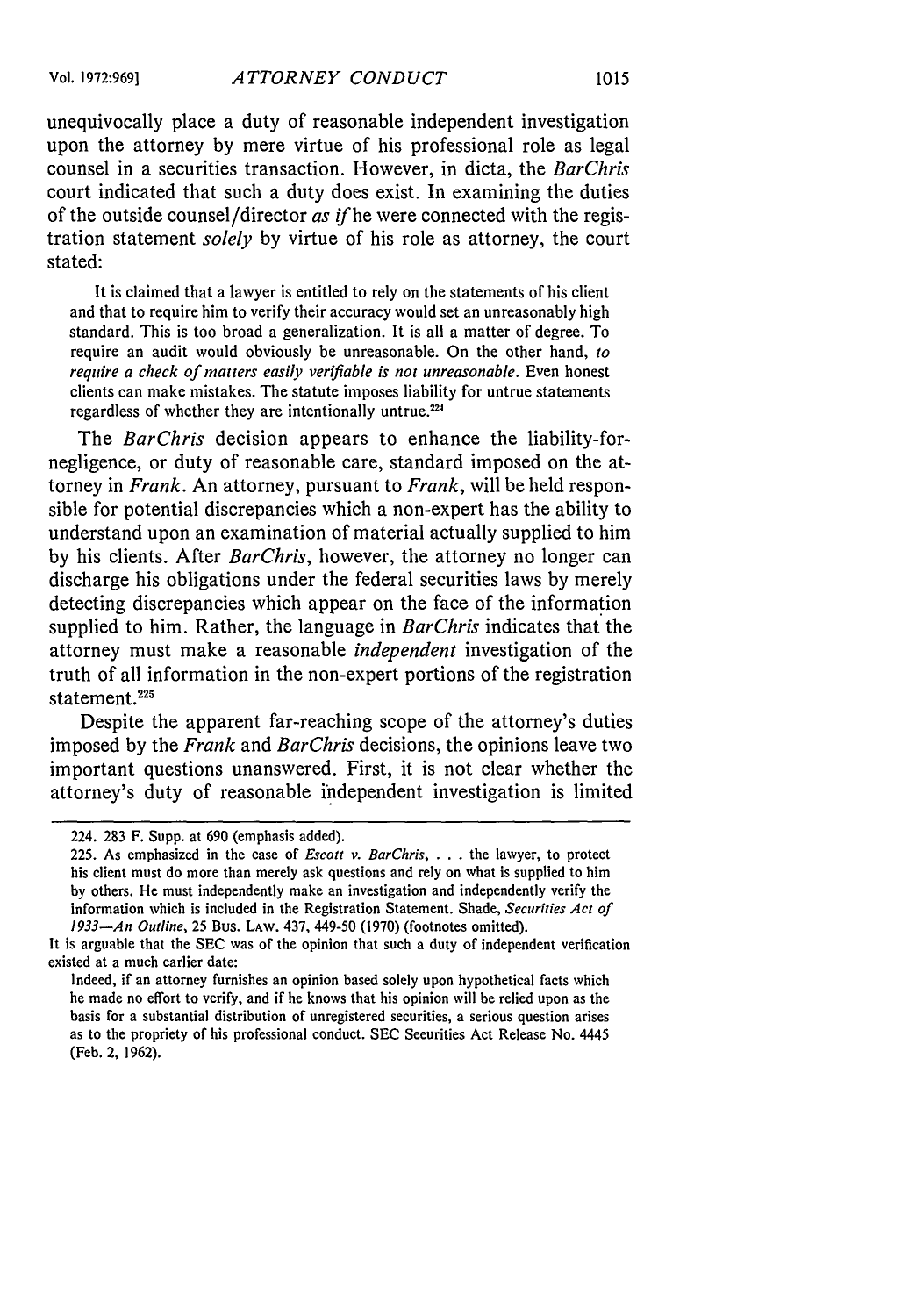only to transactions involving registration statements and therefore within the purview of section 11 of the Securities Act, or whether the duty applies to all core securities conduct, or even peripherallyrelated securities conduct, of the attorney. Second, there are no suggestions in either opinion as to the appropriate course of conduct for the attorney once he has made the requisite independent investigation and has determined that his client may be in violation of the federal securities laws. Surely, the attorney will be held accountable if he takes no action whatsoever and the client commits an actual violation. The question remains, however, whether the attorney may escape liability merely by advising his client to desist from the prohibited activity or whether more affirmative action on his part will be required. To some extent, the SEC is attempting to provide a possible solution to both of these questions by initiating litigation which seeks to impose on the attorney an implied duty of public disclosure.<sup>226</sup>

### National Student Marketing: *Attorney Duty of Public Disclosure*

In the recently filed *SEC v. National Student Marketing Corp.* case,<sup>227</sup> the SEC is bringing suit under section  $17(a)$  of the Securities Act and section 10(b) of the Exchange Act against two law firms and several of the firms' partners individually. The Commission alleges that the law firms and lawyers failed to disclose to the SEC, prior to the closing of a merger transaction involving National Student Marketing Corp. (NSMC), material financial information which they acquired from the accounting firm which certified the merger. According to the terms of the merger, the closing of the transaction would not be consummated until two conditions were satisfied. First, the certifying accounting firm would be required to stipulate that it had no reason to believe that the unaudited financial statements were not prepared in accordance with generally accepted accounting principles and practices. Second, the accounting firm would have to state in its comfort letter that NSMC had not suffered any material change in its financial position or results of operations since the date of the merger agreement. When the accounting firm submitted its comfort letter to the parties, however, it disclosed that certain significant and retroactive adjustments in NSMC's financial statement were neces-

**<sup>226.</sup> SEC** v. National Student Marketing Corp,, Civil Action No. **225-72 (D.D.C,** filed Feb. **3, 1972).** For a discussion of National Student Marketing, see notes **227-38** infra and accompanying text.

**<sup>227.</sup>** *Id.*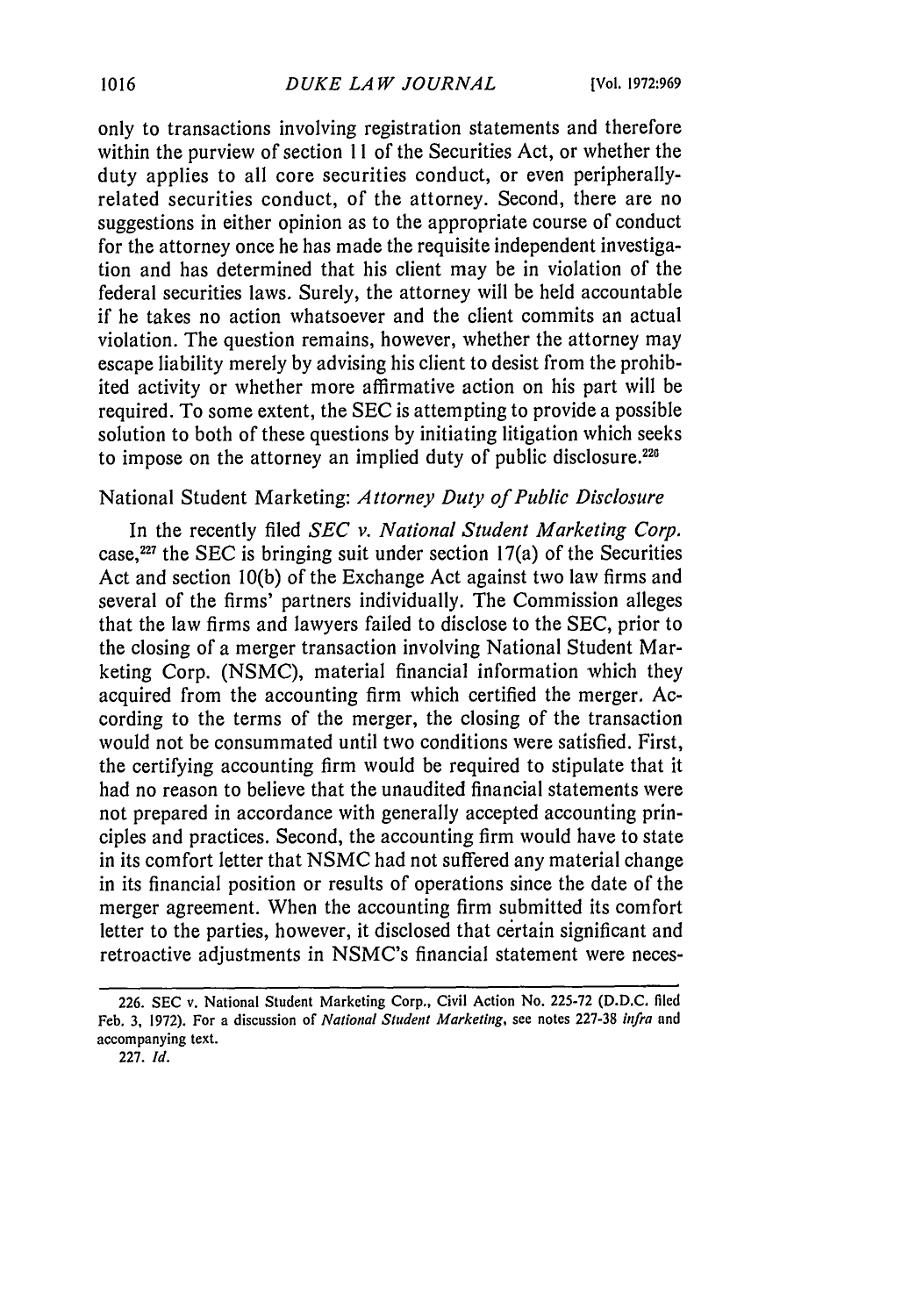sary. The law firms, their attorneys, and the directors of the two merging corporations knew of the letter's contents, but the information was not disclosed to the SEC or the stockholders of the companies. Despite receipt of the comfort letter and certain additional accounting information of a material nature, the law firms and their attorneys issued opinions indicating that the appropriate steps for a merger had been taken and that to their knowledge no violation of any federal or state securities law had occurred. In its complaint, the SEC has taken the position that the attorneys were required (1) to disclose the new financial information, (2) to revise the financial statements and resolicit the shareholder proxies, and *failing that,* (3) to cease representing their clients and notify the Commission of the potential securities law violation. Broad injunctive relief is being sought against the firms and the attorneys-a remedy which is seemingly "inappropriate to a case of first impression."<sup>228</sup>

In effect, the SEC is contending in *National Student Marketing* that the attorney, by virtue of his professional responsibility as legal counsel, has an implied duty under the federal securities laws to police and regulate the everyday securities conduct of his client and those around him at a "grass-roots" level. Thus, as if to resolve the two questions left unanswered in *Frank* and *BarChris*<sup>229</sup>, the SEC would first impose on the attorney a duty to investigate his client and

228. Karmel, *supra* note 193, at 1155. Although the complaint charges that the attorneys directly violated Exchange Act § 14(a), 15 U.S.C. § 78n(a) (1970) and the rules promulgated thereunder, the SEC also is contending that the attorneys aided and abetted the violation of Exchange Act § 10(b), *id. §* 78j(b), and Securities Act § 17(a), *id. §* **771.** This itself is a significant development since aiding and abetting "has never been applied to lawyers acting solely as counsel," Note, *Attorney's Liability-Advising, Abetting, and the SEC's National Student Marketing Offensive,* 50 TEXAS L. REV. 1265, 1268 (1972). Furthermore, in cases involving a failure to act or a negligent affirmative act, there appears to be a greater likelihood of success against an aider-abettor defendant. *See, e.g.,* McKy v. Hochfelder, CCH 1972 **FED.** SEC. L. REP. ¶ 93,601 (7th Cir. 1972); United States v. Sarantos, 455 F.2d 877 (2d Cir. 1972). .Fe Note, *supra,* at 1268-72. *See also* Ruder, Wheat & Loss, *Standards of Conduct Under the ederal Securities Acts,* 27 Bus. LAW. 75 (Special Issue, Feb. 1972). *See generally* Ruder, *Multiple Defendants in Securities Law Fraud Cases: Aiding and Abetting, Conspiracy, In Pari* 

*Delicto, Indemnification, and Contribution,* 120 U. PA. L. REv. 597, 620-44 (1972).

It would appear, therefore, that under the aiding and abetting theories the SEC could reach the negligent conduct of an attorney in matters involving core or peripherally related securities conduct. *See* Note, *supra,* at 1271. *But cf* Bucklo, Scienter *and Rule lOb-5,* 67 Nw. L. REV. 562 (1972). Nevertheless, it has been suggested that the attorneys in *National Student Market*ing will prevail since "[n]egligence cases against attorneys are notoriously difficult to win, as the courts are reluctant to hold lawyers for errors in subjective judgment." Note, *supra,* at 1271. *See also SEC Action in NSMA Case: Securities Bar Assured on Attorney-Client Ties,* N.Y.L.J., Nov. 6, 1972, at **1,** col. 3 (Statements given by Milton Cohen and Francis Wheat at the Fourth Annual Institute on Securities Regulation).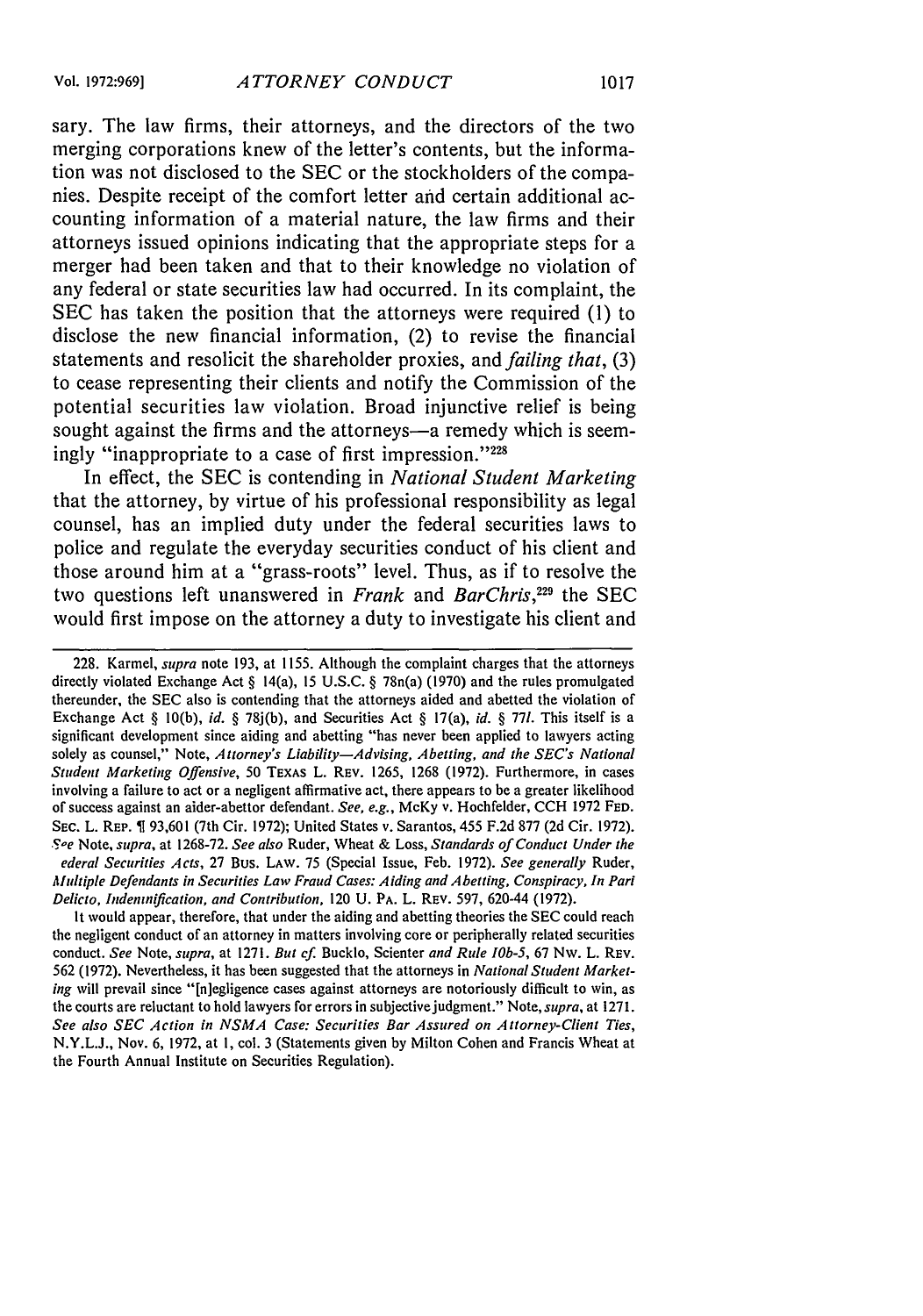apparently would extend this duty to *all* of the core and peripherally- related securities conduct of the attorney and not merely transactions involving registration statements. Second, the SEC would combine this duty of independent investigation with a duty to disclose *to the SEC* any potential securities laws violations of the attorney's clients. In this manner, false or misleading information and practices will either be prevented or reported to the SEC by the attorney before the investing public is adversely affected.

A number of views have been expressed with respect to *National Student Marketing* and its implications. On the one hand, some commentators view the action as beneficial, since it represents a longoverdue recognition of higher standards for attorney conduct, with the result that "'lawyers are just beginning to feel the responsibilities they have had all along.' **"230** As a corollary, the case may be viewed as an attempt to erode the citadel of attorney-client privity. 31 On the other hand, a number of problems may arise if the SEC position in *National Student Marketing* is upheld. The attorney will be subject to unlimited, unwarranted and perhaps unavoidable, securities laws violations.<sup>232</sup> Furthermore, such a result could infringe upon the attorney's advocacy rights<sup>233</sup> and ultimately undermine the basic lawyer-client relationship by requiring the "compulsory 'ratting on the client.' "234

Whether or not the changes in attorney responsibilities which *National Student Marketing* threatens to effectuate are welcomed with enthusiasm or criticism, it seems clear that the issues in that case are part of a fundamental and long recognized conflict of interest dilemma facing the attorney in his law practice in the financial world.235 In order for the investment protection purposes of the federal securities laws to be fulfilled, the attorney must be made to serve two masters-his client *and* the investing public. Since the attorney's natural propensity is to favor the former to the disadvantage of the latter, $^{236}$  there is a strong need for augmentation of an attorney's duties with reference to the investing public.

<sup>230.</sup> *Lawyers: The Confidence Game,* NEWSWEEK, March 6, 1972, at 60, 61.

<sup>231.</sup> *See Are Lawyers Confidants or Informers?,* 58 A.B.A.J. 943 (1972).

<sup>232.</sup> *See* Green, Irate Attorneys, *A Bid to Hold Lawyers Accountable to Public Stuns, Angers Firms, supra* note 7, at 1, col. I, at 17, cols. 1-3.

<sup>233.</sup> *See* Karmel, *supra* note 193. *See also Are Lawyers Confidants or Informers?, supra* note **231.**

<sup>234.</sup> *Id.* at 944.

**<sup>235.</sup>** *See* Douglas, *The Lawyer and the Federal Securities Act, supra* note 2.

<sup>236.</sup> *Id.* at 67.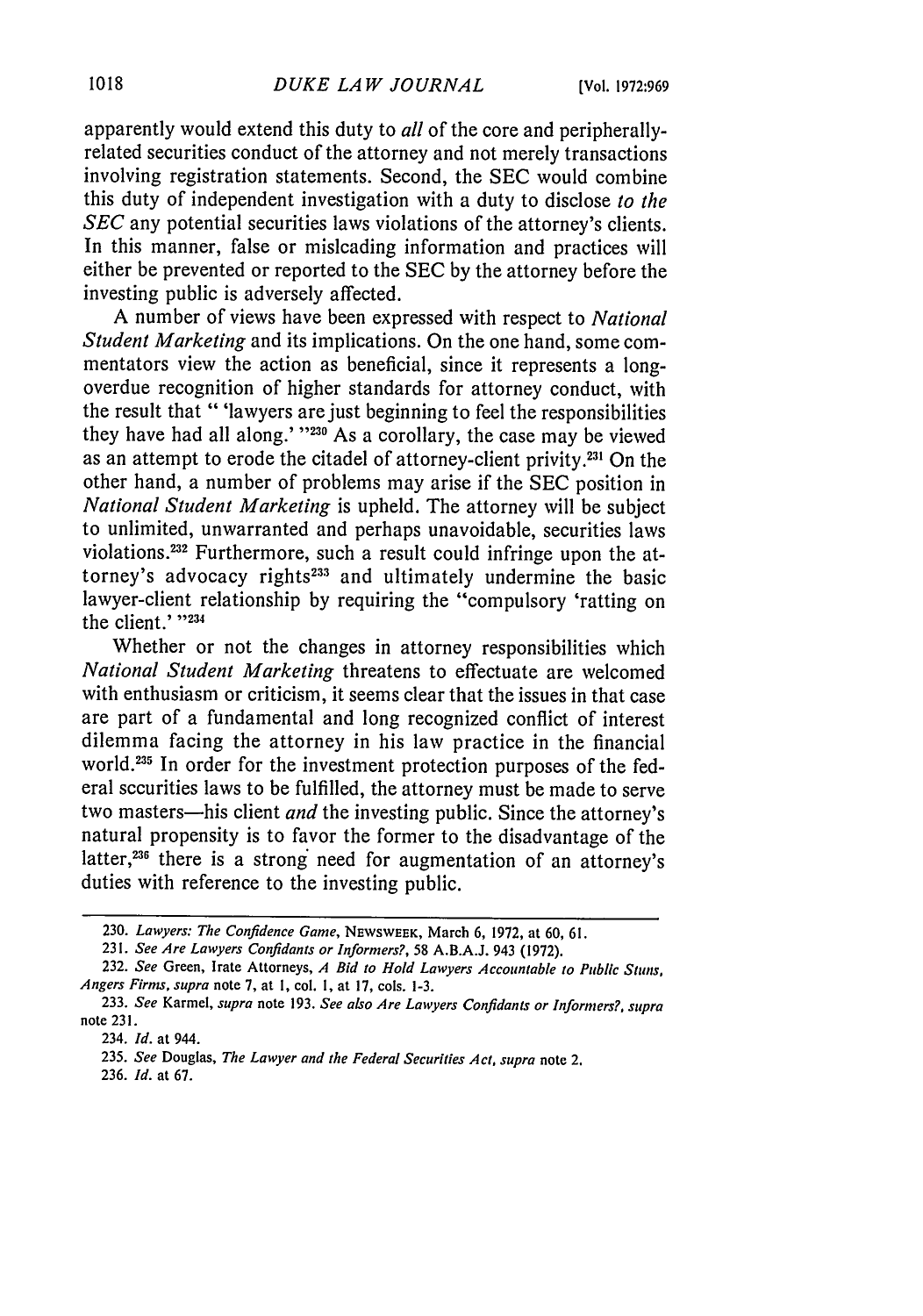Commentators have indicated that this conflict-of-interest problem cannot be resolved satisfactorily through a stepped-up level of direct SEC control over attorney conduct;<sup>237</sup> rather, changes in the fundamental attitudes and social responsibilities of the attorney are necessary. Perhaps as an indication that this latter source of change has failed for securities regulation purposes, the SEC is now advocating that the federal securities laws, by means of the ultimate specter of civil liability, be employed as the source of augmenting the attorney's sense of responsibility to the investing public. As indicated by its complaint in *National Student Marketing,* the SEC seeks to resolve the attorney's conflict-of-interest dilemma by imposing on him an implied duty to police the public investment practices of his client. If the SEC is successful in *National Student Marketing,* the attorney can no longer "close his eyes"<sup>238</sup> to improper conduct of his clients, but must advise his clients "how they should behave."<sup>239</sup> Where his client's compliance with the federal securities laws is unlikely to be secured, the attorney's public responsibility justifiably dictates that he be required to disclose any potential securities laws violations to the SEC.

### **CONCLUSION**

The SEC, in attempting to maximize the protection afforded the investing public, has increased the utilization and effectiveness of its direct disciplinary controls over the attorney. In addition, the Commission, through pending litigation, is attempting to delineate more precisely the proper role of the attorney under the federal securities laws.<sup>240</sup> To the extent that the additional protection being sought for the investing public is warranted, the imposition of these increased demands upon the *lawyer* is necessary. The paramount role which the attorney occupies in the SEC's efforts to protect the investing public mandates that greater controls and responsibilities be placed upon him.<sup>241</sup> To the extent that non-SEC controls are insufficient to regu-

<sup>237.</sup> *See* Cohen, *The Lawyer's Role in Securities Regulation, supra* note 2, at 306. *See also* Douglas, *The Lawyer and the Federal Securities Act, supra* note 2.

<sup>238.</sup> SEC v. Frank, 388 F.2d 486, 489 (2d Cir. 1968).

<sup>239.</sup> Cohen, *The Lawyer's Role in Securities Regulation, supra* note 2, at 307.

<sup>240.</sup> See notes 226-39 *supra* and accompanying text.

<sup>241.</sup> Since the Commission under the statutory scheme does not approve or pass upon the accuracy of the various statements and reports filed with it, it is particularly important that attorneys who prepare and verify these materials. **. .** assume the obligation and responsibility of diligently verifying the accuracy and completeness of such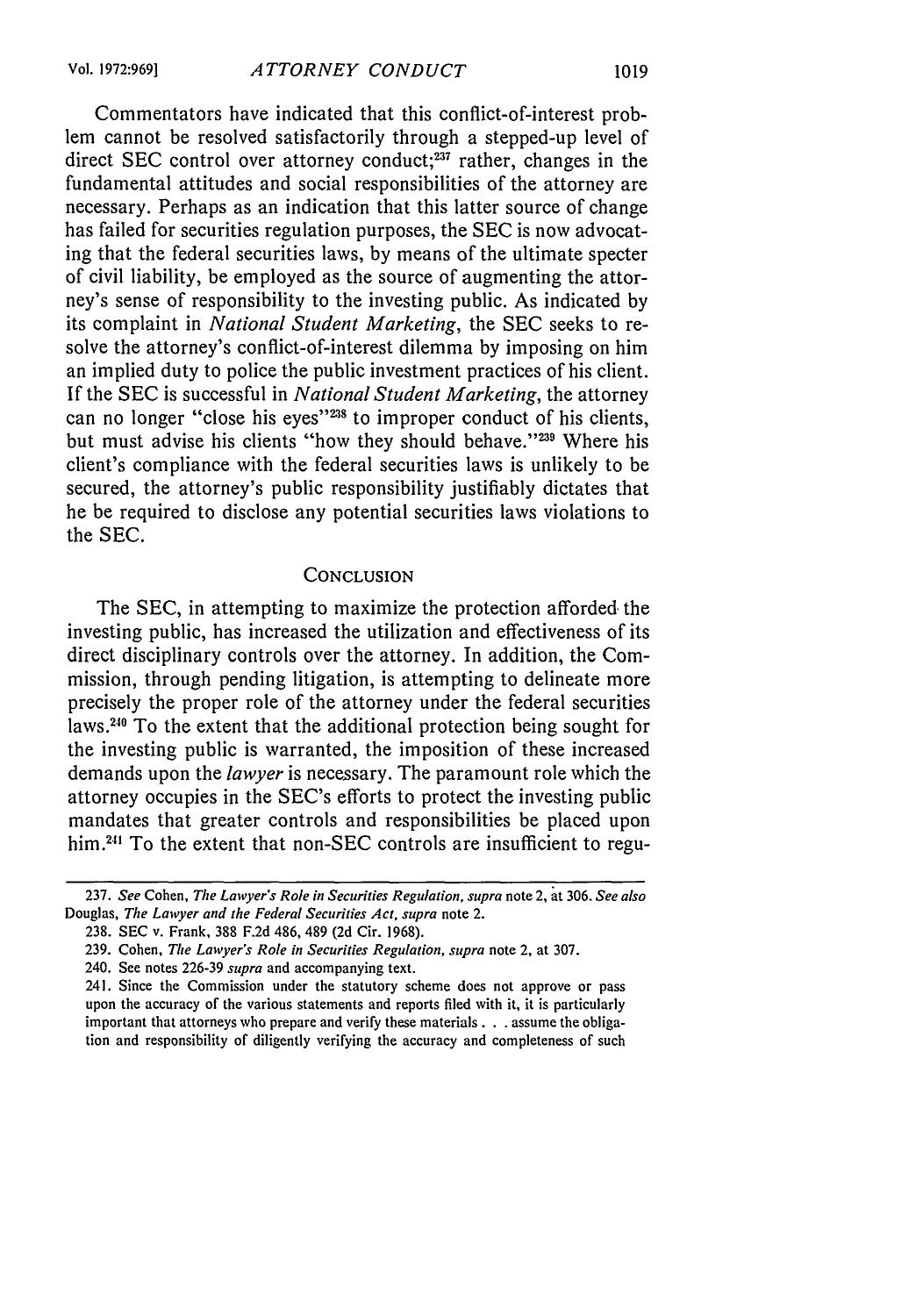late attorney conduct for securities regulation purposes, the Commission must take additional steps of its own under Rule 2(e). Furthermore, as long as attorneys do not fulfill their sense of social responsibility with respect to the investing public, the imposition of implied duties under the federal securities laws does present a viable alternative.<sup>242</sup> The augmentation of the attorney's responsibilities by means of both SEC disciplinary controls and the federal securities laws is justified in that "the privilege of appearing and practicing before the Commission imposes . . . a corresponding obligation to assist in achieving the protection of investors and the public interest that the securities laws are designed to bring about."<sup>243</sup>

documents. The Commission has by the promulgation of Rule 2(e) of its Rules of Practice established a means for disqualifying attorneys who have proved themselves unable or unwilling to carry out such responsibilities. Initial Decision, *In re* Irwin L. Germaise and Thomas F. Quinn, SEC Administrative Proceeding File No. 3-2606 at 26 (Oct. 29, 1971) (Markun, Hearing Examiner).

For a general discussion of the central role of the attorney in directing and coordinating securities filings, see Israels, supra note 220, at 542. *See also* Wyant & Smith, *supra* note 223, at 137. Former SEC Commissioner and now Supreme Court Justice Douglas colorfully described the lawyer as setting the stage and directing the action in many of the financial matters facing the Commission. *See* Douglas, *The Lawyer and the Federal Securities Act, supra* note 2, at 70.

242. At a very early date, 1937, it was pointed out that the public-mindedness of an attorney was a crucial factor in the SEC's ability to protect the investing public:

[T]he need for . . . regulation will be perenially acute. But until the elite of our profession can bring to their own work a larger degree of social consciousness, there can be but little time and energy to convert the stock peddling heathens in our midst. It is safe to say that if the mores and ethical standards of our legal bishops were changed, we would have solved the major problems in finance. Their forms, their practices, their methods are copied by the lesser lights. They set the fashion. . . .

Until that transformation takes place you can with confidence state that any such administrative agency as the Securities and Exchange Commission has before it the most difficult and at the same time most significant task in the history of American finance. . . So long as the high priests of our profession are not imbued with the spirit of legal statemanship, administrative control in the field of finance must continue to reap **• ..**criticism .**. .** .And if, in absence of fundamental change in ethical and moral standards of our high priests, such criticism turns to praise and opposition to confidence, . **.** .rest assured that administrative control has become stodgy, that high finance has won a pyrrhic victory. . **.** .Douglas, *The Lawyer and the Federal Securities Act, supra* note 2, at 69.

Although the comment of Douglas seems to suggest that direct control by the SEC over attorney conduct-for example, Rule 2(e) proceedings-are ineffective, the implied duties under *Frank, BarChris,* and perhaps *National Student Marketing* are not.

243. Cohen, *The Lawyer's Role in Securities Regulation, supra* note 2, at 306. This "corresponding obligation" might also lead to future duties being imposed upon the securities practitioner, among which would include assisting the SEC in solving many of the problems facing public investment today. *Id. Cf* **ENFORCEMENT POLICIES AND PRACTICES,** *supra* note 4, at 12- 13.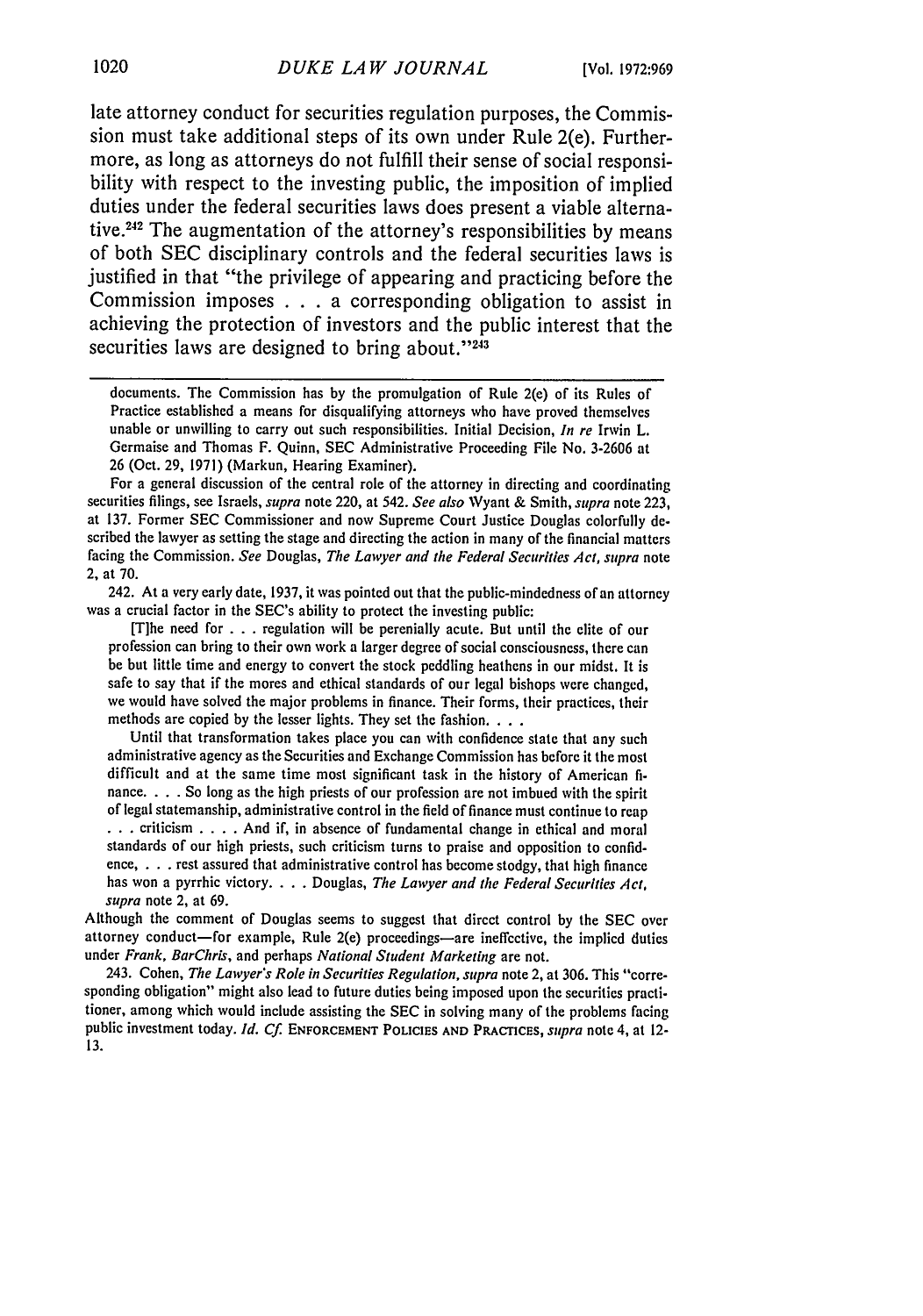The fundamental issue is, however, whether the added restraints and responsibilities imposed upon the attorney by the SEC and implied under the federal securities laws have been properly designed and implemented. For SEC purposes, the recent restructuring of attorney disciplinary rules achieves the quick and decisive action necessary to adequately protect the investing public. The often automatic operation of the disciplinary rules reduces the demands which are made upon the Commission's limited resources.<sup>244</sup> In general, the procedures and sanctions now in effect are commensurate with the degree of harm resulting from the attorney's offense. Furthermore, since the SEC has used its disciplinary powers fairly and in good faith, the implementation of disciplinary proceedings cannot be criticized. However, deficiencies in the wording and operation of Rule 2(e), which work to the disadvantage of the attorney, are apparent. Many of the Rule's provisions and sanctions can be viewed as overly broad, unnecessary or unfair, 245 and revision in these areas is needed.

*National Student Marketing* represents a major opportunity in the 1970's to expand further the role which the attorney occupies under the federal securities laws by virtue of his professional capacity. A decision sustaining the SEC's allegations would impose upon the attorney broader duties to advise and investigate than apparently exist under *SEC v. Frank* and *Escott v. BarChris Construction Corp.246* More importantly, if the Commission prevails in its contention that the lawyer must disclose potential securities laws violations of its clients, then it has obtained a **highly** effective means of regulating attorney conduct. Despite its potential advantage for the SEC,

<sup>244.</sup> For a variety of reasons, the SEC's resources are becoming more limited:

Since the passage of the Securities Act in 1933, the Congress, by additional legislation, has expanded the legal responsibilities of the Securities and Exchange Commission. These responsibilities have also been expanded by the quantitative increase and growing diversity in offerings of securities, by the quantitative increase in trading, by the development of additional trading markets, by an increasing variety in trading practices and by the necessity of applying the statutes to a growing and increasingly complex economy. **ENFORCEMENT POLICIES AND PRACTICES,** *supra* note 4, at 4-5.

*See also* Gadsby, *The Securities and Exchange Commission, I* **1** B.C. **IND. &** Co, . L. REv. **833 (1970)** (finding that the **SEC** has streamlined certain procedures in response to the increasing pressure on its limited resources).

It has been pointed out that limited resources may have an effect on others involved in securities filings: "The greatly increased work-load of an already overworked staff, as a practical matter, increases the responsibility of all concerned **.** Cohen, *The Lawyer's Role in* Securities *Regulation. supra* note 2, at 306.

<sup>245.</sup> See notes 194-97 supra and accompanying text.

<sup>246.</sup> See notes 213-26 *supra* and accompanying text.